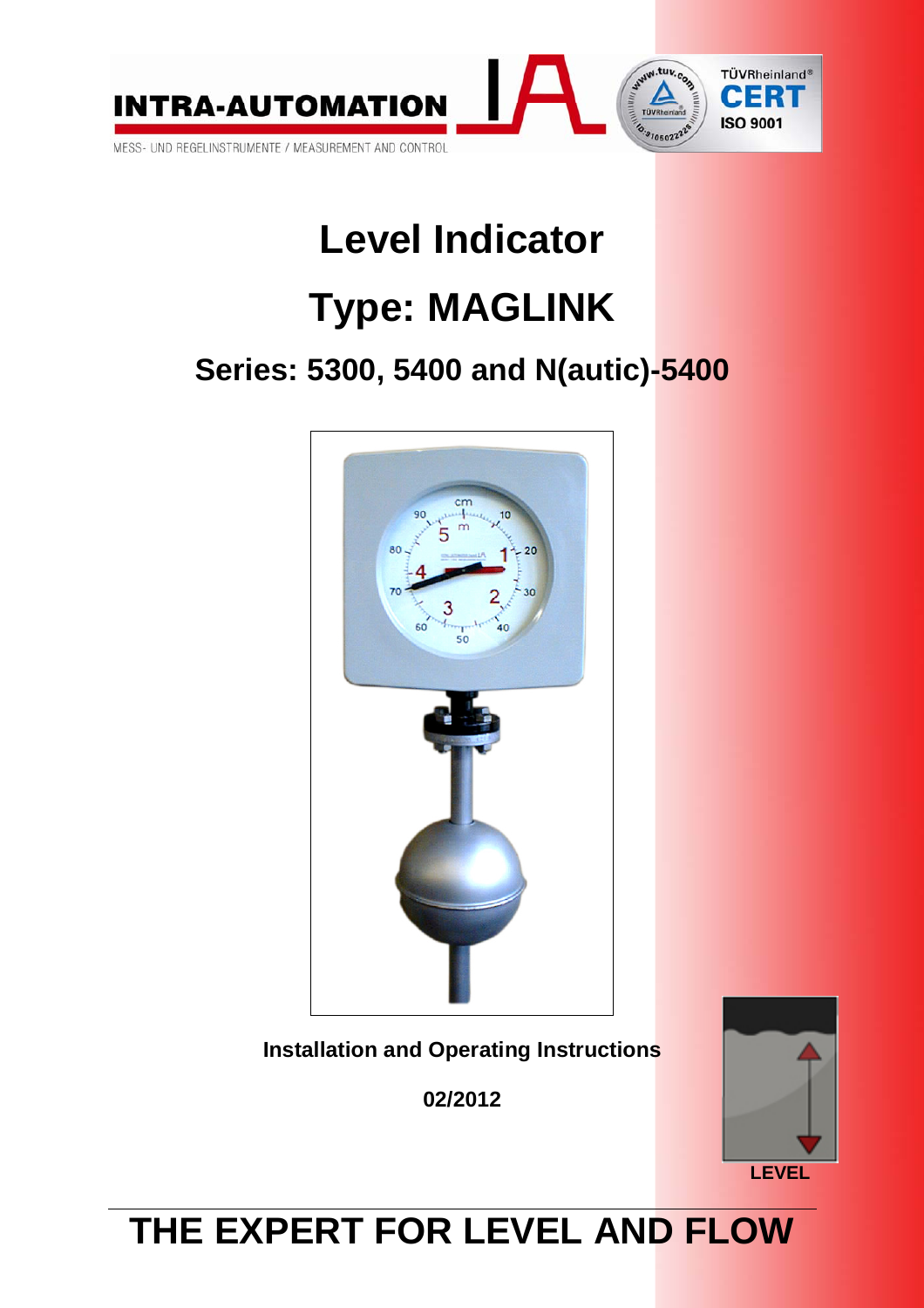# *Thanks for chosing a product made by Intra-Automation!*

© February 2012, all rights reserved. Intra-Automation ba\_maglink\_en

Technical data subject to be changed! For comments regarding this manual, please contact: info@intra-automation.de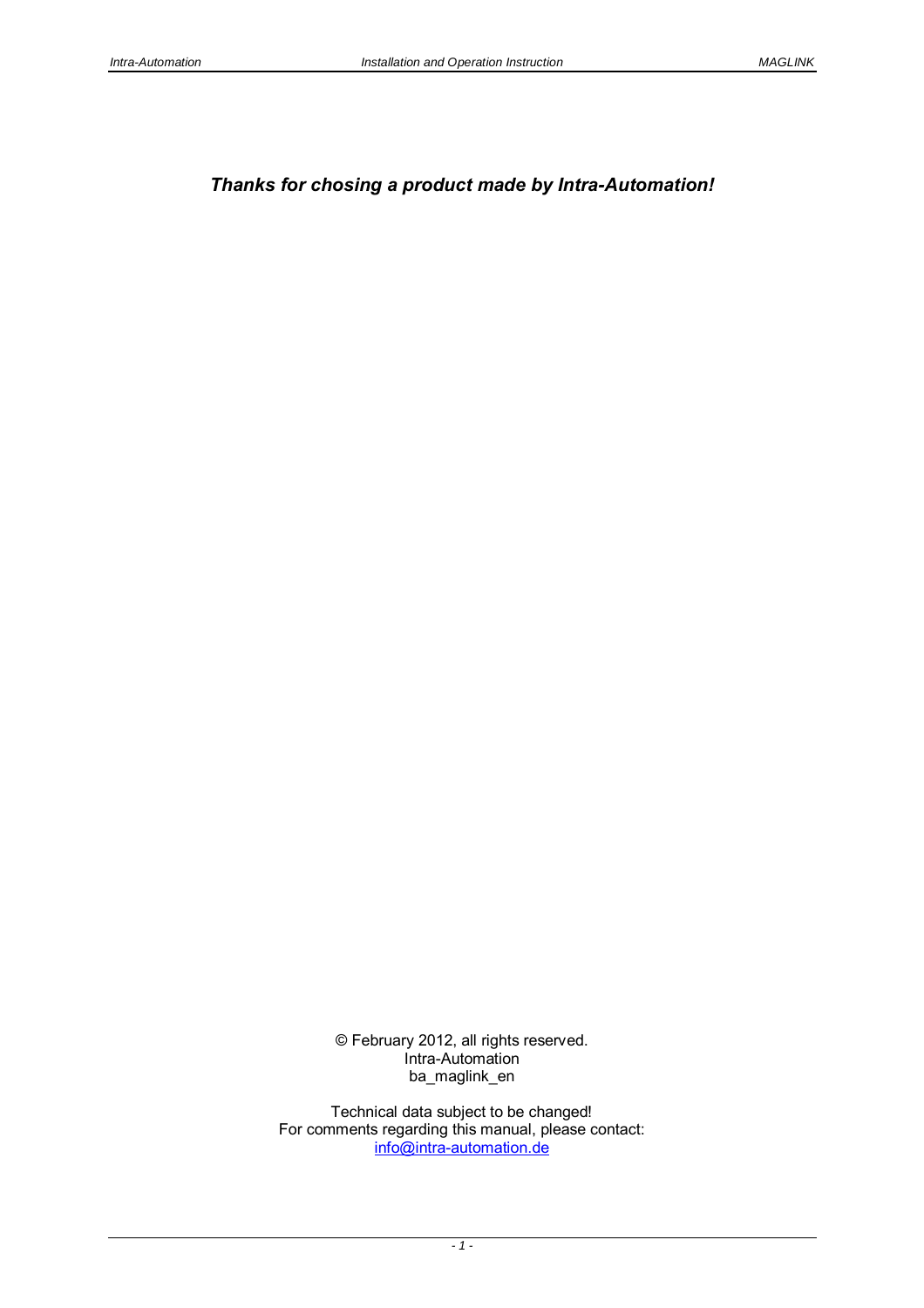#### **Copyright 2012 by Intra-Automation GmbH**

No part of this catalogue may be reproduced in any way (print, photo copied or any other method) without prior written authorization by Intra-Automation GmbH nor may this catalogue be used, distributed or copied in any electronic format.

#### **Scope and Validity**

This catalogue only covers the MAGLINK-level-gauging-systems. Information about other products manufactured by Intra-Automation, such as magnetic site level gauges, flow meters, ultra sound, flow computers, signal converters etc can be requested via our homepage www.intra-automation.de, per email (info@intra-automation.de) or per Fax (+49-(0) 21 81 / 6 44 92).

#### **Categorizing of MAGLINK-Level-Measurement-Systems according to the Pressure Instrument Guidelines 97/23EG (PED)**

The Maglink-level-gauging-system is not a pressure instrument according to these guidelines.

#### **Miscellaneous**

The information contained in catalogues, sales literature and other written submittals, e.g. drawings and submittals containing technical proposals are to be checked by the customer prior to acceptance and installation. A customer cannot derive any claims from such submittals and additional services against Intra-Automation GmbH or its employees, except in such cases where these have acted in bad faith or in a negligently way. Intra-Automation reserves the right to alter their products within reasonable and commonly acceptable limits – applicable also to already accepted orders – without notification. All trade marks used in this publication remain the property of the respective firm. MAGLINK is a trade mark of Intra-Automation GmbH.



# **WARNUNG**

Prior to start installation and commissioning the measuring device, read the complete instruction manual and pay special attention to the safety hints and notes. Intra-Automation will not carry any responsibility for damages caused by not paying attention to these hints.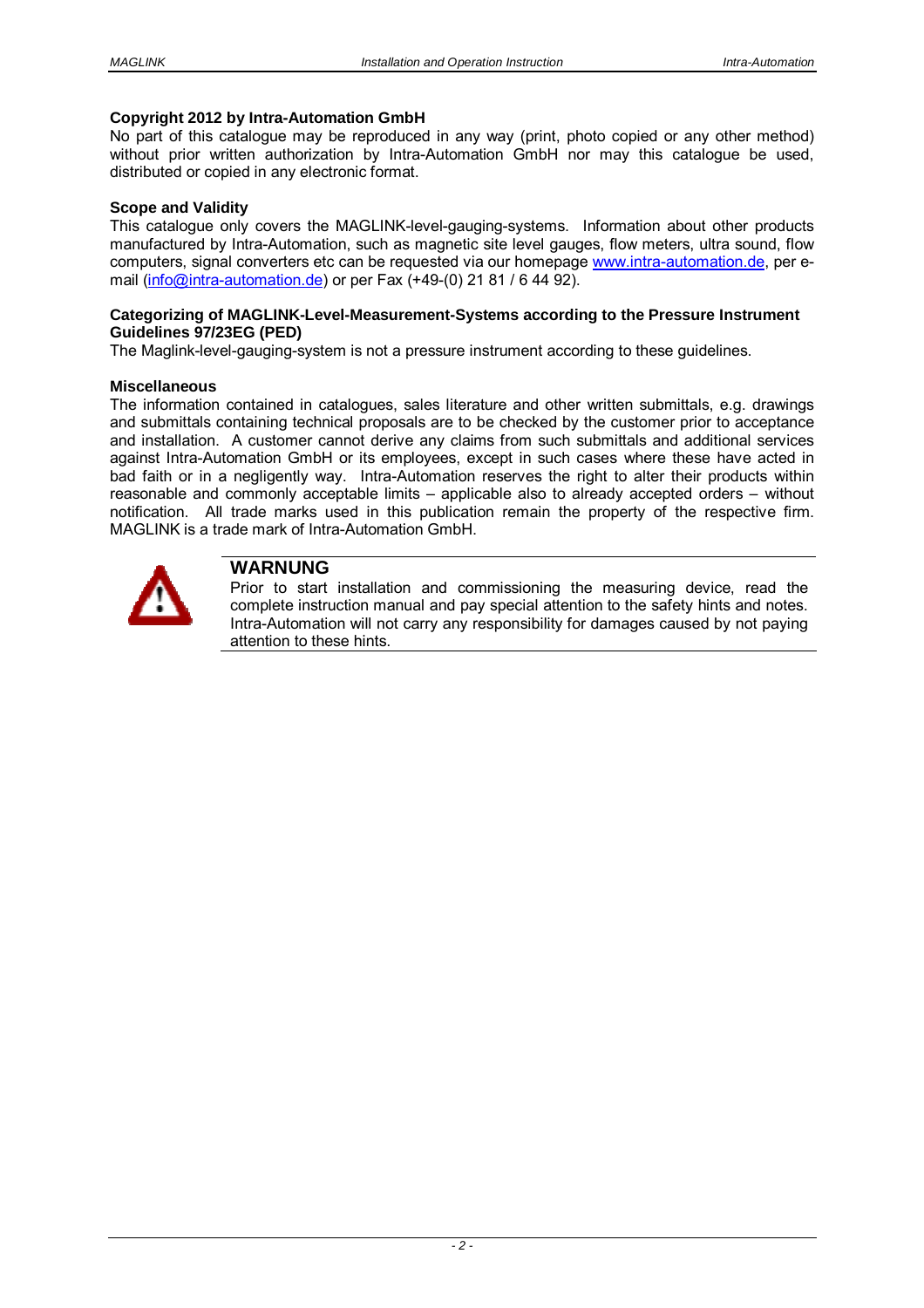# **MAGLINK-Level-Gauging-Systems**

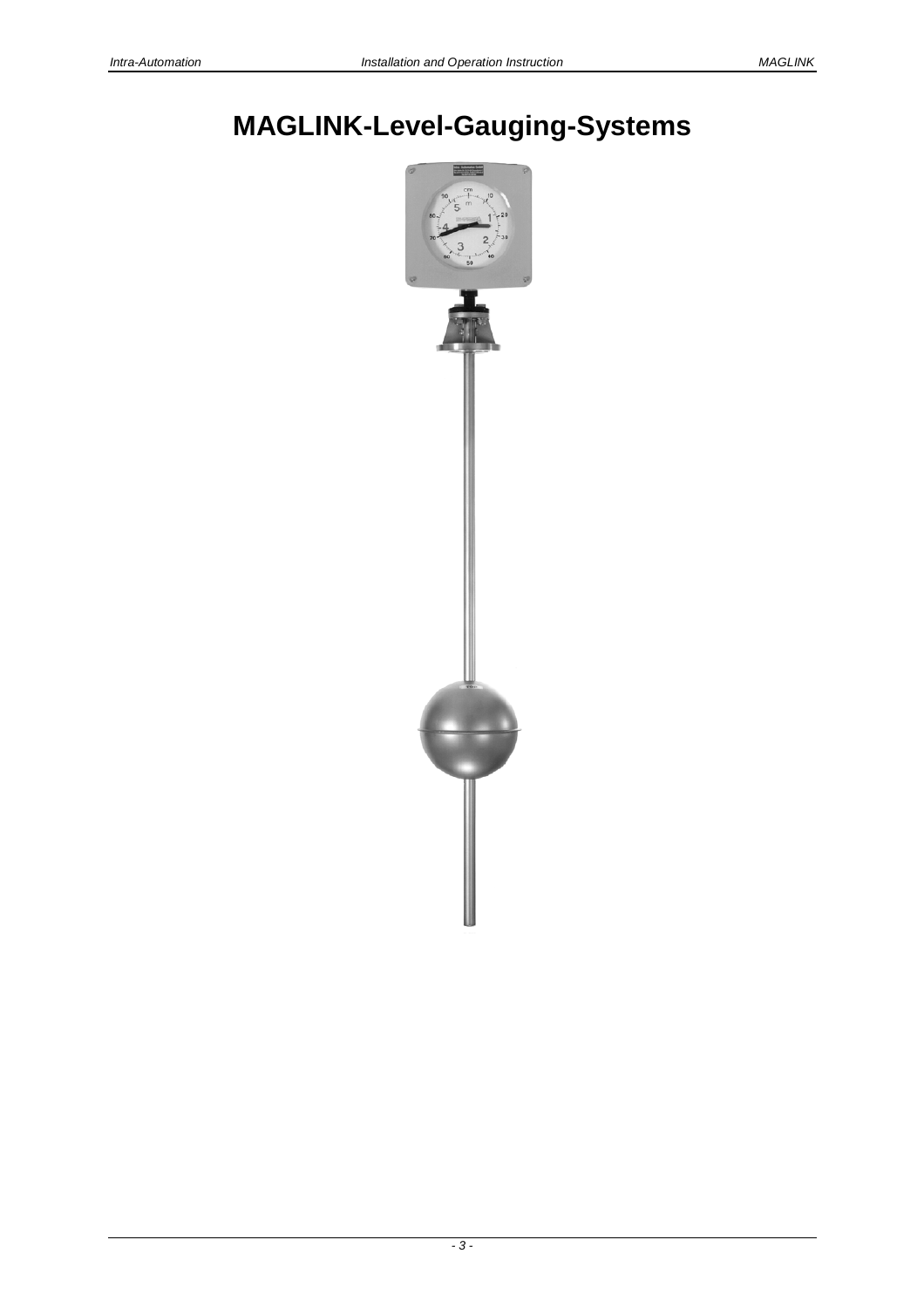# **Level Indicator**

# **Type: MAGLINK**

# **Series: 5300, 5400 and N(autic)-5400**

# **List of Contents:**

| Chapt. | <b>Title</b>                                           | Page |
|--------|--------------------------------------------------------|------|
| 1.     | Safety Instructions                                    | 5    |
| 2.     | <b>General Instructions</b>                            | 6    |
| 3.     | Advantages of the Maglink Level Gauging System         | 8    |
| 4.     | <b>Measurement Principle</b>                           | 8    |
| 5.     | Indicator Head and Scale                               | 9    |
| 6.     | <b>Guiding Tube</b>                                    | 10   |
| 7.     | Float System                                           | 11   |
| 8.     | Switches / Transmitters                                | 16   |
| 9.     | Approvals                                              | 17   |
| 10.    | Accuracies                                             | 17   |
| 11.    | Weight                                                 | 17   |
| 12.    | Order Codes Maglink Series 5300 (without Ex-Approval)  | 18   |
| 13.    | Order Codes Maglink Series 5400 (Ex-Approval)          | 21   |
| 14.    | Order Codes Maglink Series N(autic)-5400 (Ex-Approval) | 24   |
| 15.    | Receipt / Shipment                                     | 27   |
| 16.    | Installation                                           | 27   |
| 17.    | <b>Checks and Adjustments</b>                          | 31   |
| 18.    | Hints for Series 5400 (Ex-approved)                    | 32   |
| 19.    | Maintenance                                            | 33   |
| 20.    | <b>Trouble Shooting</b>                                | 35   |
| 21.    | <b>Spare Parts</b>                                     | 36   |
| 22.    | <b>Specification Sheet Maglink</b>                     | 37   |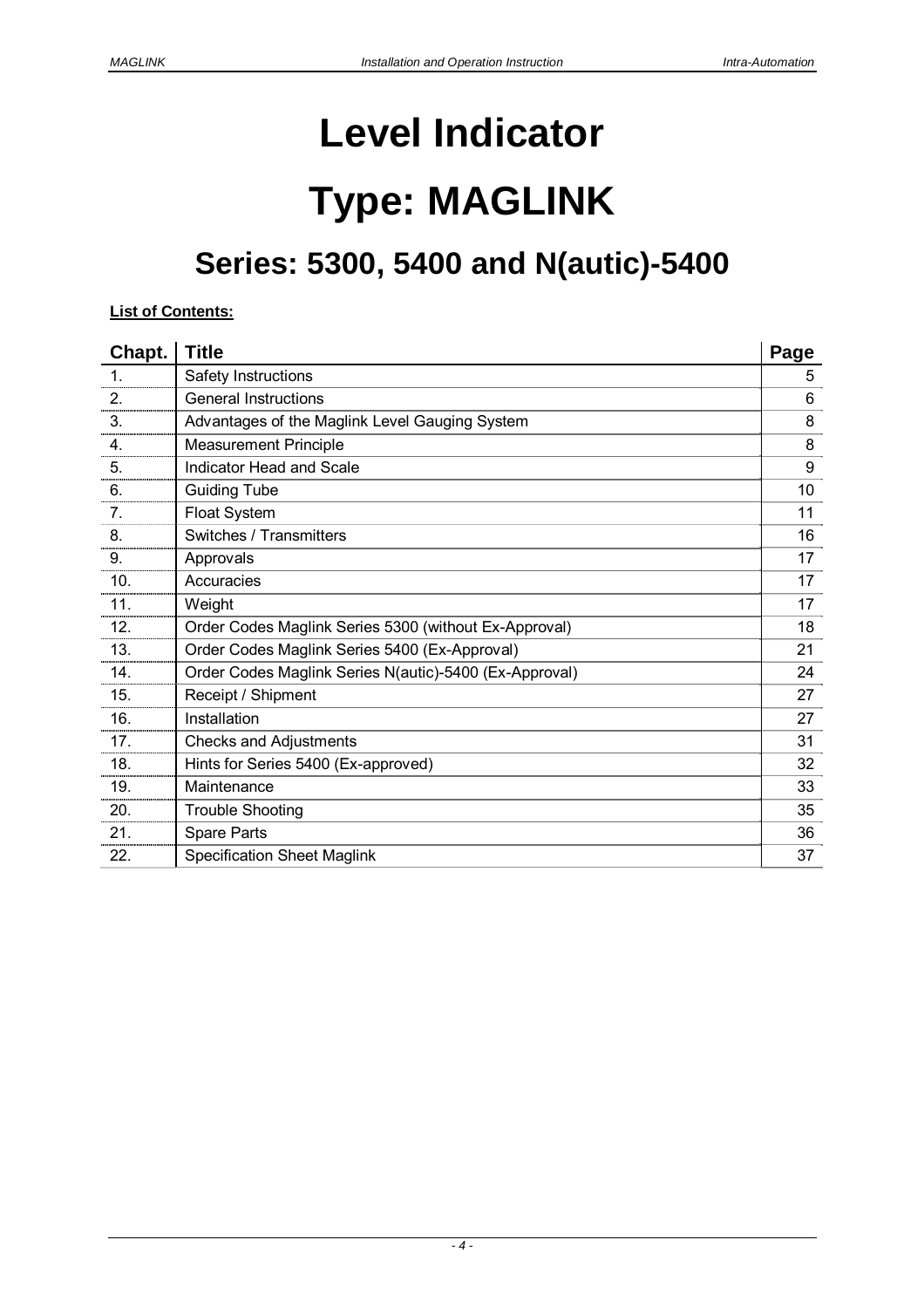# **1. Safety instructions**

In this manual you will find information for your own safety and to prevent any type of damage. The hints are marked with a danger sign described as follows:



## **DANGER**

means, that death, personal injury or high damage to property **will** occur, if there should be taken no precausion.



# **WARNING**

means, that death, personal injury or high damage to property **can** occur, if there should be taken no precausion.



# **CAUTION**

**with** danger sign means, that only small personal injuries can occur, if there should be taken no precausion.

# **CAUTION**

**without** danger sign means, that damage to property can occur, if there should be taken no precausion.

# **ATTENTION**

highlights actions or procedures which, if not performed correctly, may indirectly affect operation or may lead to an instrument response which is not planned.



# **NOTE**

Is an important information about the product itself, the handling of the product or that part of the manual to which special attention is to be drawn.

# **Limited liability**

We checked the content of the manual in accordance to the hardware. But we can not guarranty that there will be differences between the manual and the hardware. The manual will be checked regularly to correct the manual in the following versions.

# **Copyright Intra-Automation GmbH 2011 All rights reserved**

No part of this manual may be reproduced in any way (printed, photo-copied or any other method) without prior written authorization by Intra-Automation GmbH nor may this catalogue be used, distributed or copied in any electronic format.

> Intra-Automation GmbH 2011 Technical details subject to be changed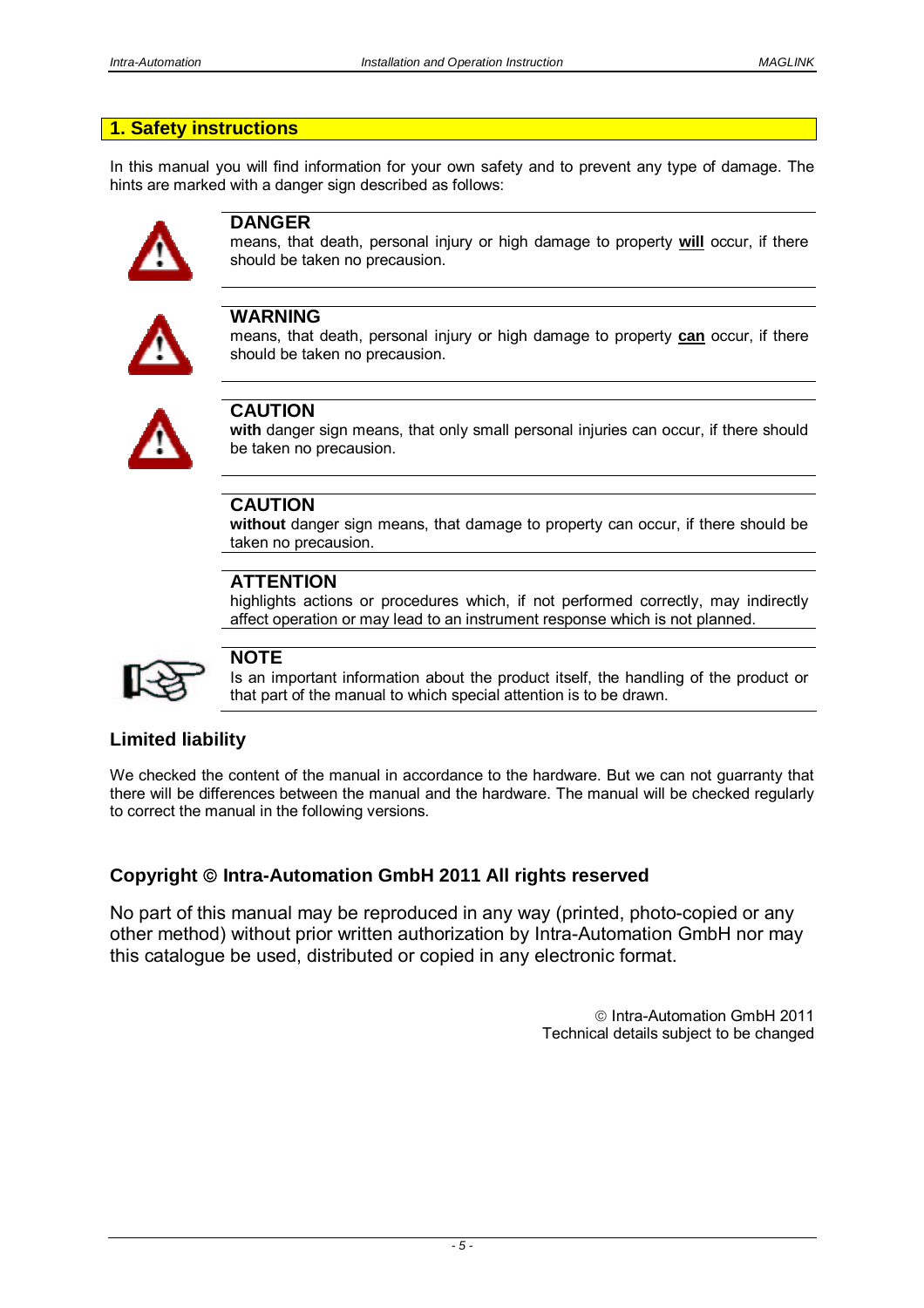# **2. General Instructions**



# **NOTE**

For reasons of clarity the manual does not contain detailed information about all types of products and cannot take into account every conceivable case of installation, operation or maintenance.

If you require further information or should any problems occur which are not sufficiently explained in the manual, you can consult your local Intra-Automation branch to obtain the necessary information.

May we also draw your attention to the fact that the contents of the manual are not part of a previous or existing agreement, approval or legal relationship or an amendment thereof. All obligations of the Intra-Automation GmbH result from the contract of purchase which also contains the full and solely valid warranty agreement. These contractual warranty conditions are neither extended nor restricted by the contents of the manual.

The contents reflect the technical state at the time of going to print. They are subject to technical modifications in the course of further development.



## **WARNING**

Intrinsically safe devices lose their license as soon as they are operated on circuits which do not meet the requirements of the EC test certificate.

The device may be operated with high pressure and corrosive media. Therefore serious injuries and/ or considerable material damage cannot be ruled out in the event of improper handling of the device.

The perfect and safe operation of this equipment is conditional upon proper transport, proper storage, installation and assembly as well as on careful operation and commissioning.

The equipment may only be used for the purposes specified in this instruction manual.

# **Exclusion of liability**

All modifications to the device require the expressed approval of the manufacturer..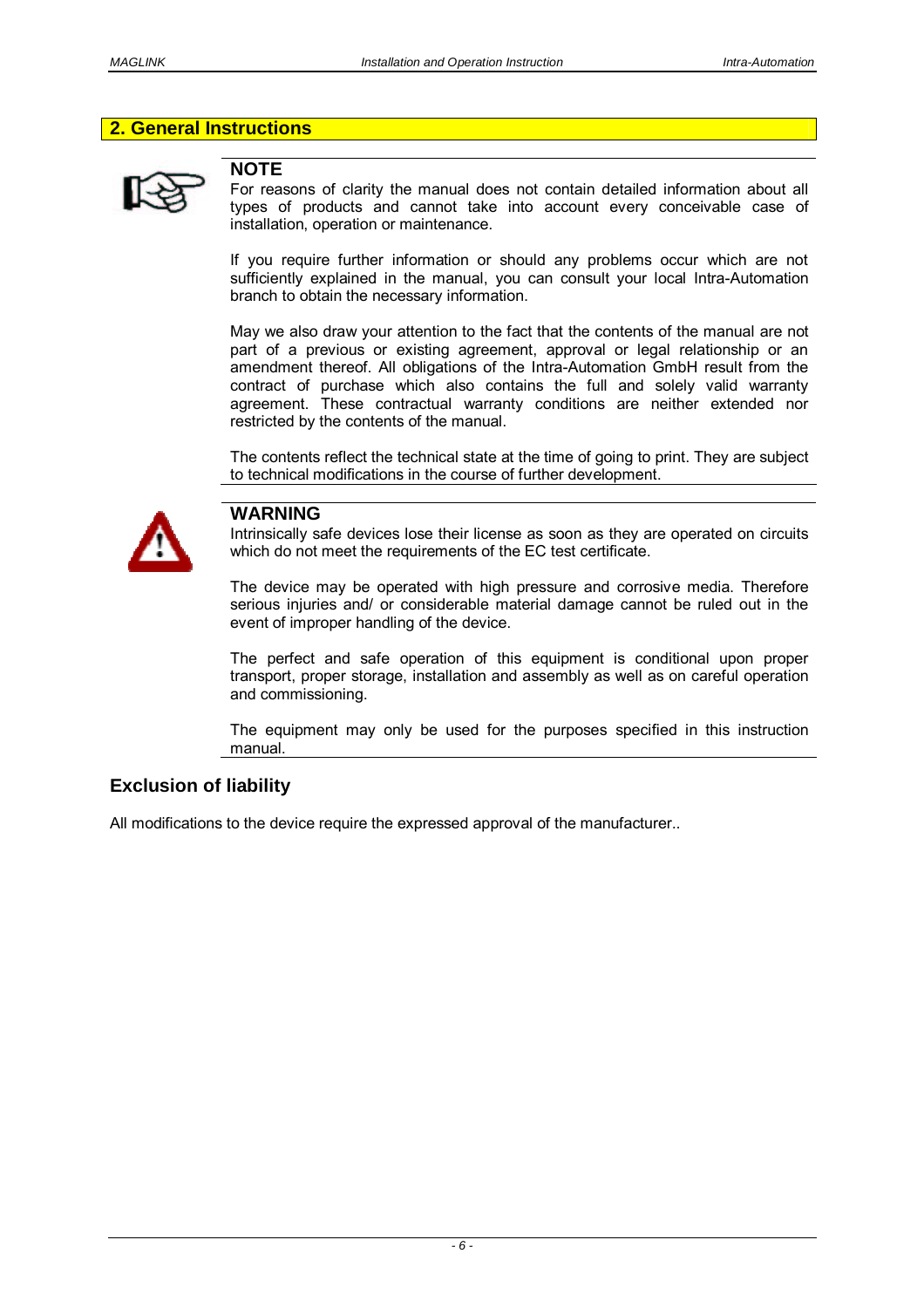# **Qualified Personnel**

Qualified personnel is persons familiar with installation, commissioning and operation of the product and wo have the appropriate qualifications for their activities, such as:

- training or instruction or authorization to operate and maintain devices/ systems according to the standard of safety technology for high pressures and corrosive media.
- training or instruction according to the standards of safety engineering in the care and use of suitable safety equipment.
- training in first aid.

# **CAUTION**

Modules which are sensitive to electrostatic charge may be destroyed by voltages which are far below the human level of perception. These voltages occur already when you touch a component or electrical connections of a module without first discharging yourself electro-statically. The damage incurred by a module as a result of an overvoltage is not usually immediately perceptible but only becomes noticeable after a long time in operation.

# **Trade mark**

Maglink is a trade mark of Intra-Automation GmbH.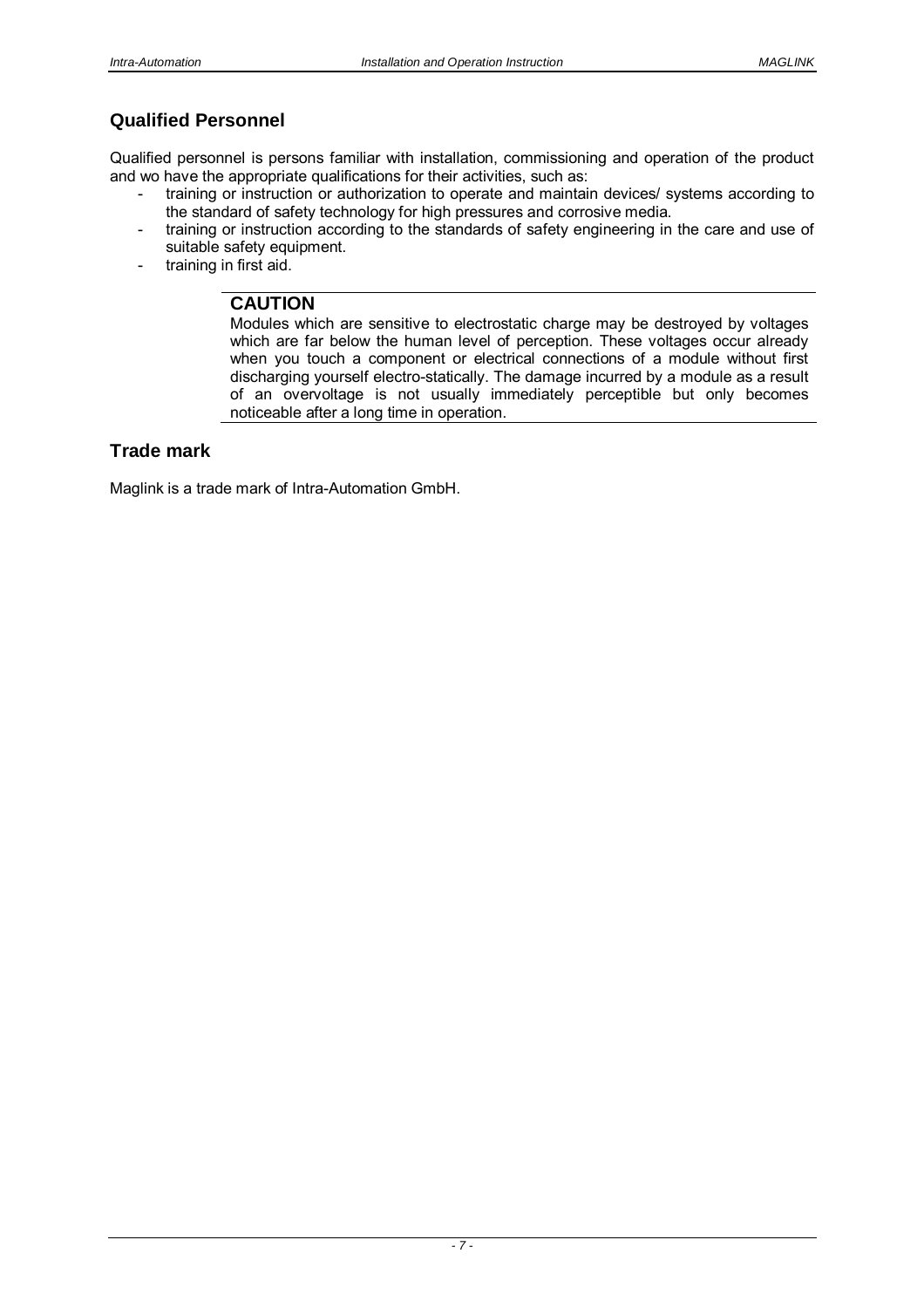# **3. Advantages of the Maglink-Level-Gauging-Systems**

- sealed system for pressure or vacuum services
- high accuracy (linear transmission)
- materials of construction for corrosion services
- no calibration required
- remote electronic indication and/or alarm switches
- readability at eye level
- good readablity by direct reading scale  $\varnothing$  250 mm
- ◆ double pointer indication (Standard)
- mechanical operation (Ex-proof available)
- insensitive to foam
- ◆ simple operation and maintenance
- interface measurements
- weather-proof housing
- direct mounting on top of tank, optional indication on side of tank
- open and sealed tanks
- underground tanks
- ◆ freight-, storage- and service tanks on ships
- isolation between measuring room and measurement system
- simple mechanical assembly

# **4. Measurement Principle**

The level gauging system "MAGLINK" consists of three main parts:



The indicator head is mounted directly on top of the guiding tube. The guiding tube is completely sealed towards the inside of the tank. A stainless steel wire is attached to a spring actuated drum located within the indicator head. The other end of the wire is fixated to a stainless steel plate that works as an end stop at high level. The plate is connected to a magnet (follower magnet) via a stainless steel wire (offset wire). This magnet is placed inside the guiding tube. The float contains an annular magnet. It actuates a magnetic coupling between the float and the follower magnet. A change in level causes a linear transmission to the indicator head through the wire as the float rises or sinks along the guiding tube. A high precision gearbox with clockwork motor compensates for the weight of the follower magnet and eliminates any backlash of the indication. A precision drum retains the wire. The standard indication head is equipped with two pointers. The read pointer indicates meters or feet and the black pointer centimetres or inches while the respective measuring ranges have the same colour on the scale. For liquids with different densities and viscosities refer to page 10 where matching floats are described.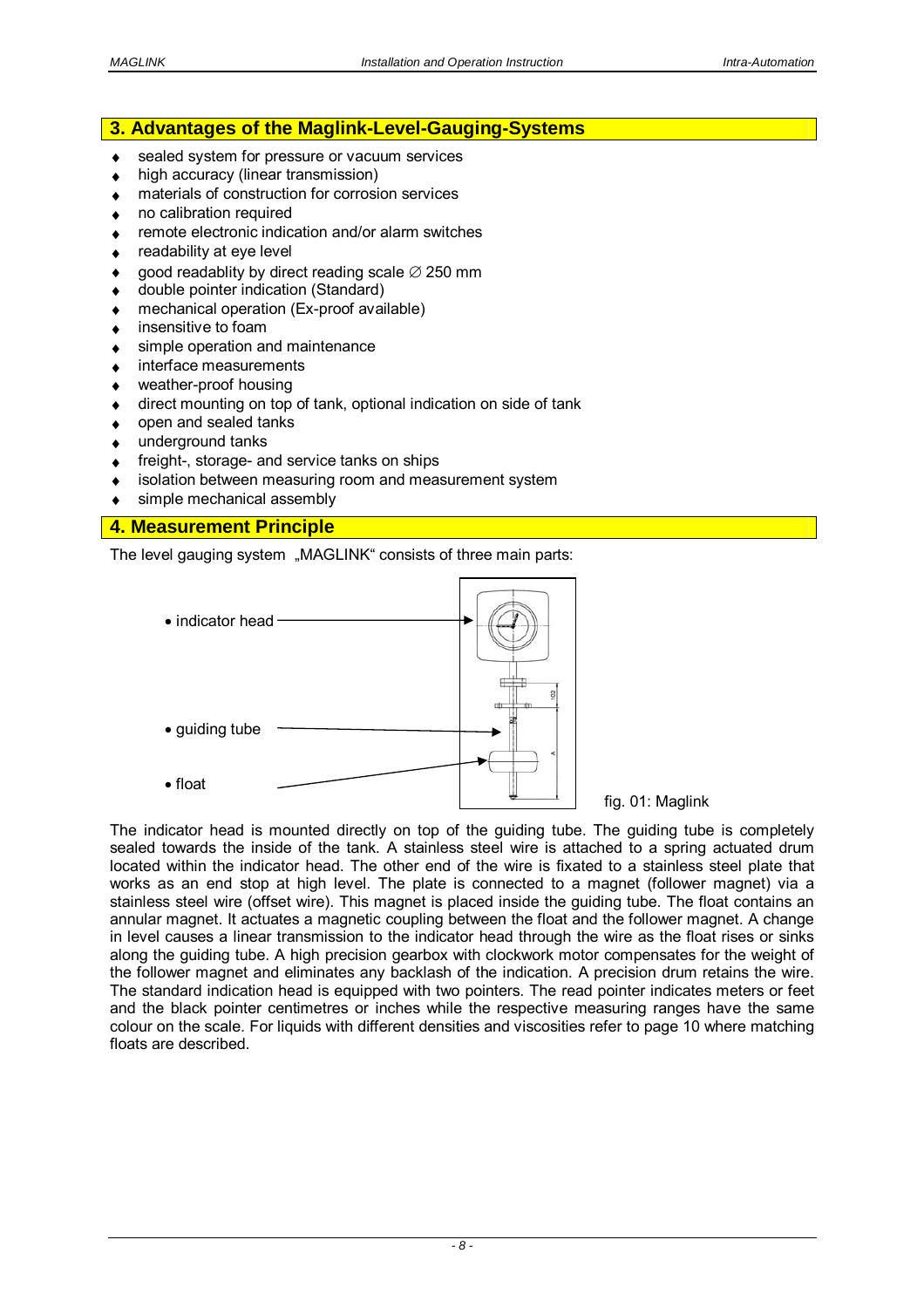# **5. Indicator Head and Scale**



*Fig. 02: Maglink-head with flat housing with wide housing* 



Basically there are three different housings:

| $\bullet$ | flat cast housing<br>wide cast housing  | : used only for visual indication,<br>: used for visual indication and<br>optional level switches and/or integral transmitter for 4-20 mA output.<br>In this case the housing is equipped with an additional cover on its<br>backside for a simpler mounting, installation and maintenance. |
|-----------|-----------------------------------------|---------------------------------------------------------------------------------------------------------------------------------------------------------------------------------------------------------------------------------------------------------------------------------------------|
| $\bullet$ | nautical housing:                       | design for open sea ships                                                                                                                                                                                                                                                                   |
|           | Technical data housing:                 |                                                                                                                                                                                                                                                                                             |
|           | materials                               | : housing – cast aluminum (standard), optional steel (nautical)<br>viewing glass, Ø220mm - glass (standard), optional Macrolon                                                                                                                                                              |
|           | painting                                | : PUR- polyester powder lacquer<br>layer thickness approx. 70 µm<br>color black                                                                                                                                                                                                             |
|           | ambient temperature<br>protection class | : -40 °C (-40 °F) though 66 °C (150 °F)<br>: IP 65 (NEMA4)                                                                                                                                                                                                                                  |

# Technical data **scale**:

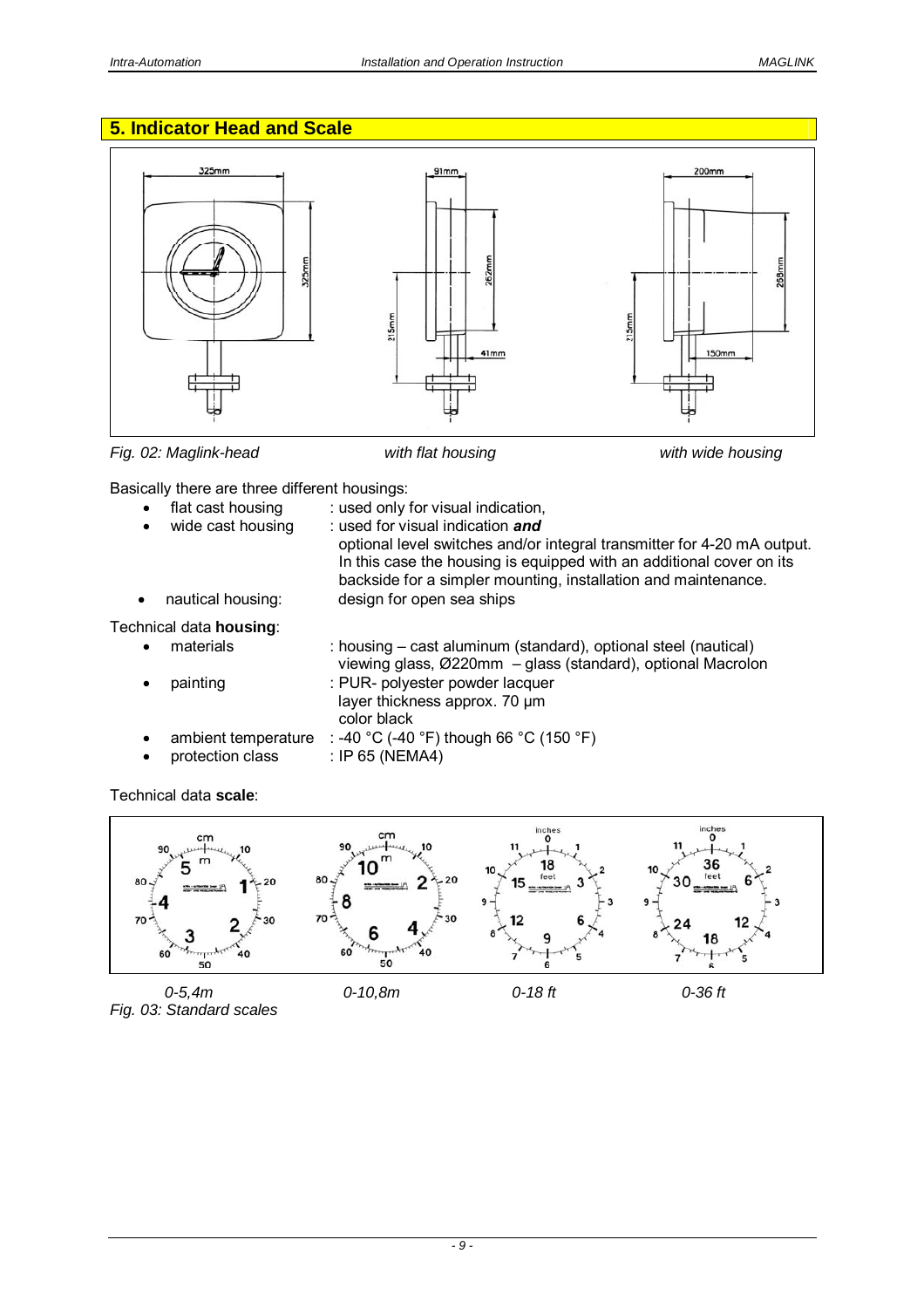The scale of the Maglink-Level-Gauge-System has a diameter of Ø 220 mm. Two different kinds of scales can be chosen:

Standard scale

| design:           | double-pointer (red / black)                                  |
|-------------------|---------------------------------------------------------------|
| scaling:          | meters (red) centimeters (black) or feet (red) inches (black) |
| measuring range:: | 0 - 5,4 m; 0 - 10,8 m; 0 - 18 ft or 0 - 36 ft                 |
| material:         | aluminum, white primed                                        |

• Special scale (optional)

| design:          | one pointer (black)                                            |
|------------------|----------------------------------------------------------------|
| scaling:         | according to customer specification (i.e. in cm; mm; ft; inch; |
|                  | Liter: $m^3$ )                                                 |
| measuring range: | according to customer specification                            |
| material:        | aluminum, white primed                                         |

# **6. Guiding Tube**

The guiding tube consists of the following parts:



*Fig. 04: guiding tube* 

Technical data:

| • materials                  | : 1.4571 = 316 Ti (standard), PP, PVC, PVDF<br>(further materials upon request)                                                                                                          |  |
|------------------------------|------------------------------------------------------------------------------------------------------------------------------------------------------------------------------------------|--|
| $\bullet$ max. length        | : 14000 mm (from 6000mm multipart)                                                                                                                                                       |  |
| • max. operating temperature | : 0 °C (32 °F) through 250 °C (480 °F) $\rightarrow$ 1.4571;<br>0 °C (32 °F) through 60 °C (140 °F) $\rightarrow$ PP, PVC, PVDF                                                          |  |
| • max. operating pressure    | $\rightarrow$ 1.4571 = 316 Ti (standard),<br>: 118 bar (1734 psig)<br>254 bar (3735 psig) $\rightarrow$ 1.4571 = 316 Ti (thick wall);<br>6 bar (102 psig)<br>$\rightarrow$ PP, PVC, PVDF |  |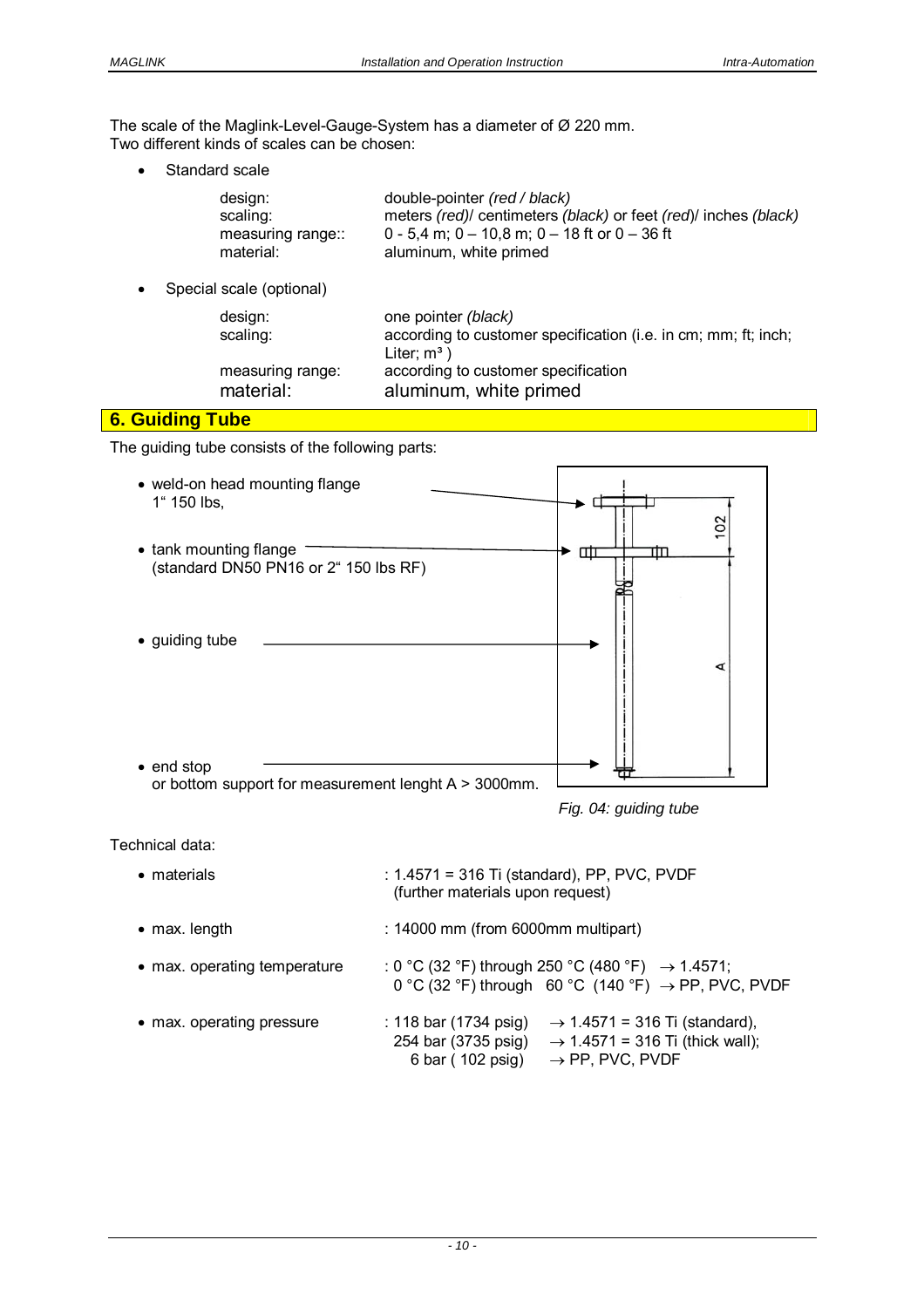# **7. Float Systems**

# **types of floats**

| <b>Float</b>                       | Data $(1, 2, 3)$                                                                                                                         | <b>Standard version</b> | <b>Ex-version</b>   |
|------------------------------------|------------------------------------------------------------------------------------------------------------------------------------------|-------------------------|---------------------|
| <b>Type A</b><br>(Standard)<br>(4) | min. $0,5$ kg/dm <sup>3</sup><br>max. 3,5 bar (50 psig)<br>max. 250 °C (480 °F)<br>mat.: 1.4571 (316Ti)                                  | ø235<br>94              | <b>Ø235</b><br>65   |
| <b>Type B</b><br>(4)               | min. $0.7$ kg/dm <sup>3</sup><br>max. 5 bar (150 psig)<br>max. 250 °C (480 °F)<br>mat.: 1.4571 (316Ti)<br>$ØD = 140$ mm<br>$H = 178$ mm  | øD<br>H<br><b>z</b>     | ØD<br>H<br>h,<br>50 |
| Type C1<br>(4)                     | min. 0,75 kg/dm <sup>3</sup><br>max. 25 bar (350 psig)<br>max. 250 °C (480 °F)<br>mat.: 1.4571 (316Ti)<br>$ØD = 190$ mm<br>$H = 184$ mm  |                         |                     |
| Type C <sub>2</sub><br>(4)         | min. 0,58 kg/dm <sup>3</sup><br>max. 18 bar (250 psig)<br>max. 250 °C (480 °F)<br>mat.: 1.4571 (316Ti)<br>$ØD = 229$ mm<br>$H = 206$ mm  | øD<br>H<br>Ŀ            | øD<br>H             |
| Type C <sub>3</sub><br>(4)         | min. 0,35 kg/dm <sup>3</sup><br>max. 8,5 bar (120 psig)<br>max. 250 °C (480 °F)<br>mat.: 1.4571 (316Ti)<br>$ØD = 267$ mm<br>$H = 254$ mm |                         |                     |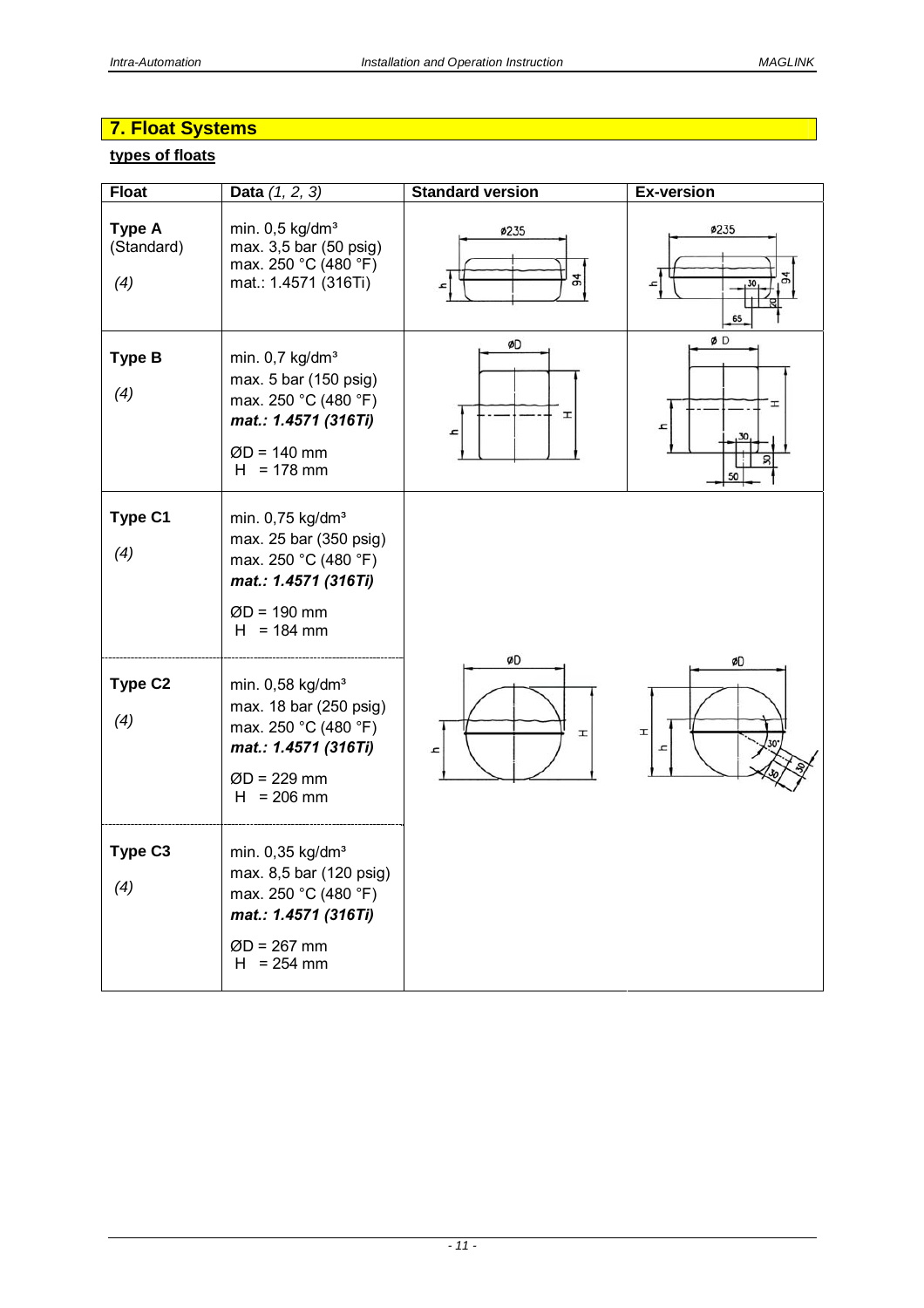| <b>Float</b>   | <b>Data</b> $(1, 2, 3)$                                                                                                          | <b>Standard version</b> | <b>Ex-version</b> |
|----------------|----------------------------------------------------------------------------------------------------------------------------------|-------------------------|-------------------|
| Type F1<br>(4) | min. 0,65 kg/dm <sup>3</sup><br>max. 7 bar (100 psig)<br>max. 60 °C (140 °F)<br>mat.: Polypropylene<br>(PP)                      | ø133<br>140<br>ᅩ        |                   |
| Type F2<br>(4) | min. $0,80$ kg/dm <sup>3</sup><br>max. 7 bar (100 psig)<br>max. 60 °C (140 °F)<br>$mat.$ :<br>Polyvinylchloride<br>(PVC)         | ø133<br>140<br>고        |                   |
| Type G<br>(5)  | min. 0,60 kg/dm <sup>3</sup><br>max. 3,2 bar (45 psig)<br>max. 250 °C (480 °F)<br>mat.: Glass<br>$ØD = 150$ mm<br>$H = 175$ mm   | ØD<br>H<br>ᅩ            |                   |
| Type T<br>(4)  | min. 0,58 kg/dm <sup>3</sup><br>max. 18 bar (250 psig)<br>max. 250 °C (480 °F)<br>mat.: Titan<br>$ØD = 94$ mm<br>$= 240$ mm<br>H | ØD<br>H<br>h            | ØD<br>I<br>ᅩ      |

1) Except the glass float all other float types can be vented for high pressure applications

2) It should be avoided to use floats close to their specified minimal liquid density

2) It should be avoided to use floats close to their sp<br>3) Special materials and –dimensions upon request<br>4) Version for interface measurements requires a mi<br>3) Version for interface measurements requires a mi 4) Version for interface measurements requires a minimal difference in density of *0,2 kg/dm³*

5) Version for interface measurements requires a minimal difference in density of *0,4 kg/dm³*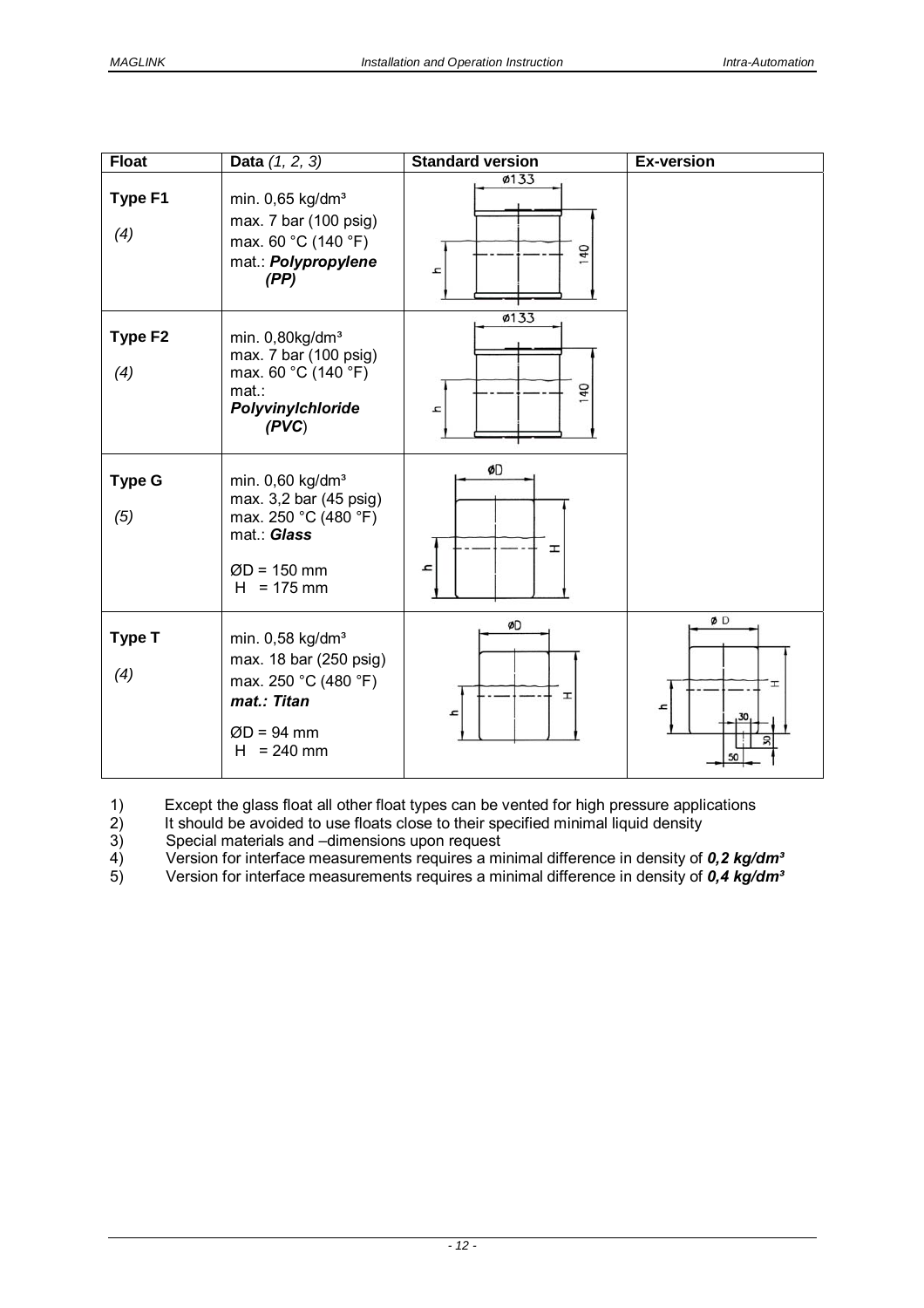# **Immersion Depths**



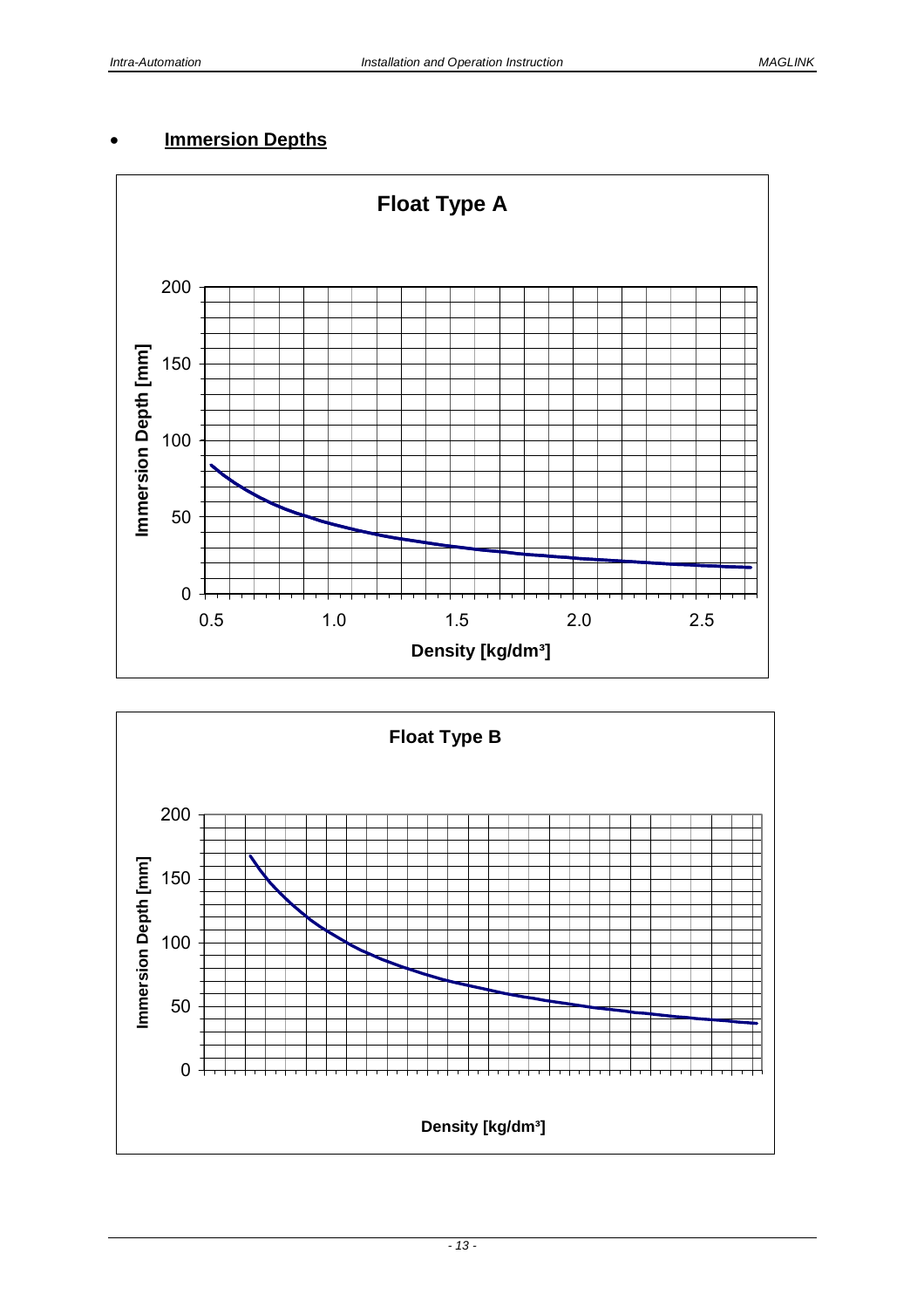

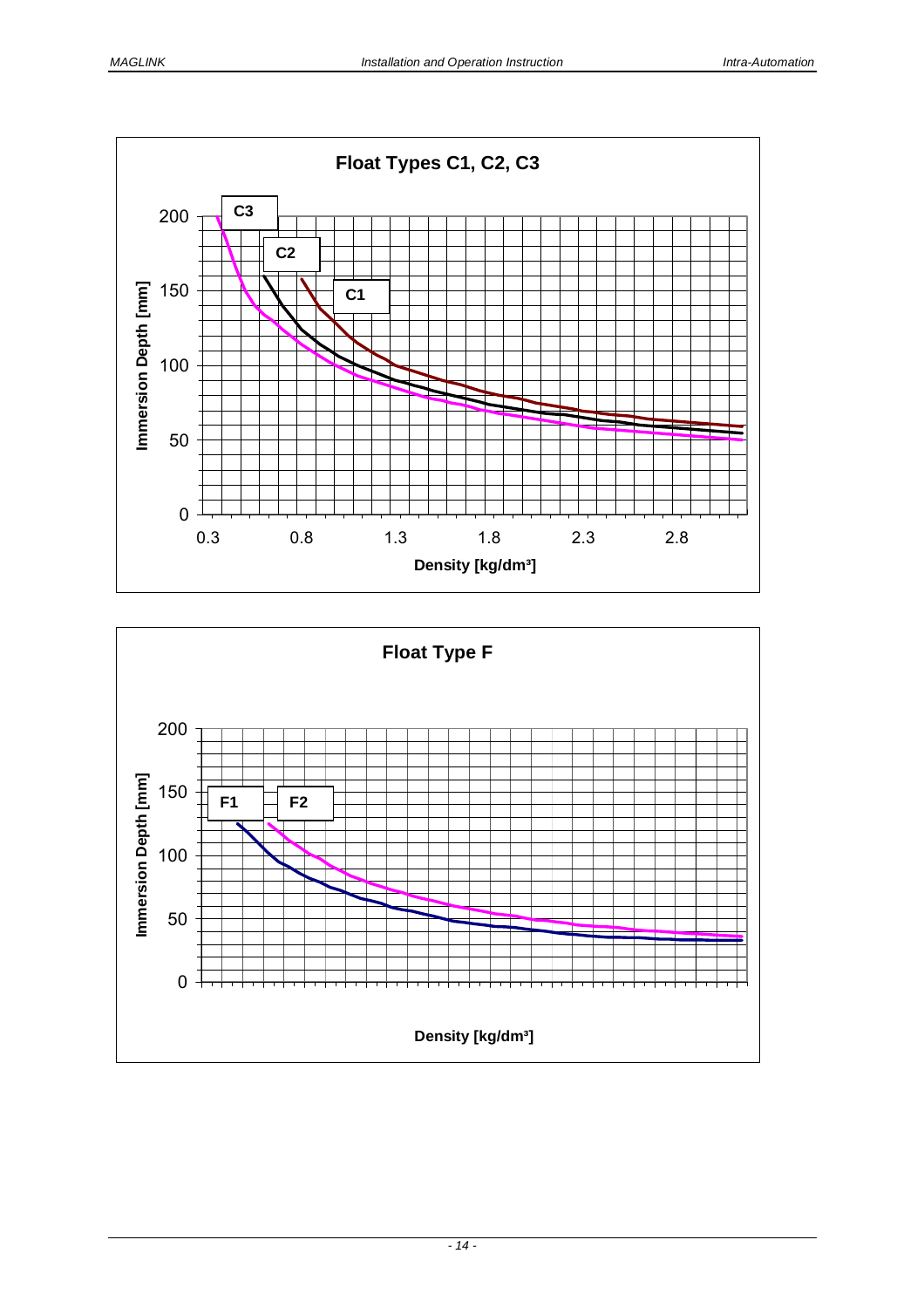

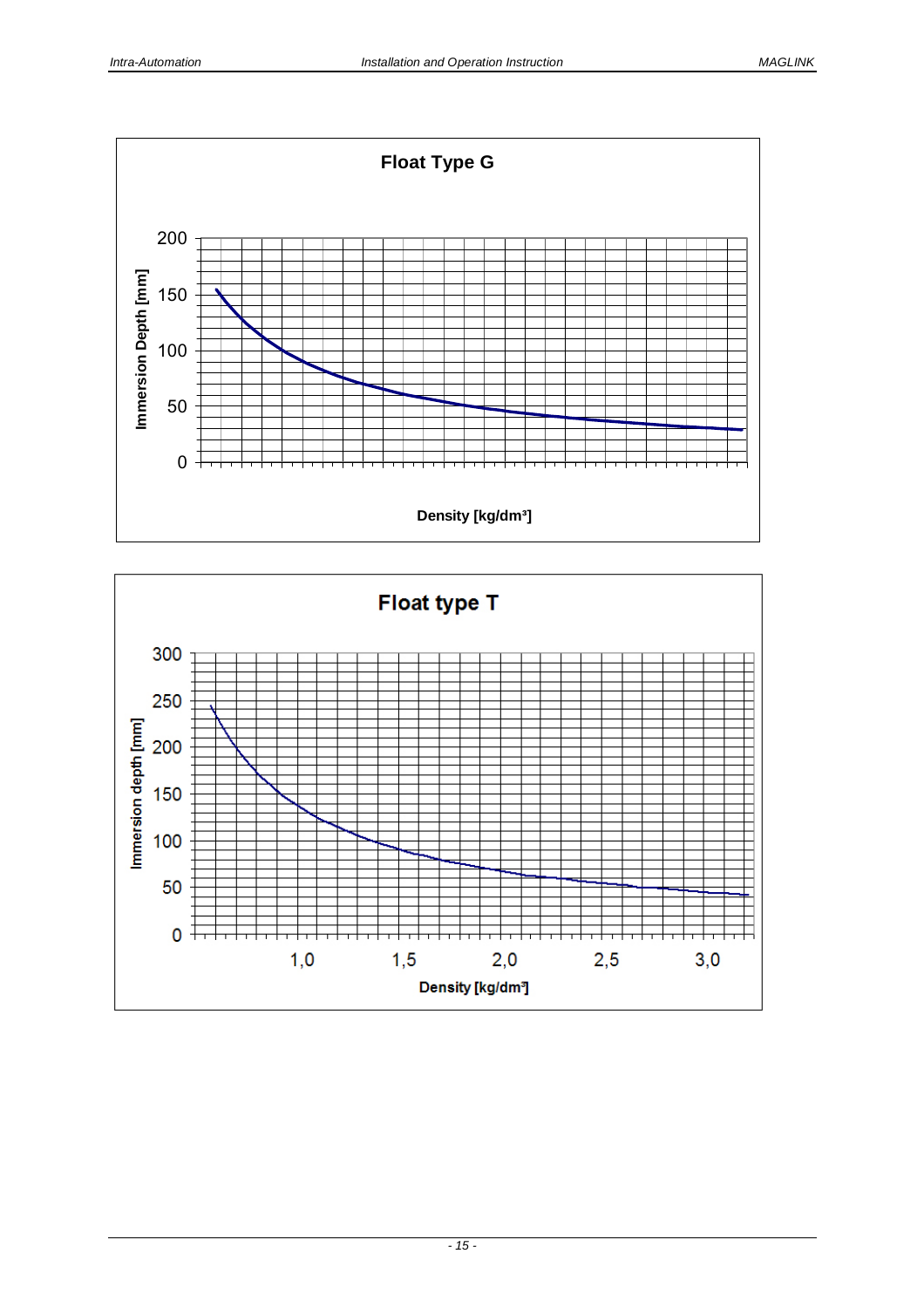# **8. Switches / Transmitters**

# **Switches:**

| <b>Type</b> | <b>Description</b>                                 |                                                                                                                                 |                                                                                                                                                                 |                                             |                                    |  |
|-------------|----------------------------------------------------|---------------------------------------------------------------------------------------------------------------------------------|-----------------------------------------------------------------------------------------------------------------------------------------------------------------|---------------------------------------------|------------------------------------|--|
| в           | Slot proximity<br>switch                           | Explosion<br>protection<br>Protection class<br>Rated voltage<br>Rated current<br>Rated power<br>Inductivity<br>Capacity<br>EMC. | $Ex II 2 G EEx$ ia IIC T6<br>IP 67<br>max. 16 VDC (intrinsically safe circuit)<br>max. 25 mA<br>$max. 34$ mW<br>30 nF<br>100 µH<br>EN 50014:1997; EN 50020:1994 |                                             |                                    |  |
| C           | Micro switch<br>(change-over<br>contact)<br>(SPDT) | Explosion<br>protection<br>Protection class<br>Utilization category<br>Rated voltage<br>Rated current                           | Ex II 2 G EEx de IIC bzw. EEx d IIC<br>IP 66<br>$AC-15$<br>max. 250 V<br>max. 4A                                                                                | $AC-15$<br>max. 400 V<br>max. $2 \text{ A}$ | DC-13<br>max. 250 V<br>max. 0,15 A |  |

# **Transmitter:**

| Type | <b>Description</b>                |                                                                                                                                     |                                                                                                                                                                                                                                                                   |
|------|-----------------------------------|-------------------------------------------------------------------------------------------------------------------------------------|-------------------------------------------------------------------------------------------------------------------------------------------------------------------------------------------------------------------------------------------------------------------|
| Е    | Position<br>sensing<br>transducer | Explosion<br>protection                                                                                                             | $Fx$ $I1$ $2$ $G$ $FFx$ $ia$ $I1C$ $T6$                                                                                                                                                                                                                           |
|      |                                   | Approval<br>Rated voltage<br>Rated current<br>Rated power<br>Capacity<br>External burden<br><b>EMC</b><br>Accuracy<br>Output signal | German Lloyd<br>max. 30 VDC<br>max. 160 mA<br>max. 1 W<br>$\leq$ 10 nF (internal)<br>$R =$ (supply voltage-12V)/ Signal value I<br>EN 50014:1997; EN 50020:1994<br>$\leq$ 1,5 % of rate<br>420 mA (2-, 3- or 4-wire-version)<br>010/20 mA (3- or 4- wire-version) |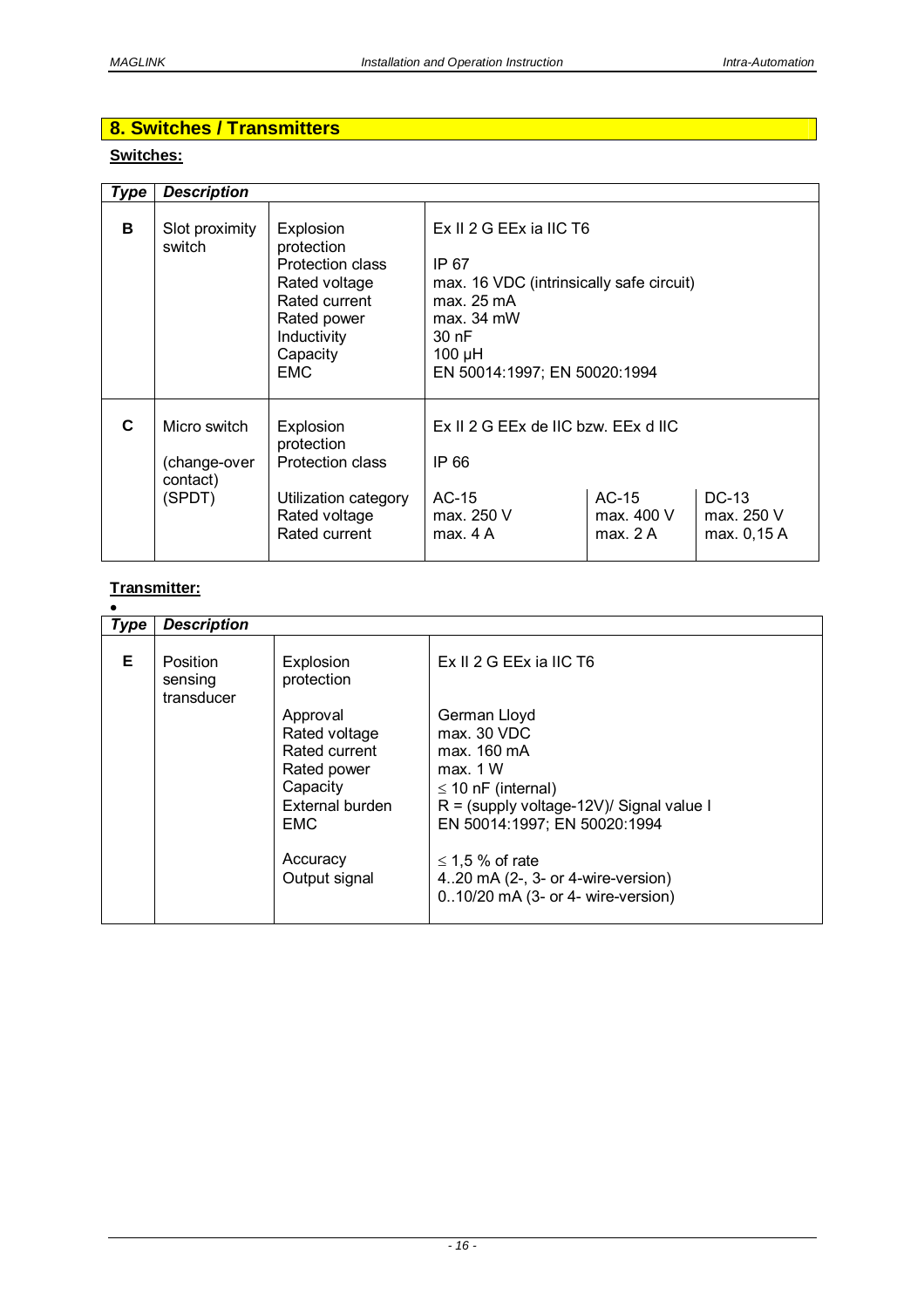# **9. Approvals**

## **Maglink series 5300 (without Explosion protection):**

| <b>Type</b>           | Approval              |
|-----------------------|-----------------------|
| 53<br>ີ -GL- <b>-</b> | German Lloyd-approval |

## **Maglink series 5400 (with Explosion protection):**

| <b>Type</b>                           | <b>Approval</b>                                           |  |
|---------------------------------------|-----------------------------------------------------------|--|
| 54_ <b>-GL-</b>                       | German Lloyd-approval                                     |  |
| 544_-D-                               | $\langle \overline{\xi_x} \rangle$ II 1/2 G EEx ed IIC T4 |  |
| $544 - I-.$<br>$548 - -$<br>$549 - -$ | $\langle \xi_x \rangle$ II 1/2 G EEx ia IIC T4            |  |
| 54 -                                  | $\langle \xi_x \rangle$ II 1/2 G                          |  |

#### **10. Accuracy**

|           | 11. Weight              |  |                                                              |  |
|-----------|-------------------------|--|--------------------------------------------------------------|--|
| $\bullet$ | Reproducibility         |  | $+2$ mm                                                      |  |
|           | float movements         |  | $+2$ mm                                                      |  |
|           | Response sensitivity to |  |                                                              |  |
|           | Measurement accuracy    |  | $\pm$ (2+L) mm<br>with $L = length$ of the guiding tube in m |  |

#### **Model 531../ 541.. (only Indication = flat indicator head)** appr. weight =  $15 + (2 \times L) + \binom{1}{3} \times (F)^2$ /3 x (F)²] *(metric units)*

appr. weight = 33,05 + (0.111 x L) + [0.735 x (F)²] *(anglo-american units)* 

 **Model 53..../ 54.... (Indication+switches/transmitter = deep indicator head)** appr. weight =  $17 + (2 \times L) + \binom{1}{3} \times (F)^2$ /3 x (F)²] *(metric units)*

appr. weight = 37,45 + (0.111 x L) + [0.735 x (F)²] *(anglo-american units)* 

| Value | metric                        |                                       | <b>Example</b>                                       |
|-------|-------------------------------|---------------------------------------|------------------------------------------------------|
|       | <b>Process flange</b>         | <b>Process flange</b>                 | Model 531 with flange DN100                          |
|       | $\leq$ DN65/2 $\frac{1}{2}$ " | $>$ DN65/2 $\frac{1}{2}$ "            | Guide tube length = $3000$ mm                        |
|       | Length of guide tube in $m$   | Length of guide tube in m             | $L = 3$                                              |
| F     |                               | Flange size in inch                   | $F = 4$                                              |
|       |                               | Weight = $15+2x3+f^1/3x(4)^2=26,3 kg$ |                                                      |
| Value | anglo-american                |                                       | <b>Example</b>                                       |
|       | <b>Process flange</b>         | <b>Process flange</b>                 | Model 531 with flange 4"                             |
|       | ≤ DN65/2 $\frac{1}{2}$ "      | $>$ DN65/2 $\frac{1}{2}$ "            | Guide tube length = $118$ inch                       |
|       | Length of guide tube in       | Length of guide tube in               | $L = 118$                                            |
|       | inch                          | inch                                  |                                                      |
|       |                               | Flange size in inch                   | $F = 4$                                              |
|       |                               |                                       | $Weight =$                                           |
|       |                               |                                       | 33,05+0,111x118+[0,735 x (4) <sup>2</sup> ]=57,9 lbs |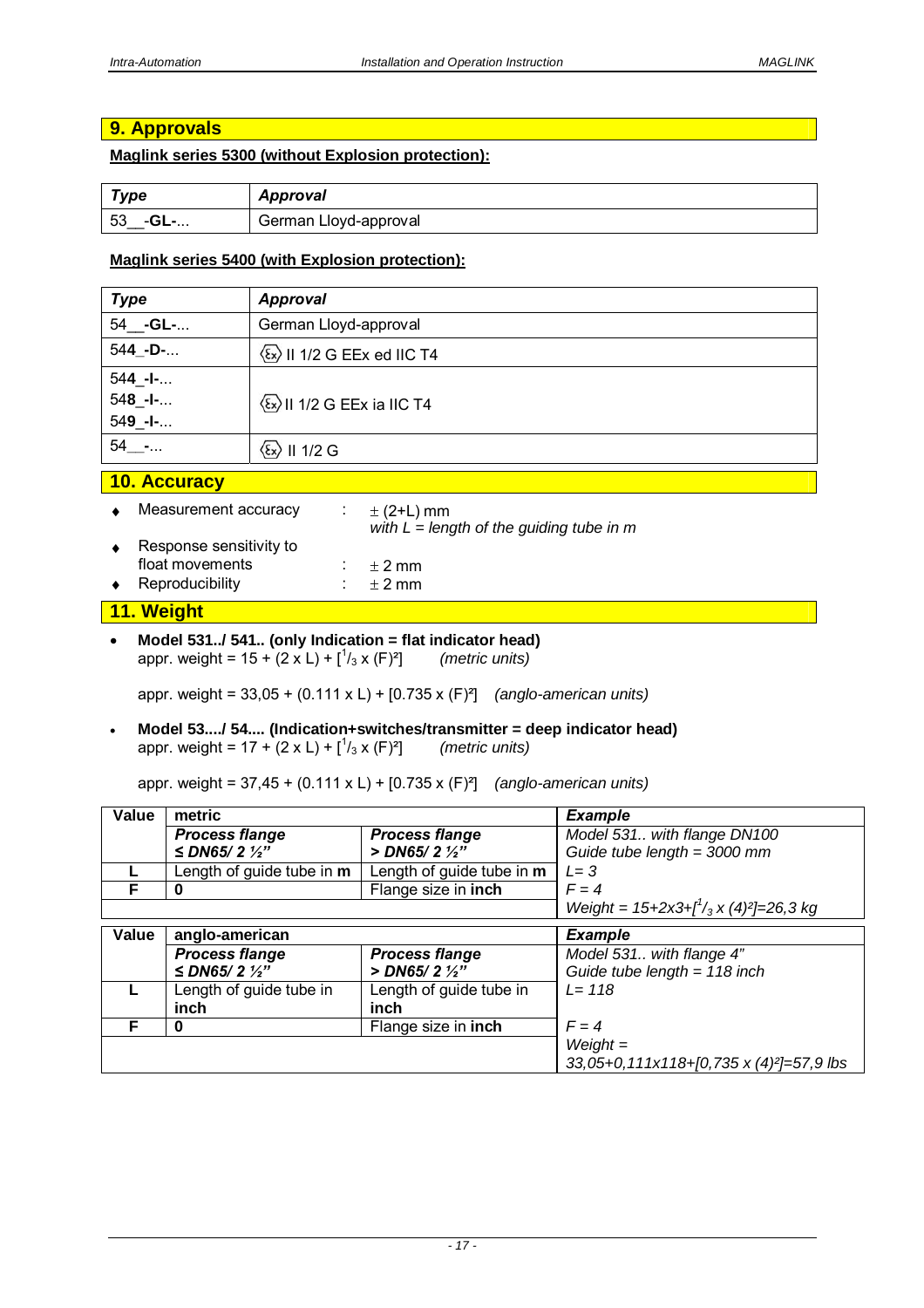# **12. Order Codes Maglink Series 5300 (without Ex-Approval)**

|                                                    | 1. Maglink type                                                                      |                |                                                       |       |          |            |                     |         |                                                                                                                  |
|----------------------------------------------------|--------------------------------------------------------------------------------------|----------------|-------------------------------------------------------|-------|----------|------------|---------------------|---------|------------------------------------------------------------------------------------------------------------------|
|                                                    |                                                                                      |                |                                                       |       |          |            |                     |         |                                                                                                                  |
| 53 without explosion protection<br>2. Maglink head |                                                                                      |                |                                                       |       |          |            |                     |         |                                                                                                                  |
| 1<br>only local indication                         |                                                                                      |                |                                                       |       |          |            |                     |         |                                                                                                                  |
|                                                    |                                                                                      |                |                                                       |       |          |            |                     |         |                                                                                                                  |
| 4                                                  | local indication, max. 4 electr. switches or max. 3 slot proximity switches possible |                |                                                       |       |          |            |                     |         |                                                                                                                  |
| 8                                                  |                                                                                      |                |                                                       |       |          |            |                     |         | local indication, max. 1 electr. transmitter, max. 3 electr. switches or max. 3 slot proximity switches possible |
| 9                                                  |                                                                                      |                | local indication, max. 1 electr. transmitter possible |       |          |            |                     |         |                                                                                                                  |
|                                                    | 3. scale                                                                             |                |                                                       |       |          |            |                     |         |                                                                                                                  |
|                                                    | 1                                                                                    | 0.5,4m         |                                                       |       |          |            |                     |         |                                                                                                                  |
|                                                    | 2                                                                                    | 0.10,8m        |                                                       |       |          |            |                     |         |                                                                                                                  |
|                                                    | 3                                                                                    | 0.18 feet      |                                                       |       |          |            |                     |         |                                                                                                                  |
|                                                    | 4                                                                                    | $0.36$ feet    |                                                       |       |          |            |                     |         |                                                                                                                  |
|                                                    | 5                                                                                    |                | single pointer style (f.e: mm, %, inches)             |       |          |            |                     |         |                                                                                                                  |
|                                                    |                                                                                      | Y3 Other       |                                                       |       |          |            |                     |         |                                                                                                                  |
|                                                    |                                                                                      | $\blacksquare$ |                                                       |       |          |            |                     |         |                                                                                                                  |
|                                                    |                                                                                      |                | 4. classification                                     |       |          |            |                     |         |                                                                                                                  |
|                                                    |                                                                                      |                | GL                                                    |       |          |            |                     |         | Germanischer Lloyd; approval: 87 365-82 HH                                                                       |
|                                                    |                                                                                      |                | Y4                                                    | other |          |            |                     |         |                                                                                                                  |
|                                                    |                                                                                      |                |                                                       |       |          |            |                     |         | 5. transmitter (depends on clasification)                                                                        |
|                                                    |                                                                                      |                |                                                       | 0     | without  |            |                     |         |                                                                                                                  |
|                                                    |                                                                                      |                |                                                       |       |          |            |                     |         | <b>E</b> $\vert$ 1 electr. transmitter; output signal: (0)420 mA                                                 |
|                                                    |                                                                                      |                |                                                       |       |          |            |                     |         | power supply: 1230 V; -2070 °C; Genauigkeit: <= 1,5%                                                             |
|                                                    |                                                                                      |                |                                                       |       | Y5 other |            |                     |         |                                                                                                                  |
|                                                    |                                                                                      |                |                                                       |       |          |            |                     |         |                                                                                                                  |
|                                                    |                                                                                      |                |                                                       |       |          |            |                     |         | 6. switch (depends on classification)                                                                            |
|                                                    |                                                                                      |                |                                                       |       |          | 00 without |                     |         |                                                                                                                  |
|                                                    |                                                                                      |                |                                                       |       |          |            |                     |         | <b>B1</b> 1 slot proximity switch<br>type B                                                                      |
|                                                    |                                                                                      |                |                                                       |       |          |            |                     |         | <b>B2</b> 2 slot proximity switches type B                                                                       |
|                                                    |                                                                                      |                |                                                       |       |          |            |                     |         | <b>B3</b> 3 slot proximity switches type B                                                                       |
|                                                    |                                                                                      |                |                                                       |       |          |            |                     |         | 4 slot proximity switches type B                                                                                 |
|                                                    |                                                                                      |                |                                                       |       | B4       |            |                     |         |                                                                                                                  |
|                                                    |                                                                                      |                |                                                       |       |          |            |                     |         |                                                                                                                  |
|                                                    |                                                                                      |                |                                                       |       |          |            | C1 1 electr. switch |         | type C                                                                                                           |
|                                                    |                                                                                      |                |                                                       |       |          |            |                     |         | C2 2 electr. switches type C                                                                                     |
|                                                    |                                                                                      |                |                                                       |       |          |            |                     |         | C3 3 electr. switches type C                                                                                     |
|                                                    |                                                                                      |                |                                                       |       |          |            |                     |         | C4 4 electr. switches type C                                                                                     |
|                                                    |                                                                                      |                |                                                       |       |          | Y6 other   |                     |         |                                                                                                                  |
|                                                    |                                                                                      |                |                                                       |       |          | 7. float   |                     |         |                                                                                                                  |
|                                                    |                                                                                      |                |                                                       |       |          |            |                     |         | A  Ø235x94mm; 1.4571; min. 0,5 kg/dm <sup>3</sup> ; max. 3,5 bar; max. 250 °C                                    |
|                                                    |                                                                                      |                |                                                       |       |          |            |                     |         | <b>B</b>   Ø140x178mm; 1.4571; min. 0,7 kg/dm <sup>3</sup> ; max. 5 bar; max. 250 °C                             |
|                                                    |                                                                                      |                |                                                       |       |          |            |                     |         | C1 $\varphi$ 190x184mm; 1.4571; min. 0,75 kg/dm <sup>3</sup> ; max. 25 bar; max. 250 °C                          |
|                                                    |                                                                                      |                |                                                       |       |          |            |                     |         | C2 229x206mm; 1.4571; min. 0,58 kg/dm <sup>3</sup> ; max. 18 bar; max. 250 °C                                    |
|                                                    |                                                                                      |                |                                                       |       |          |            |                     |         | C3 $\varphi$ 267x254mm; 1.4571; min. 0,35 kg/dm <sup>3</sup> ; max. 8,5 bar; max. 250 °C                         |
|                                                    |                                                                                      |                |                                                       |       |          |            |                     |         | F1  Ø133x140mm; PP; min. 0,65 kg/dm <sup>3</sup> ; max. 7 bar; max. 60 °C                                        |
|                                                    |                                                                                      |                |                                                       |       |          |            |                     |         | F2  Ø133x140mm; PVC; min. 0,8 kg/dm <sup>3</sup> ; max. 7 bar; max. 60 °C                                        |
|                                                    |                                                                                      |                |                                                       |       |          | т.         |                     |         | Ø94x240mm; 3.7035 (titanium); min. 0,58 kg/dm <sup>3</sup> ; max. 18 bar; max. 250 °C                            |
|                                                    |                                                                                      |                |                                                       |       |          |            | Y7 other            |         |                                                                                                                  |
|                                                    |                                                                                      |                |                                                       |       |          |            |                     |         | 8. interface level measurement                                                                                   |
|                                                    |                                                                                      |                |                                                       |       |          |            |                     |         |                                                                                                                  |
|                                                    |                                                                                      |                |                                                       |       |          |            |                     |         | [min. difference in density: 0,2 kg/dm <sup>3</sup> (0,4 kg/dm <sup>3</sup> f. glass)]                           |
|                                                    |                                                                                      |                |                                                       |       |          |            | 0                   | without |                                                                                                                  |
|                                                    | Interface level measurement<br>Е                                                     |                |                                                       |       |          |            |                     |         |                                                                                                                  |
|                                                    | Y8 other                                                                             |                |                                                       |       |          |            |                     |         |                                                                                                                  |
|                                                    |                                                                                      |                |                                                       |       |          |            |                     |         | 9. coating (except float type G)                                                                                 |
|                                                    |                                                                                      |                |                                                       |       |          |            |                     | 0       | without                                                                                                          |
|                                                    |                                                                                      |                |                                                       |       |          |            |                     | н.      | float coating halar (except float type G)                                                                        |
|                                                    |                                                                                      |                |                                                       |       |          |            |                     | P       | float coating PVDF (except float type G)                                                                         |
|                                                    |                                                                                      |                |                                                       |       |          |            |                     |         |                                                                                                                  |
|                                                    |                                                                                      |                |                                                       |       |          |            |                     |         | Y9 other                                                                                                         |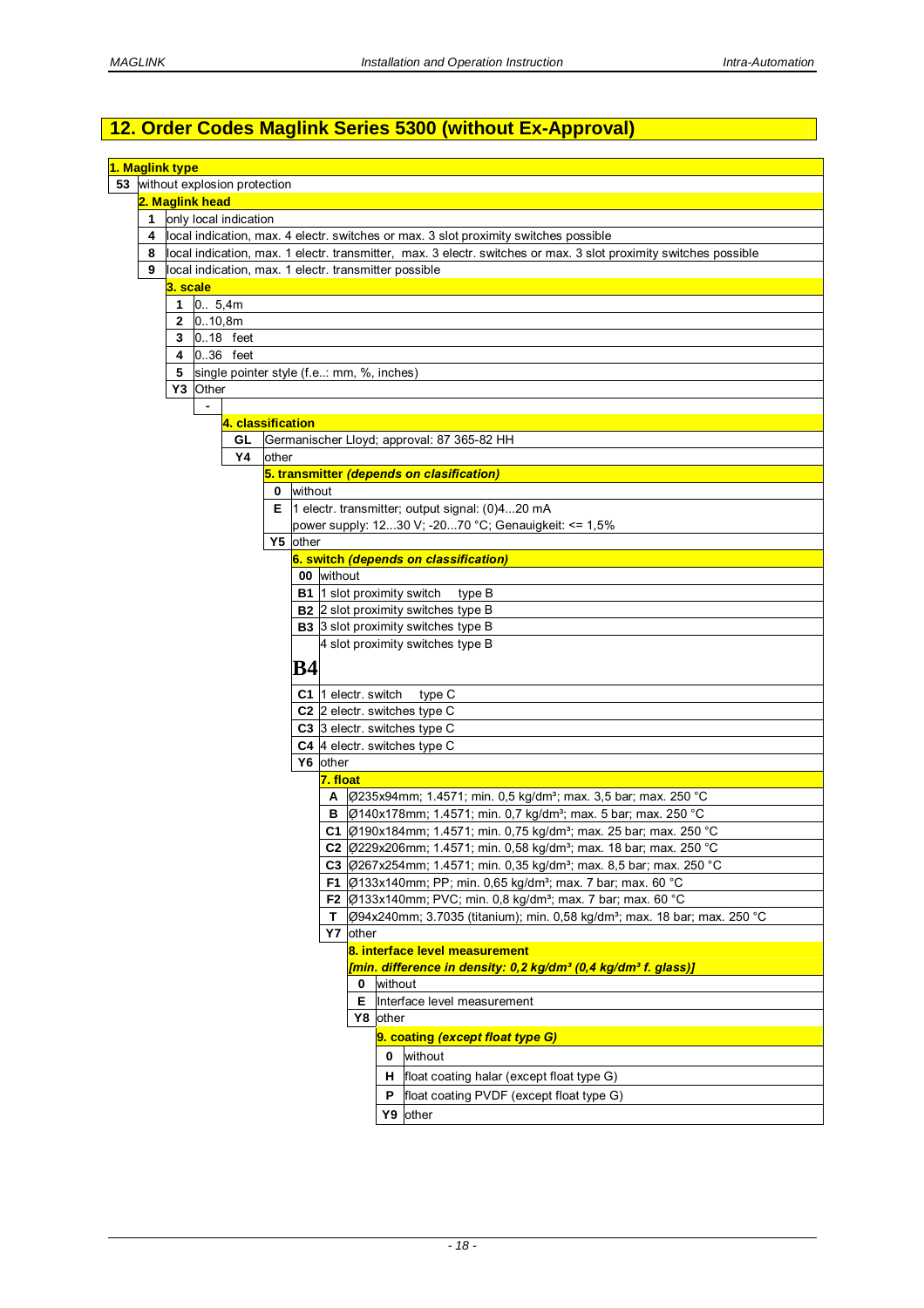|           |             |           |                         |                | 12. Order Codes Maglink Series 5300 (without Ex-Approval) (Continuation) |            |                   |
|-----------|-------------|-----------|-------------------------|----------------|--------------------------------------------------------------------------|------------|-------------------|
|           |             |           | 10. guide tube length   |                |                                                                          |            |                   |
| <b>RM</b> |             |           |                         |                | guide tube; Ø32x2mm; L <= 3000mm                                         |            | length in mm      |
|           |             |           |                         |                | RZ guide tube; 1" Sch40; $L > 3000$ mm                                   |            | length in mm      |
|           |             |           |                         |                | RZ5 guide tube; 1" Sch40; L ab 5500mm (mehrteilig)                       |            | length in mm      |
|           |             |           | 11. guide tube material |                |                                                                          |            |                   |
| S.        |             |           | 316Ti (Standard)        |                |                                                                          |            |                   |
| P         | <b>PP</b>   |           |                         |                |                                                                          |            |                   |
| Q         | <b>PVC</b>  |           |                         |                |                                                                          |            |                   |
| L         | <b>PVDF</b> |           |                         |                |                                                                          |            |                   |
|           | Y11 other   |           |                         |                |                                                                          |            |                   |
|           |             |           |                         |                | 12. distance head/ tank mounting flange                                  |            |                   |
|           |             |           | B0 standard, B=102mm    |                |                                                                          |            |                   |
|           |             |           |                         |                | <b>BG</b> man hole mounting; min. base B=500mm;                          |            | add. length in mm |
|           |             | Y12 other |                         |                |                                                                          |            |                   |
|           |             |           |                         |                | 13. tank mounting flange                                                 |            |                   |
|           |             |           |                         |                | always identical to guide tube material                                  |            |                   |
|           |             |           |                         |                | SM flanges acc. to DIN                                                   |            |                   |
|           |             |           |                         |                | <b>SA flanges acc. to ANSI</b>                                           |            |                   |
|           |             |           | Y13 other               |                |                                                                          |            |                   |
|           |             |           |                         |                | 14. sealing surface                                                      |            |                   |
|           |             |           | 1                       | <b>DIN</b>     |                                                                          |            |                   |
|           |             |           | $\mathbf{2}$            | <b>ANSI RF</b> |                                                                          |            |                   |
|           |             |           | 3                       |                | ANSI RF SF (smooth finish)                                               |            |                   |
|           |             |           | 5                       | <b>ANSI FF</b> |                                                                          |            |                   |
|           |             |           | Y14 other               |                |                                                                          |            |                   |
|           |             |           |                         |                | 15. PN, material and DN of the<br>guide tube flange for tank mounting    |            |                   |
|           |             |           |                         |                | <b>CC1</b> PN16 / 150 lbs                                                | СS         | DN50 / 2"         |
|           |             |           |                         |                | CC2 PN40 / 300 lbs                                                       | <b>CS</b>  | DN50 / 2"         |
|           |             |           |                         |                | <b>C01</b> PN16 / 150 lbs                                                | 316Ti      | DN50 / 2"         |
|           |             |           |                         |                | C02 PN40 / 300 lbs                                                       | 316Ti      | DN50 / 2"         |
|           |             |           |                         |                | C80 PN16 / 150 lbs                                                       | ${\sf PP}$ | DN50 / 2"         |
|           |             |           |                         |                | <b>C90</b> PN16 / 150 lbs                                                | <b>PVC</b> | DN50 / 2"         |
|           |             |           |                         |                | CX1 PN16 / 150 lbs                                                       | 316Ti/PVDF | DN50 / 2"         |
|           |             |           |                         |                | <b>CX2</b>   PN40 / 300 lbs                                              | 316Ti/PVDF | DN50 / 2"         |
|           |             |           |                         | EC1            | <b>PN16 / 150 lbs</b>                                                    | СS         | DN80 / 3"         |
|           |             |           |                         |                | <b>EC2</b>   PN40 / 300 lbs                                              | CS         | DN80 / 3"         |
|           |             |           |                         | E01            | PN16 / 150 lbs                                                           | 316Ti      | DN80 / 3"         |
|           |             |           |                         | E02            | PN40 / 300 lbs                                                           | 316Ti      | DN80 / 3"         |
|           |             |           |                         | E80            | PN16 / 150 lbs                                                           | PP         | DN80 / 3"         |
|           |             |           |                         | E90            | PN16 / 150 lbs                                                           | <b>PVC</b> | DN80 / 3"         |
|           |             |           |                         | EX1            | PN16 / 150 lbs                                                           | 316Ti/PVDF | DN80 / 3"         |
|           |             |           |                         | EX2            | PN40 / 300 lbs                                                           | 316Ti/PVDF | DN80 / 3"         |
|           |             |           |                         | FC1            | <b>PN16 / 150 lbs</b>                                                    | CS         | DN100 / 4"        |
|           |             |           |                         |                | <b>FC2</b>  PN40 / 300 lbs                                               | CS         | DN100 / 4"        |
|           |             |           |                         | F01            | PN16 / 150 lbs                                                           | 316Ti      | DN100 / 4"        |
|           |             |           |                         | F02            | PN40 / 300 lbs                                                           | 316Ti      | DN100 / 4"        |
|           |             |           |                         | F80            | PN16 / 150 lbs                                                           | PP         | DN100 / 4"        |
|           |             |           |                         | F90            | PN16 / 150 lbs                                                           | <b>PVC</b> | DN100 / 4"        |
|           |             |           |                         | FX1            | PN16 / 150 lbs                                                           | 316Ti/PVDF | DN100 / 4"        |
|           |             |           |                         |                | <b>FX2</b> PN40 / 300 lbs                                                | 316Ti/PVDF | DN100 / 4"        |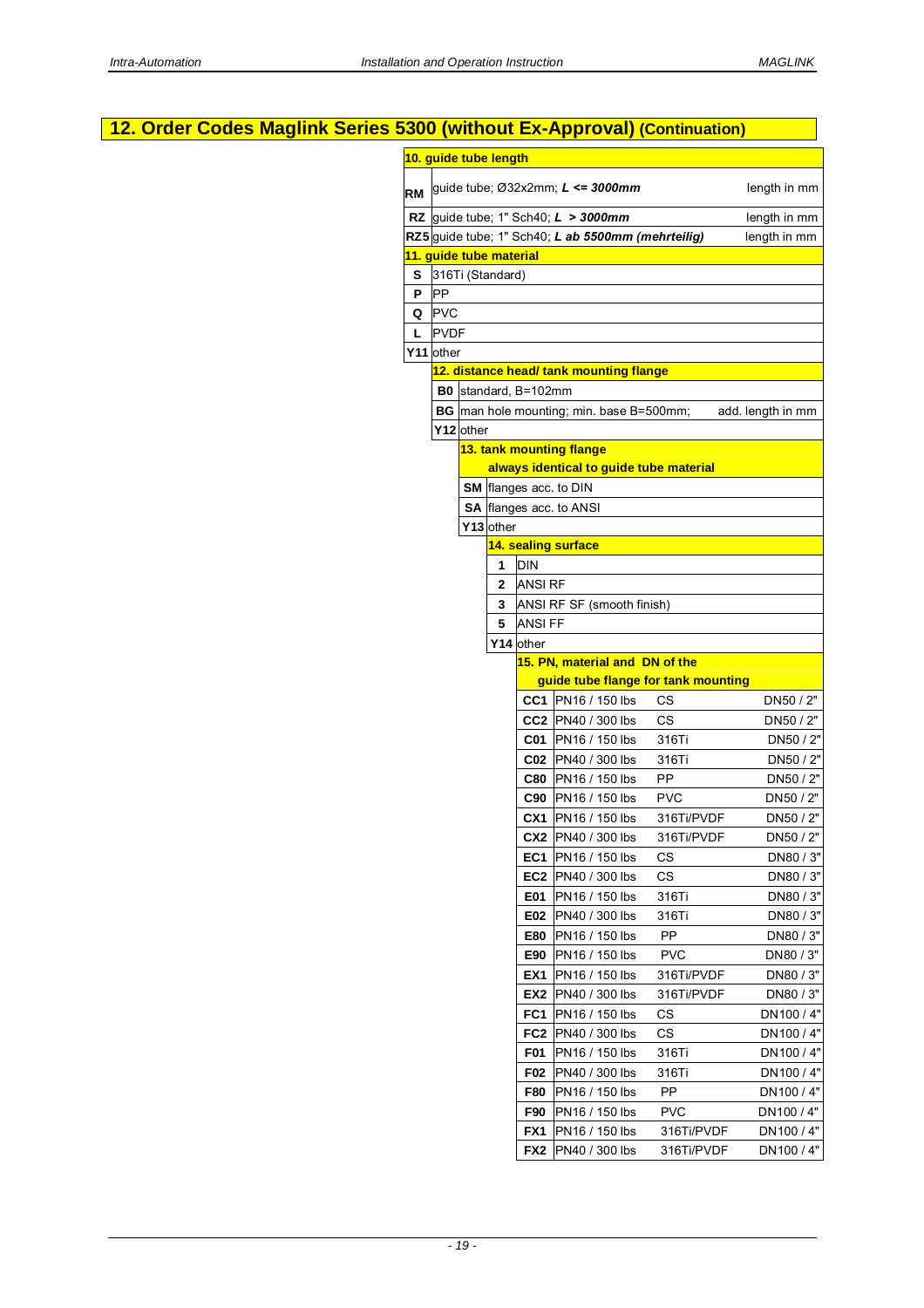# **12. Order Codes Maglink Series 5300 (without Ex-Approval) (Continuation)**

|          |              | GC1 PN16 / 150 lbs | CS                                                                                                                                                                                                                                                                                                                                                                                                                                                                                                | DN150/6"                                                                                                                                                                                                                                                                                                                   |
|----------|--------------|--------------------|---------------------------------------------------------------------------------------------------------------------------------------------------------------------------------------------------------------------------------------------------------------------------------------------------------------------------------------------------------------------------------------------------------------------------------------------------------------------------------------------------|----------------------------------------------------------------------------------------------------------------------------------------------------------------------------------------------------------------------------------------------------------------------------------------------------------------------------|
|          |              |                    |                                                                                                                                                                                                                                                                                                                                                                                                                                                                                                   |                                                                                                                                                                                                                                                                                                                            |
|          |              | GC2 PN40 / 300 lbs | CS                                                                                                                                                                                                                                                                                                                                                                                                                                                                                                | DN150 / 6"                                                                                                                                                                                                                                                                                                                 |
|          |              | G01 PN16 / 150 lbs | 316Ti                                                                                                                                                                                                                                                                                                                                                                                                                                                                                             | DN150/6"                                                                                                                                                                                                                                                                                                                   |
|          |              | G02 PN40 / 300 lbs | 316Ti                                                                                                                                                                                                                                                                                                                                                                                                                                                                                             | DN150 / 6"                                                                                                                                                                                                                                                                                                                 |
|          |              |                    | PP                                                                                                                                                                                                                                                                                                                                                                                                                                                                                                | DN150/6"                                                                                                                                                                                                                                                                                                                   |
|          |              |                    | <b>PVC</b>                                                                                                                                                                                                                                                                                                                                                                                                                                                                                        | DN150/6"                                                                                                                                                                                                                                                                                                                   |
|          |              |                    | 316Ti/PVDF                                                                                                                                                                                                                                                                                                                                                                                                                                                                                        | DN150/6"                                                                                                                                                                                                                                                                                                                   |
|          |              |                    | 316Ti/PVDF                                                                                                                                                                                                                                                                                                                                                                                                                                                                                        | DN150/6"                                                                                                                                                                                                                                                                                                                   |
|          |              |                    | <b>CS</b>                                                                                                                                                                                                                                                                                                                                                                                                                                                                                         | DN200 / 8"                                                                                                                                                                                                                                                                                                                 |
|          |              |                    | CS                                                                                                                                                                                                                                                                                                                                                                                                                                                                                                | DN200 / 8"                                                                                                                                                                                                                                                                                                                 |
|          |              |                    | 316Ti                                                                                                                                                                                                                                                                                                                                                                                                                                                                                             | DN200 / 8"                                                                                                                                                                                                                                                                                                                 |
|          |              |                    | 316Ti                                                                                                                                                                                                                                                                                                                                                                                                                                                                                             | DN200 / 8"                                                                                                                                                                                                                                                                                                                 |
|          |              |                    | <b>PP</b>                                                                                                                                                                                                                                                                                                                                                                                                                                                                                         | DN200 / 8"                                                                                                                                                                                                                                                                                                                 |
|          |              |                    | <b>PVC</b>                                                                                                                                                                                                                                                                                                                                                                                                                                                                                        | DN200 / 8"                                                                                                                                                                                                                                                                                                                 |
|          |              |                    | 316Ti/PVDF                                                                                                                                                                                                                                                                                                                                                                                                                                                                                        | DN200 / 8"                                                                                                                                                                                                                                                                                                                 |
|          |              |                    | 316Ti/PVDF                                                                                                                                                                                                                                                                                                                                                                                                                                                                                        | DN200 / 8"                                                                                                                                                                                                                                                                                                                 |
|          |              |                    | CS                                                                                                                                                                                                                                                                                                                                                                                                                                                                                                | DN250 / 10"                                                                                                                                                                                                                                                                                                                |
|          |              |                    | <b>CS</b>                                                                                                                                                                                                                                                                                                                                                                                                                                                                                         | DN250 / 10"                                                                                                                                                                                                                                                                                                                |
|          |              |                    | 316Ti                                                                                                                                                                                                                                                                                                                                                                                                                                                                                             | DN250 / 10"                                                                                                                                                                                                                                                                                                                |
|          |              |                    | 316Ti                                                                                                                                                                                                                                                                                                                                                                                                                                                                                             | DN250 / 10"                                                                                                                                                                                                                                                                                                                |
|          |              |                    | PP                                                                                                                                                                                                                                                                                                                                                                                                                                                                                                | DN250 / 10"                                                                                                                                                                                                                                                                                                                |
|          |              |                    | <b>PVC</b>                                                                                                                                                                                                                                                                                                                                                                                                                                                                                        | DN250 / 10"                                                                                                                                                                                                                                                                                                                |
|          |              |                    | 316Ti/PVDF                                                                                                                                                                                                                                                                                                                                                                                                                                                                                        | DN250 / 10"                                                                                                                                                                                                                                                                                                                |
|          |              |                    | 316Ti/PVDF                                                                                                                                                                                                                                                                                                                                                                                                                                                                                        | DN250 / 10"                                                                                                                                                                                                                                                                                                                |
|          |              |                    |                                                                                                                                                                                                                                                                                                                                                                                                                                                                                                   |                                                                                                                                                                                                                                                                                                                            |
|          |              |                    |                                                                                                                                                                                                                                                                                                                                                                                                                                                                                                   |                                                                                                                                                                                                                                                                                                                            |
| $\bf{0}$ |              |                    |                                                                                                                                                                                                                                                                                                                                                                                                                                                                                                   |                                                                                                                                                                                                                                                                                                                            |
| C        |              |                    |                                                                                                                                                                                                                                                                                                                                                                                                                                                                                                   |                                                                                                                                                                                                                                                                                                                            |
|          |              |                    |                                                                                                                                                                                                                                                                                                                                                                                                                                                                                                   |                                                                                                                                                                                                                                                                                                                            |
|          |              |                    |                                                                                                                                                                                                                                                                                                                                                                                                                                                                                                   |                                                                                                                                                                                                                                                                                                                            |
|          |              |                    |                                                                                                                                                                                                                                                                                                                                                                                                                                                                                                   |                                                                                                                                                                                                                                                                                                                            |
|          |              |                    |                                                                                                                                                                                                                                                                                                                                                                                                                                                                                                   |                                                                                                                                                                                                                                                                                                                            |
|          | $\mathbf{0}$ |                    |                                                                                                                                                                                                                                                                                                                                                                                                                                                                                                   |                                                                                                                                                                                                                                                                                                                            |
|          |              |                    |                                                                                                                                                                                                                                                                                                                                                                                                                                                                                                   |                                                                                                                                                                                                                                                                                                                            |
|          |              |                    |                                                                                                                                                                                                                                                                                                                                                                                                                                                                                                   |                                                                                                                                                                                                                                                                                                                            |
|          |              |                    | To eye height (H) (dim. in mm)<br>G/H G in mm / H in mm                                                                                                                                                                                                                                                                                                                                                                                                                                           |                                                                                                                                                                                                                                                                                                                            |
|          |              |                    |                                                                                                                                                                                                                                                                                                                                                                                                                                                                                                   |                                                                                                                                                                                                                                                                                                                            |
|          |              | Y15 other          | G80 PN16 / 150 lbs<br>G90 PN16 / 150 lbs<br>GX1 PN16 / 150 lbs<br>GX2 PN40 / 300 lbs<br>HC1 PN16 / 150 lbs<br>HC2 PN40 / 300 lbs<br>H01 PN16 / 150 lbs<br>H02 PN40 / 300 lbs<br><b>H80 PN16 / 150 lbs</b><br>H90 PN16 / 150 lbs<br><b>HX1</b> PN16 / 150 lbs<br>HX2 PN40 / 300 lbs<br>JC1 PN16 / 150 lbs<br>JC2 PN40 / 300 lbs<br>J01 PN16 / 150 lbs<br>J02 PN40 / 300 lbs<br>J80 PN16 / 150 lbs<br>J90 PN16 / 150 lbs<br><b>JX1</b> PN16 / 150 lbs<br>JX2 PN40 / 300 lbs<br>without<br>Y16 other | 16. bottom support for guide tube length >3000mm<br>bottom support; material: CS/PTFE<br>S  bottom support; material: 316Ti/PTFE<br>17. indication on side of tank (tube mat.: CS,<br>painted; ellbow mat.: alu, painted)<br>without<br><b>SA</b> with side tank indication<br>18. distance tank edge (G)/ upper tank edge |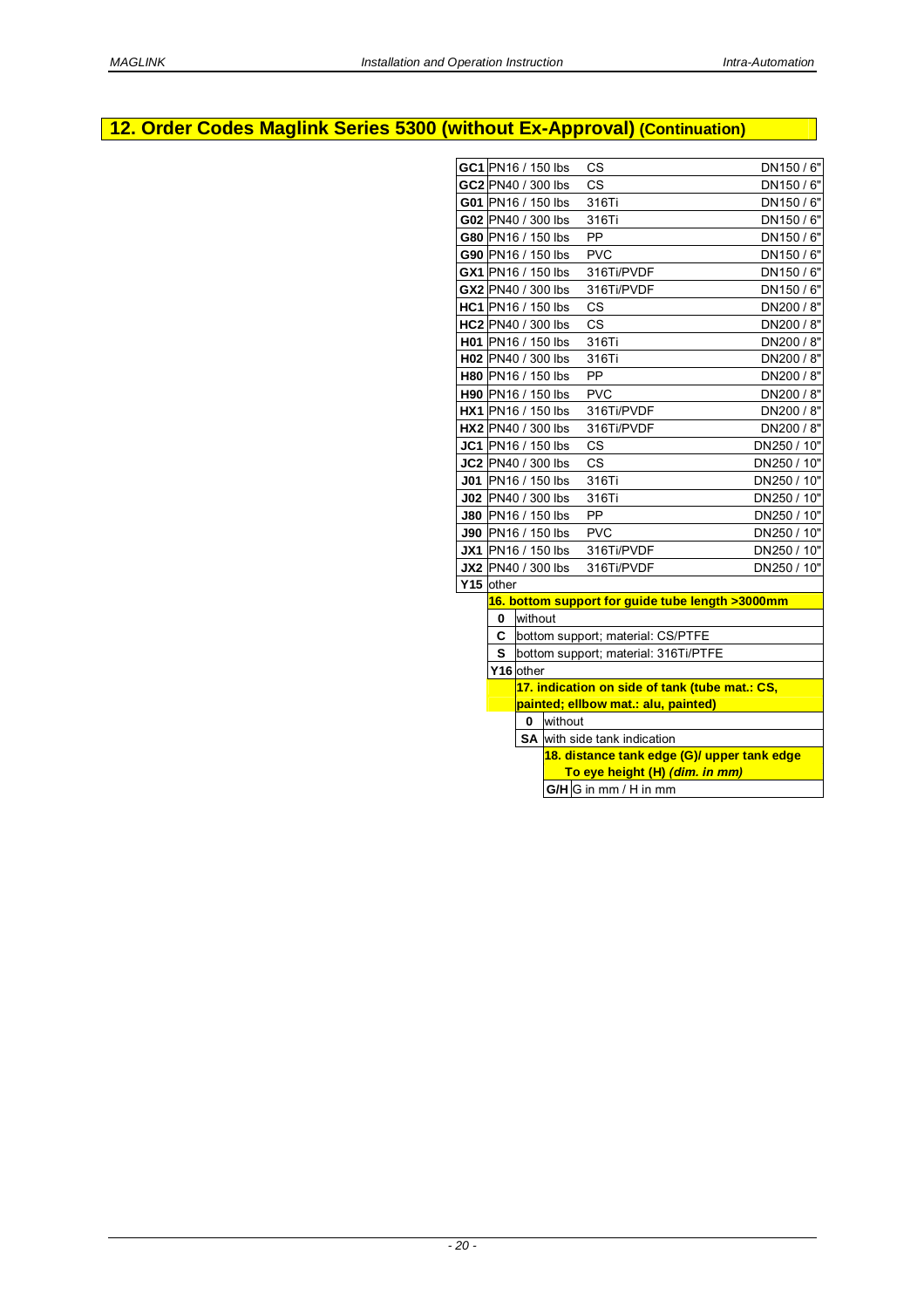# **13. . Order Codes Maglink Series 5400 (Ex-Approval)**

|                 | 1. Maglink type |                                                                                                                  |       |                                                                                                     |  |  |  |  |  |
|-----------------|-----------------|------------------------------------------------------------------------------------------------------------------|-------|-----------------------------------------------------------------------------------------------------|--|--|--|--|--|
|                 |                 |                                                                                                                  |       | 54 With explosion protection; guide tube/ float suitable for use in zone 0 in acc. PTB 04 ATEX 1102 |  |  |  |  |  |
| 2. Maglink head |                 |                                                                                                                  |       |                                                                                                     |  |  |  |  |  |
| 1               |                 | only local indication                                                                                            |       |                                                                                                     |  |  |  |  |  |
| 4               |                 | local indication, max. 4 electr. switches or max. 3 slot proximity switches possible                             |       |                                                                                                     |  |  |  |  |  |
| 8               |                 | local indication, max. 1 electr. transmitter, max. 3 electr. switches or max. 3 slot proximity switches possible |       |                                                                                                     |  |  |  |  |  |
| 9               |                 | local indication, max. 1 electr. transmitter possible                                                            |       |                                                                                                     |  |  |  |  |  |
|                 | 3. scale        |                                                                                                                  |       |                                                                                                     |  |  |  |  |  |
|                 | 0.5,4m<br>1     |                                                                                                                  |       |                                                                                                     |  |  |  |  |  |
|                 | 2               | 0.10,8m                                                                                                          |       |                                                                                                     |  |  |  |  |  |
|                 | 3               | 0.18 feet                                                                                                        |       |                                                                                                     |  |  |  |  |  |
|                 |                 | 4 0.36 feet                                                                                                      |       |                                                                                                     |  |  |  |  |  |
|                 | 5               |                                                                                                                  |       | single pointer style (f.e: mm, %, inches)                                                           |  |  |  |  |  |
|                 |                 | Y3 Other                                                                                                         |       |                                                                                                     |  |  |  |  |  |
|                 |                 | $\blacksquare$                                                                                                   |       |                                                                                                     |  |  |  |  |  |
|                 |                 | 4. classification                                                                                                |       |                                                                                                     |  |  |  |  |  |
|                 |                 |                                                                                                                  |       | Ex II 1/2 G EEx ed IIC T4; PTB 04 ATEX 1102; - only in conjunction with type 544 -                  |  |  |  |  |  |
|                 |                 | D                                                                                                                |       | suitable for class I, div. 1, group A, T4 "flame proofed"                                           |  |  |  |  |  |
|                 |                 |                                                                                                                  |       | Ex II 1/2 G EEx ia IIC T4; PTB 04 ATEX 1102; - only in conjunction with type 544./ 548/ 549 -       |  |  |  |  |  |
|                 |                 | п                                                                                                                |       | suitable for class I, div. 1, group A, T4 "intrinsically safe"                                      |  |  |  |  |  |
|                 |                 | GL                                                                                                               |       | Germanischer Lloyd; approval: 87 365-82 HH                                                          |  |  |  |  |  |
|                 |                 | Υ4                                                                                                               | other |                                                                                                     |  |  |  |  |  |
|                 |                 |                                                                                                                  |       | 5. transmitter (depends on clasification)                                                           |  |  |  |  |  |
|                 |                 |                                                                                                                  | 0     | without                                                                                             |  |  |  |  |  |
|                 |                 |                                                                                                                  |       | E  1 electr. transmitter; output signal: $(0)420$ mA; $[Ex II 2 G EEx i a IIC T6]$ ;                |  |  |  |  |  |
|                 |                 |                                                                                                                  |       | power supply: 1230 V; -2070 °C; Genauigkeit: <= $1,5\%$                                             |  |  |  |  |  |
|                 |                 |                                                                                                                  |       | Y5 other                                                                                            |  |  |  |  |  |
|                 |                 |                                                                                                                  |       | 6. switch (depends on classification)                                                               |  |  |  |  |  |
|                 |                 |                                                                                                                  |       | 00 without                                                                                          |  |  |  |  |  |
|                 |                 |                                                                                                                  |       |                                                                                                     |  |  |  |  |  |
|                 |                 |                                                                                                                  |       | <b>B1</b> 1 slot proximity switch<br>type B; [Ex II 2 G EEx ia IIC T6]                              |  |  |  |  |  |
|                 |                 |                                                                                                                  |       | B2 2 slot proximity switches type B; [Ex II 2 G EEx ia IIC T6]                                      |  |  |  |  |  |
|                 |                 |                                                                                                                  |       | <b>B3</b> 3 slot proximity switches type B; [Ex II 2 G EEx ia IIC T6]                               |  |  |  |  |  |
|                 |                 |                                                                                                                  |       | <b>B4</b> 4 slot proximity switches type B; [Ex II 2 G EEx ia IIC T6]                               |  |  |  |  |  |
|                 |                 |                                                                                                                  |       | C1 1 electr. switch<br>type C; [II 2 G EEx de II C resp. EExd II C]                                 |  |  |  |  |  |
|                 |                 |                                                                                                                  |       | C2 2 electr. switches type C; [II 2 G EEx de II C resp. EExd II C]                                  |  |  |  |  |  |
|                 |                 |                                                                                                                  |       | C3 3 electr. switches type C; [II 2 G EEx de II C resp. EExd II C]                                  |  |  |  |  |  |
|                 |                 |                                                                                                                  |       | C4 4 electr. switches type C; [II 2 G EEx de II C resp. EExd II C]                                  |  |  |  |  |  |
|                 |                 |                                                                                                                  |       | Y6 other                                                                                            |  |  |  |  |  |
|                 |                 |                                                                                                                  |       | 7. float                                                                                            |  |  |  |  |  |
|                 |                 |                                                                                                                  |       | Ø235x94mm; 1.4571; min. 0,5 kg/dm <sup>3</sup> ; max. 3,5 bar; max. 250 °C<br>A                     |  |  |  |  |  |
|                 |                 |                                                                                                                  |       | Ø140x178mm; 1.4571; min. 0,7 kg/dm <sup>3</sup> ; max. 5 bar; max. 250 °C<br>в                      |  |  |  |  |  |
|                 |                 |                                                                                                                  |       | C1 $\beta$ 190x184mm; 1.4571; min. 0,75 kg/dm <sup>3</sup> ; max. 25 bar; max. 250 °C               |  |  |  |  |  |
|                 |                 |                                                                                                                  |       | C2 Ø229x206mm; 1.4571; min. 0,58 kg/dm <sup>3</sup> ; max. 18 bar; max. 250 °C                      |  |  |  |  |  |
|                 |                 |                                                                                                                  |       | C3 Ø267x254mm; 1.4571; min. 0,35 kg/dm <sup>3</sup> ; max. 8,5 bar; max. 250 °C                     |  |  |  |  |  |
|                 |                 |                                                                                                                  |       | <b>F1</b> $\varnothing$ 133x140mm; PP; min. 0,65 kg/dm <sup>3</sup> ; max. 7 bar; max. 60 °C        |  |  |  |  |  |
|                 |                 |                                                                                                                  |       | F2 Ø133x140mm; PVC; min. 0,8 kg/dm <sup>3</sup> ; max. 7 bar; max. 60 °C                            |  |  |  |  |  |
|                 |                 |                                                                                                                  |       | Ø94x240mm; 3.7035 (titanium); min. 0,58 kg/dm <sup>3</sup> ; max. 18 bar; max. 250 °C<br>т.         |  |  |  |  |  |
|                 |                 |                                                                                                                  |       | Y7 other                                                                                            |  |  |  |  |  |
|                 |                 |                                                                                                                  |       | 8. interface level measurement                                                                      |  |  |  |  |  |
|                 |                 |                                                                                                                  |       | [min. difference in density: 0,2 kg/dm <sup>3</sup> (0,4 kg/dm <sup>3</sup> f. glass)]              |  |  |  |  |  |
|                 |                 |                                                                                                                  |       | 0 without                                                                                           |  |  |  |  |  |
|                 |                 |                                                                                                                  |       | <b>E</b> Interface level measurement                                                                |  |  |  |  |  |
|                 |                 |                                                                                                                  |       | Y8 other                                                                                            |  |  |  |  |  |
|                 |                 |                                                                                                                  |       | 9. coating (except float type G)                                                                    |  |  |  |  |  |
|                 |                 |                                                                                                                  |       | without<br>0                                                                                        |  |  |  |  |  |
|                 |                 |                                                                                                                  |       |                                                                                                     |  |  |  |  |  |
|                 |                 |                                                                                                                  |       | H   float coating halar (except float type G)                                                       |  |  |  |  |  |
|                 |                 |                                                                                                                  |       | float coating PVDF (except float type G)<br>P                                                       |  |  |  |  |  |
|                 |                 |                                                                                                                  |       | Y9 other                                                                                            |  |  |  |  |  |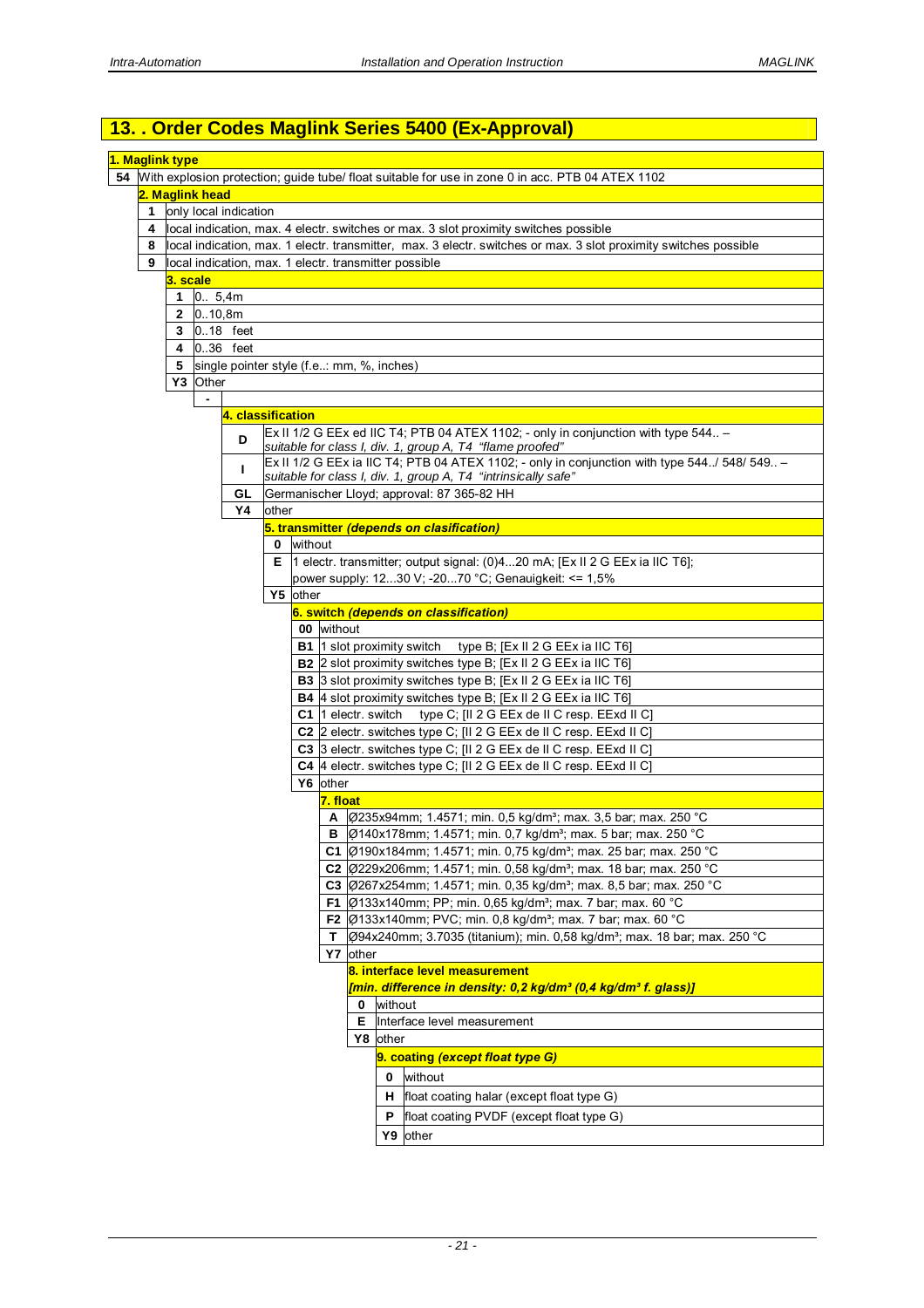| 13. Order Codes Maglink Series 5400 (Ex-Approval) (Continuation) |             |           |                         |                 |                                                    |             |                          |
|------------------------------------------------------------------|-------------|-----------|-------------------------|-----------------|----------------------------------------------------|-------------|--------------------------|
|                                                                  |             |           | 10. guide tube length   |                 |                                                    |             |                          |
|                                                                  |             |           |                         |                 |                                                    |             |                          |
| <b>RM</b>                                                        |             |           |                         |                 | guide tube; $\varnothing$ 32x2mm; $L \le 3000$ mm  |             | length in mm             |
|                                                                  |             |           |                         |                 | RZ guide tube; 1" Sch40; $L > 3000$ mm             |             | length in mm             |
|                                                                  |             |           |                         |                 | RZ5 guide tube; 1" Sch40; L ab 5500mm (mehrteilig) |             | length in mm             |
|                                                                  |             |           | 11. guide tube material |                 |                                                    |             |                          |
| s                                                                |             |           | 316Ti (Standard)        |                 |                                                    |             |                          |
| P                                                                | <b>PP</b>   |           |                         |                 |                                                    |             |                          |
| Q                                                                | <b>PVC</b>  |           |                         |                 |                                                    |             |                          |
| L                                                                | <b>PVDF</b> |           |                         |                 |                                                    |             |                          |
|                                                                  | Y11 other   |           |                         |                 |                                                    |             |                          |
|                                                                  |             |           |                         |                 | 12. distance head/ tank mounting flange            |             |                          |
|                                                                  |             |           | B0 standard, B=102mm    |                 |                                                    |             |                          |
|                                                                  |             |           |                         |                 | <b>BG</b> man hole mounting; min. base B=500mm;    |             | add. length in mm        |
|                                                                  |             | Y12 other |                         |                 |                                                    |             |                          |
|                                                                  |             |           |                         |                 | 13. tank mounting flange                           |             |                          |
|                                                                  |             |           |                         |                 | always identical to guide tube material            |             |                          |
|                                                                  |             |           |                         |                 | SM flanges acc. to DIN                             |             |                          |
|                                                                  |             |           |                         |                 | <b>SA flanges acc. to ANSI</b>                     |             |                          |
|                                                                  |             |           | Y13 other               |                 |                                                    |             |                          |
|                                                                  |             |           |                         |                 | 14. sealing surface                                |             |                          |
|                                                                  |             |           | <b>DIN</b><br>1         |                 |                                                    |             |                          |
|                                                                  |             |           | 2                       | <b>ANSI RF</b>  |                                                    |             |                          |
|                                                                  |             |           | 3                       |                 | ANSI RF SF (smooth finish)                         |             |                          |
|                                                                  |             |           | 5                       | <b>ANSI FF</b>  |                                                    |             |                          |
|                                                                  |             |           | Y14 other               |                 |                                                    |             |                          |
|                                                                  |             |           |                         |                 | 15. PN, material and DN of the                     |             |                          |
|                                                                  |             |           |                         |                 | guide tube flange for tank mounting                |             |                          |
|                                                                  |             |           |                         |                 | <b>CC1</b> PN16 / 150 lbs                          | CS          | DN50 / 2"                |
|                                                                  |             |           |                         |                 | CC2 PN40 / 300 lbs                                 | CS          | DN50 / 2"                |
|                                                                  |             |           |                         | C01             | PN16 / 150 lbs                                     | 316Ti       | DN50 / 2"                |
|                                                                  |             |           |                         |                 | C02 PN40 / 300 lbs                                 | 316Ti       | DN50 / 2"                |
|                                                                  |             |           |                         | <b>C80</b>      | PN16 / 150 lbs                                     | PP          | DN50 / 2"                |
|                                                                  |             |           |                         | C90             | <b>PN16 / 150 lbs</b>                              | <b>PVC</b>  | DN50 / 2"                |
|                                                                  |             |           |                         |                 | CX1 PN16 / 150 lbs                                 | 316Ti/PVDF  | DN50 / 2"                |
|                                                                  |             |           |                         | CX <sub>2</sub> | PN40 / 300 lbs                                     | 316Ti/PVDF  | DN50 / 2"                |
|                                                                  |             |           |                         |                 | <b>EC1</b>   PN16 / 150 lbs                        | CS          | DN80 / 3"                |
|                                                                  |             |           |                         | EC2             | PN40 / 300 lbs                                     | CS          | DN80 / 3"                |
|                                                                  |             |           |                         | E01             | PN16 / 150 lbs<br>PN40 / 300 lbs                   | 316Ti       | DN80 / 3"                |
|                                                                  |             |           |                         | E02<br>E80      | PN16 / 150 lbs                                     | 316Ti<br>PP | DN80 / 3"<br>DN80 / 3"   |
|                                                                  |             |           |                         | E90             | PN16 / 150 lbs                                     | <b>PVC</b>  | DN80 / 3"                |
|                                                                  |             |           |                         | EX1             | PN16 / 150 lbs                                     | 316Ti/PVDF  | DN80 / 3"                |
|                                                                  |             |           |                         | EX2             | PN40 / 300 lbs                                     | 316Ti/PVDF  | DN80 / 3"                |
|                                                                  |             |           |                         | FC <sub>1</sub> | PN16 / 150 lbs                                     | CS          | DN100 / 4"               |
|                                                                  |             |           |                         | FC <sub>2</sub> | PN40 / 300 lbs                                     | CS          |                          |
|                                                                  |             |           |                         | F01             |                                                    |             | DN100 / 4"               |
|                                                                  |             |           |                         |                 | PN16 / 150 lbs                                     | 316Ti       | DN100 / 4"               |
|                                                                  |             |           |                         | F02<br>F80      | PN40 / 300 lbs<br>PN16 / 150 lbs                   | 316Ti<br>PP | DN100 / 4"<br>DN100/4"   |
|                                                                  |             |           |                         | F90             |                                                    | <b>PVC</b>  |                          |
|                                                                  |             |           |                         | FX1             | PN16 / 150 lbs<br>PN16 / 150 lbs                   | 316Ti/PVDF  | DN100 / 4"<br>DN100 / 4" |
|                                                                  |             |           |                         | FX <sub>2</sub> | PN40 / 300 lbs                                     | 316Ti/PVDF  | DN100 / 4"               |
|                                                                  |             |           |                         |                 |                                                    |             |                          |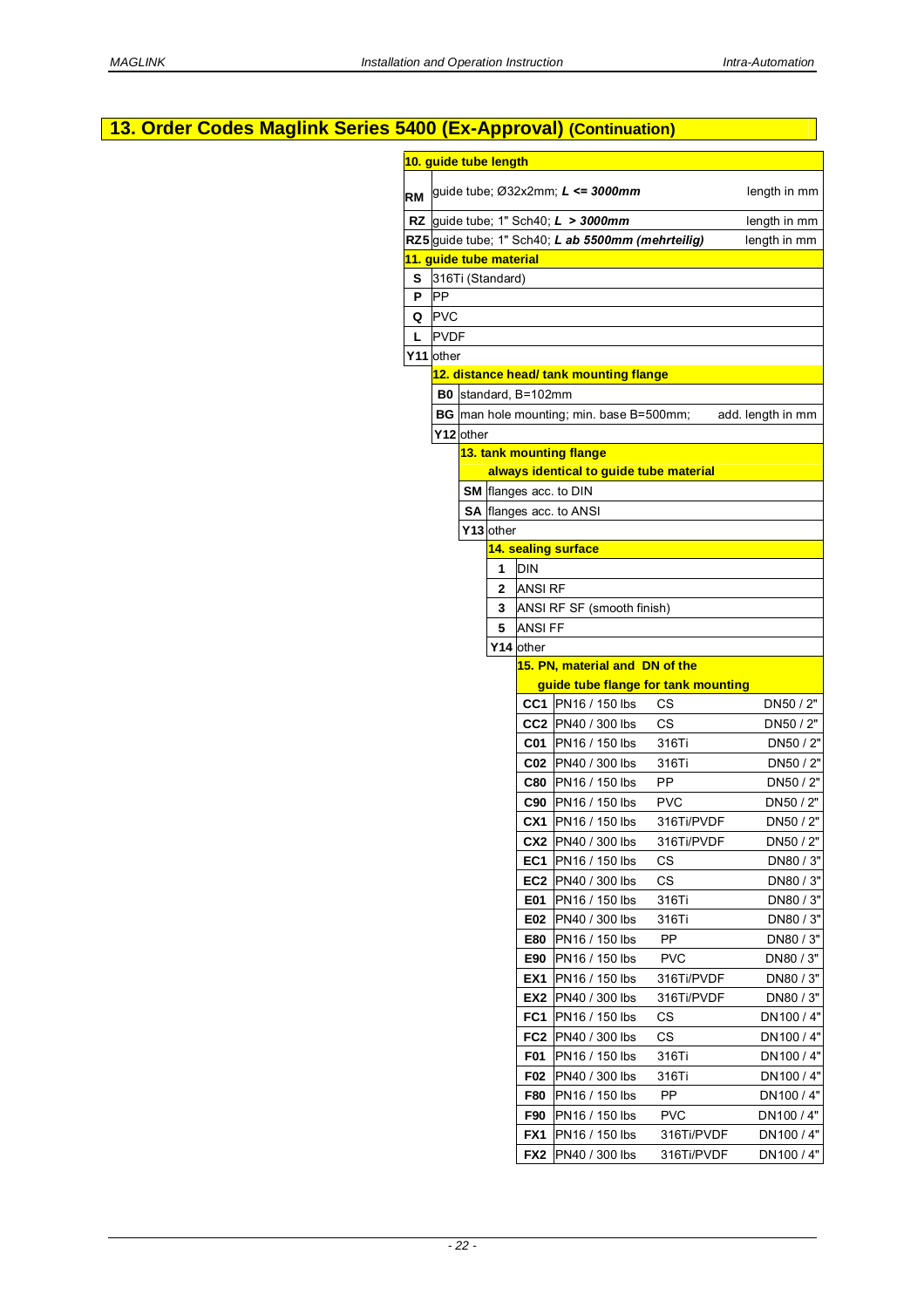# **13. Order Codes Maglink Series 5400 (Ex-Approval) (Continuation)**

| GC1 PN16 / 150 lbs        |           |         | <b>CS</b>                                                                             | DN150 / 6"  |
|---------------------------|-----------|---------|---------------------------------------------------------------------------------------|-------------|
| GC2 PN40 / 300 lbs        |           |         | $\mathsf{CS}\phantom{0}$                                                              | DN150/6"    |
| G01 PN16 / 150 lbs        |           |         | 316Ti                                                                                 | DN150/6"    |
| G02 PN40 / 300 lbs        |           |         | 316Ti                                                                                 | DN150/6"    |
| G80 PN16 / 150 lbs        |           |         | PP                                                                                    | DN150/6"    |
| G90 PN16 / 150 lbs        |           |         | <b>PVC</b>                                                                            | DN150/6"    |
| GX1 PN16 / 150 lbs        |           |         | 316Ti/PVDF                                                                            | DN150/6"    |
| GX2 PN40 / 300 lbs        |           |         | 316Ti/PVDF                                                                            | DN150/6"    |
| HC1 PN16 / 150 lbs        |           |         | <b>CS</b>                                                                             | DN200 / 8"  |
| HC2 PN40 / 300 lbs        |           |         | CS                                                                                    | DN200 / 8"  |
| H01 PN16 / 150 lbs        |           |         | 316Ti                                                                                 | DN200 / 8"  |
| H02 PN40 / 300 lbs        |           |         | 316Ti                                                                                 | DN200 / 8"  |
| H80 PN16 / 150 lbs        |           |         | PP                                                                                    | DN200 / 8"  |
| H90 PN16 / 150 lbs        |           |         | <b>PVC</b>                                                                            | DN200 / 8"  |
| HX1 PN16 / 150 lbs        |           |         | 316Ti/PVDF                                                                            | DN200 / 8"  |
| HX2 PN40 / 300 lbs        |           |         | 316Ti/PVDF                                                                            | DN200 / 8"  |
| JC1 PN16 / 150 lbs        |           |         | CS                                                                                    | DN250 / 10" |
| JC2 PN40 / 300 lbs        |           |         | <b>CS</b>                                                                             | DN250 / 10" |
| J01 PN16 / 150 lbs        |           |         | 316Ti                                                                                 | DN250 / 10" |
| J02 PN40 / 300 lbs        |           |         | 316Ti                                                                                 | DN250 / 10" |
| <b>J80 PN16 / 150 lbs</b> |           |         | PP                                                                                    | DN250 / 10" |
| J90 PN16 / 150 lbs        |           |         | <b>PVC</b>                                                                            | DN250 / 10" |
| <b>JX1</b> PN16 / 150 lbs |           |         | 316Ti/PVDF                                                                            | DN250 / 10" |
| <b>JX2</b> PN40 / 300 lbs |           |         | 316Ti/PVDF                                                                            | DN250 / 10" |
| $\overline{Y}$ 15 other   |           |         |                                                                                       |             |
|                           |           |         | 16. bottom support for guide tube length >3000mm                                      |             |
| 0                         | without   |         |                                                                                       |             |
| C                         |           |         | bottom support; material: CS/PTFE                                                     |             |
| S                         |           |         | bottom support; material: 316Ti/PTFE                                                  |             |
|                           | Y16 other |         |                                                                                       |             |
|                           |           |         | 17. indication on side of tank (tube mat.: CS,<br>painted; ellbow mat.: alu, painted) |             |
|                           | $\bf{0}$  | without |                                                                                       |             |
|                           |           |         |                                                                                       |             |
|                           |           |         | <b>SA</b> with side tank indication<br>18. distance tank edge (G)/ upper tank edge    |             |
|                           |           |         | To eye height (H) (dim. in mm)                                                        |             |
|                           |           |         | $G/H$ G in mm / H in mm                                                               |             |
|                           |           |         |                                                                                       |             |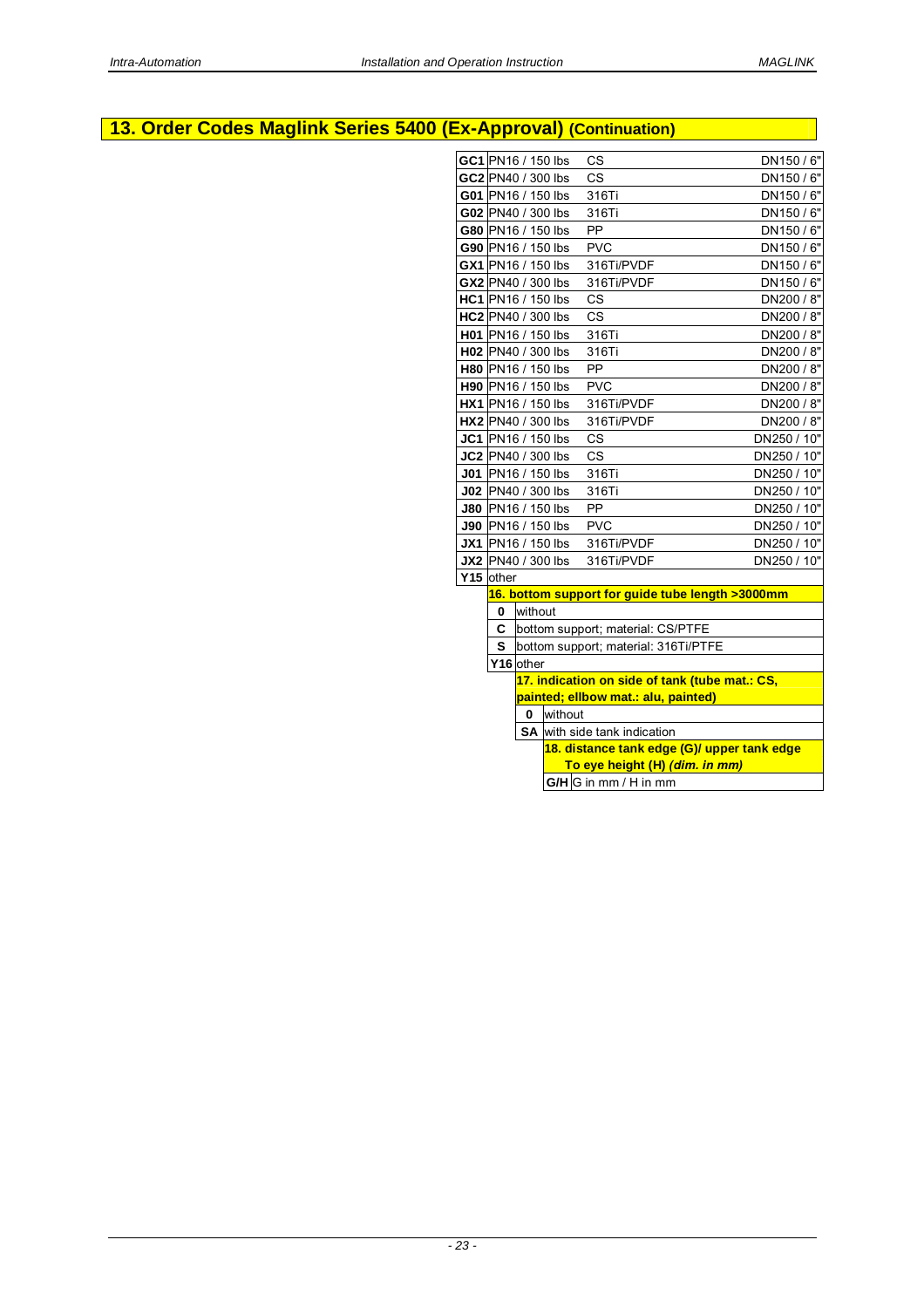# **14. Order Codes Maglink Series N(autic)-5400 (Ex-Approval)**

| 1. Maglink type |          |                 |                                           |       |         |                 |          |             |                                                                                                                                                                |
|-----------------|----------|-----------------|-------------------------------------------|-------|---------|-----------------|----------|-------------|----------------------------------------------------------------------------------------------------------------------------------------------------------------|
|                 |          |                 |                                           |       |         |                 |          |             | N-54 Nautic with explosion protection; guide tube/ float suitable for use in zone 0 in acc. PTB 04 ATEX 1102                                                   |
|                 |          | 2. Maglink head |                                           |       |         |                 |          |             |                                                                                                                                                                |
| 1               |          |                 | only local indication                     |       |         |                 |          |             |                                                                                                                                                                |
| 4               |          |                 |                                           |       |         |                 |          |             | local indication, max. 4 electr. switches or max. 3 slot proximity switches possible                                                                           |
|                 | 3. scale |                 |                                           |       |         |                 |          |             |                                                                                                                                                                |
|                 |          | 2 010,8m        |                                           |       |         |                 |          |             |                                                                                                                                                                |
|                 | 4        | 0.36 feet       |                                           |       |         |                 |          |             |                                                                                                                                                                |
|                 | 5        |                 | single pointer style (f.e: mm, %, inches) |       |         |                 |          |             |                                                                                                                                                                |
|                 |          | Y3 Other        |                                           |       |         |                 |          |             |                                                                                                                                                                |
|                 |          | $\blacksquare$  |                                           |       |         |                 |          |             |                                                                                                                                                                |
|                 |          |                 | 4. classification                         |       |         |                 |          |             |                                                                                                                                                                |
|                 |          |                 | D                                         |       |         |                 |          |             | Ex II 1/2 G EEx ed IIC T4; PTB 04 ATEX 1102; - only in conjunction with type $544 -$<br>suitable for class I, div. 1, group A, T4 "flame proofed"              |
|                 |          |                 | т                                         |       |         |                 |          |             | Ex II 1/2 G EEx ia IIC T4; PTB 04 ATEX 1102; - only in conjunction with type 544/ 548/ 549 -<br>suitable for class I, div. 1, group A, T4 "intrinsically safe" |
|                 |          |                 | GL                                        |       |         |                 |          |             | Germanischer Lloyd; approval: 87 365-82 HH                                                                                                                     |
|                 |          |                 | Υ4                                        | other |         |                 |          |             |                                                                                                                                                                |
|                 |          |                 |                                           |       |         |                 |          |             | 5. transmitter (depends on classification)                                                                                                                     |
|                 |          |                 |                                           | 0     | without |                 |          |             |                                                                                                                                                                |
|                 |          |                 |                                           |       |         |                 |          |             | 6. switch (depends on classification)                                                                                                                          |
|                 |          |                 |                                           |       |         | 00 without      |          |             |                                                                                                                                                                |
|                 |          |                 |                                           |       |         |                 |          |             | <b>B1</b> 1 slot proximity switch type B; [Ex II 2 G EEx ia IIC T6]                                                                                            |
|                 |          |                 |                                           |       |         |                 |          |             | B2 2 slot proximity switch type B; [Ex II 2 G EEx ia IIC T6]                                                                                                   |
|                 |          |                 |                                           |       |         |                 |          |             | C1 1 electr. switch type C; [II 2 G EEx de II C resp. EExd II C]                                                                                               |
|                 |          |                 |                                           |       |         |                 |          |             | C <sub>2</sub> 2 electr. switch type C; [II 2 G EEx de II C resp. EExd II C]                                                                                   |
|                 |          |                 |                                           |       |         | Y6 other        |          |             |                                                                                                                                                                |
|                 |          |                 |                                           |       |         | <u>7. float</u> |          |             |                                                                                                                                                                |
|                 |          |                 |                                           |       |         | A               |          |             | Ø235x94mm; 1.4571; min. 0,5 kg/dm <sup>3</sup> ; max. 3,5 bar; max. 250 °C                                                                                     |
|                 |          |                 |                                           |       |         |                 |          |             | B Ø140x178mm; 1.4571; min. 0,7 kg/dm <sup>3</sup> ; max. 5 bar; max. 250 °C                                                                                    |
|                 |          |                 |                                           |       |         |                 |          |             | C1 $\varphi$ 190x184mm; 1.4571; min. 0,75 kg/dm <sup>3</sup> ; max. 25 bar; max. 250 °C                                                                        |
|                 |          |                 |                                           |       |         |                 |          |             | C2 $\beta$ 229x206mm; 1.4571; min. 0,58 kg/dm <sup>3</sup> ; max. 18 bar; max. 250 °C                                                                          |
|                 |          |                 |                                           |       |         |                 |          |             | C3 $\varphi$ 267x254mm; 1.4571; min. 0,35 kg/dm <sup>3</sup> ; max. 8,5 bar; max. 250 °C                                                                       |
|                 |          |                 |                                           |       |         |                 |          |             | <b>F1</b> $\varphi$ 133x140mm; PP; min. 0,65 kg/dm <sup>3</sup> ; max. 7 bar; max. 60 °C                                                                       |
|                 |          |                 |                                           |       |         |                 |          |             | <b>F2</b> $\varnothing$ 133x140mm; PVC; min. 0.8 kg/dm <sup>3</sup> ; max. 7 bar; max. 60 °C                                                                   |
|                 |          |                 |                                           |       |         | Τ.              |          |             |                                                                                                                                                                |
|                 |          |                 |                                           |       |         |                 |          |             | Ø94x240mm; 3.7035 (titanium); min. 0,58 kg/dm <sup>3</sup> ; max. 18 bar; max. 250 °C                                                                          |
|                 |          |                 |                                           |       |         |                 | Y7 other |             | 8. interface level measurement                                                                                                                                 |
|                 |          |                 |                                           |       |         |                 |          |             |                                                                                                                                                                |
|                 |          |                 |                                           |       |         |                 |          | without     | [min. difference in density: 0,2 kg/dm <sup>3</sup> (0,4 kg/dm <sup>3</sup> f. glass)]                                                                         |
|                 |          |                 |                                           |       |         |                 | 0        |             |                                                                                                                                                                |
|                 |          |                 |                                           |       |         |                 | Е        |             | Interface level measurement                                                                                                                                    |
|                 |          |                 |                                           |       |         |                 |          | Y8 other    |                                                                                                                                                                |
|                 |          |                 |                                           |       |         |                 |          |             | 9. coating (except float type G)                                                                                                                               |
|                 |          |                 |                                           |       |         |                 |          | $\mathbf 0$ | without                                                                                                                                                        |
|                 |          |                 |                                           |       |         |                 |          | н           | float coating halar (except float type G)                                                                                                                      |
|                 |          |                 |                                           |       |         |                 |          | P           | float coating PVDF (except float type G)                                                                                                                       |
|                 |          |                 |                                           |       |         |                 |          |             | Y9 other                                                                                                                                                       |
|                 |          |                 |                                           |       |         |                 |          |             |                                                                                                                                                                |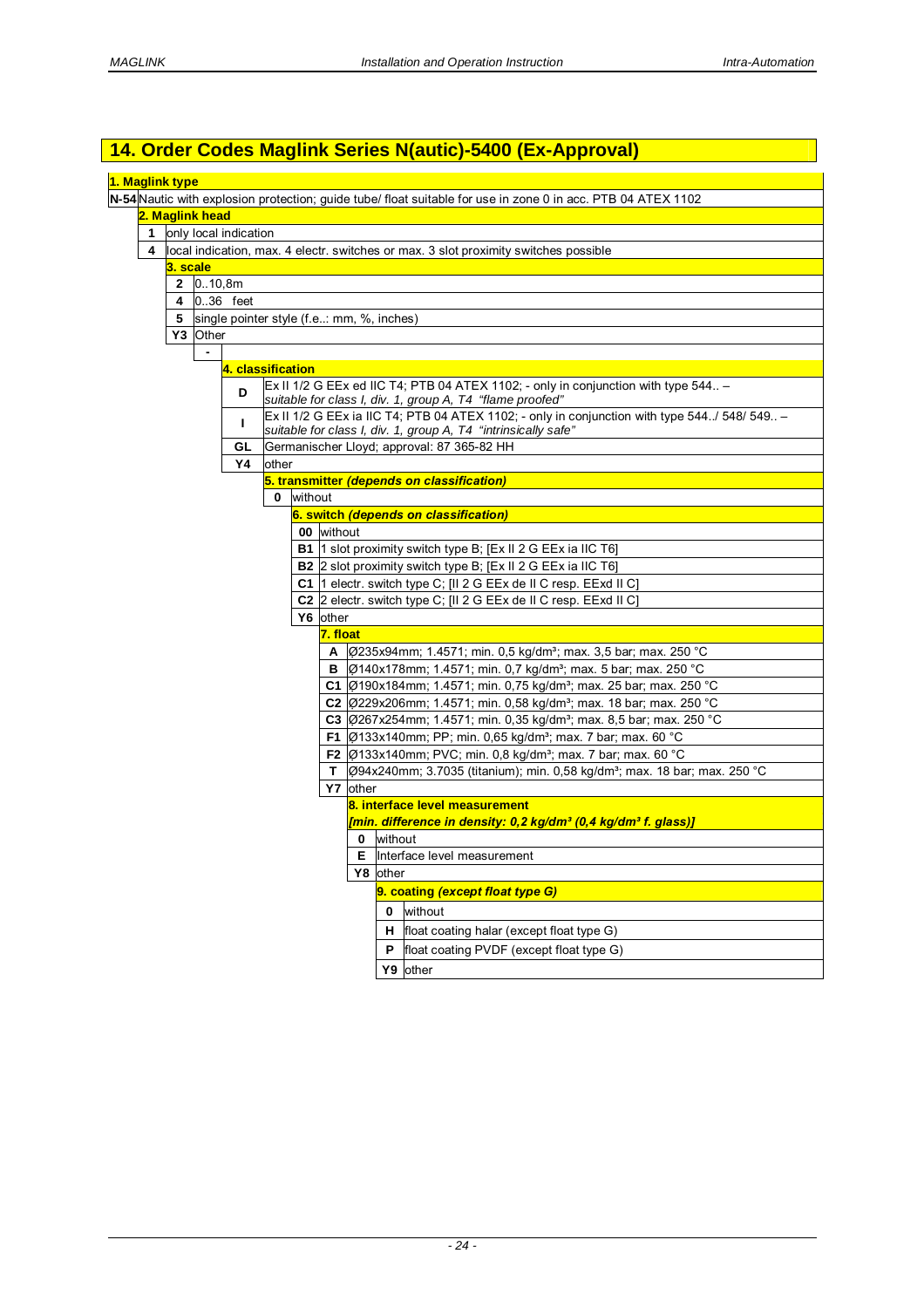# **14 Order Codes Maglink Series N(autic)-5400 (Ex-Approval) (Continuation)**

|    | 10. guide tube length   |           |              |                      |                                                    |            |                   |
|----|-------------------------|-----------|--------------|----------------------|----------------------------------------------------|------------|-------------------|
|    |                         |           |              |                      | RZ guide tube; 1" Sch40; $L > 3000$ mm             |            | length in mm      |
|    |                         |           |              |                      | RZ5 guide tube; 1" Sch40; L ab 5500mm (mehrteilig) |            | length in mm      |
|    | 11. guide tube material |           |              |                      |                                                    |            |                   |
|    | S 316Ti (Standard)      |           |              |                      |                                                    |            |                   |
| P  | PP                      |           |              |                      |                                                    |            |                   |
| Q  | <b>PVC</b>              |           |              |                      |                                                    |            |                   |
| L. | <b>PVDF</b>             |           |              |                      |                                                    |            |                   |
|    | Y11 other               |           |              |                      |                                                    |            |                   |
|    |                         |           |              |                      | 12. distance head/ tank mounting flange            |            |                   |
|    |                         |           |              | B0 standard, B=102mm |                                                    |            |                   |
|    |                         |           |              |                      | <b>BG</b> man hole mounting; min. base B=500mm;    |            | add. length in mm |
|    |                         | Y12 other |              |                      |                                                    |            |                   |
|    |                         |           |              |                      | 13. tank mounting flange                           |            |                   |
|    |                         |           |              |                      | always identical to guide tube material            |            |                   |
|    |                         |           |              |                      | SM flanges acc. to DIN                             |            |                   |
|    |                         |           |              |                      | SA flanges acc. to ANSI                            |            |                   |
|    |                         |           | Y13 other    |                      |                                                    |            |                   |
|    |                         |           | 1            | <b>DIN</b>           | 14. sealing surface                                |            |                   |
|    |                         |           | $\mathbf{2}$ |                      |                                                    |            |                   |
|    |                         |           | 3            | <b>ANSI RF</b>       |                                                    |            |                   |
|    |                         |           | 5            | <b>ANSI FF</b>       | ANSI RF SF (smooth finish)                         |            |                   |
|    |                         |           |              | Y14 other            |                                                    |            |                   |
|    |                         |           |              |                      | 15. PN, material and DN of the                     |            |                   |
|    |                         |           |              |                      | guide tube flange for tank mounting                |            |                   |
|    |                         |           |              |                      | CC1 PN16 / 150 lbs                                 | <b>CS</b>  | DN50 / 2"         |
|    |                         |           |              |                      | CC2 PN40 / 300 lbs                                 | <b>CS</b>  | DN50 / 2"         |
|    |                         |           |              |                      | C01 PN16 / 150 lbs                                 | 316Ti      | DN50 / 2"         |
|    |                         |           |              |                      | C02 PN40 / 300 lbs                                 | 316Ti      | DN50 / 2"         |
|    |                         |           |              |                      | C80 PN16 / 150 lbs                                 | PP         | DN50 / 2"         |
|    |                         |           |              |                      | C90 PN16 / 150 lbs                                 | <b>PVC</b> | DN50 / 2"         |
|    |                         |           |              |                      | <b>CX1</b> PN16 / 150 lbs                          | 316Ti/PVDF | DN50 / 2"         |
|    |                         |           |              |                      | <b>CX2</b> PN40 / 300 lbs                          | 316Ti/PVDF | DN50 / 2"         |
|    |                         |           |              |                      | <b>EC1</b> PN16 / 150 lbs                          | CS         | DN80 / 3"         |
|    |                         |           |              |                      | <b>EC2</b> PN40 / 300 lbs                          | СS         | DN80 / 3"         |
|    |                         |           |              | E01                  | PN16 / 150 lbs                                     | 316Ti      | DN80 / 3"         |
|    |                         |           |              | E02                  | PN40 / 300 lbs                                     | 316Ti      | DN80 / 3"         |
|    |                         |           |              | E80                  | PN16 / 150 lbs                                     | PP         | DN80 / 3"         |
|    |                         |           |              | E90                  | PN16 / 150 lbs                                     | <b>PVC</b> | DN80 / 3"         |
|    |                         |           |              | EX1                  | PN16 / 150 lbs                                     | 316Ti/PVDF | DN80 / 3"         |
|    |                         |           |              | EX2                  | PN40 / 300 lbs                                     | 316Ti/PVDF | DN80 / 3"         |
|    |                         |           |              | FC1                  | PN16 / 150 lbs                                     | CS         | DN100 / 4"        |
|    |                         |           |              | FC2                  | PN40 / 300 lbs                                     | CS         | DN100 / 4"        |
|    |                         |           |              | F01                  | PN16 / 150 lbs                                     | 316Ti      | DN100 / 4"        |
|    |                         |           |              | F02                  | PN40 / 300 lbs                                     | 316Ti      | DN100 / 4"        |
|    |                         |           |              | <b>F80</b>           | PN16 / 150 lbs                                     | PP         | DN100 / 4"        |
|    |                         |           |              | F90                  | PN16 / 150 lbs                                     | <b>PVC</b> | DN100 / 4"        |
|    |                         |           |              | FX1                  | PN16 / 150 lbs                                     | 316Ti/PVDF | DN100/4"          |
|    |                         |           |              | FX <sub>2</sub>      | PN40 / 300 lbs                                     | 316Ti/PVDF | DN100 / 4"        |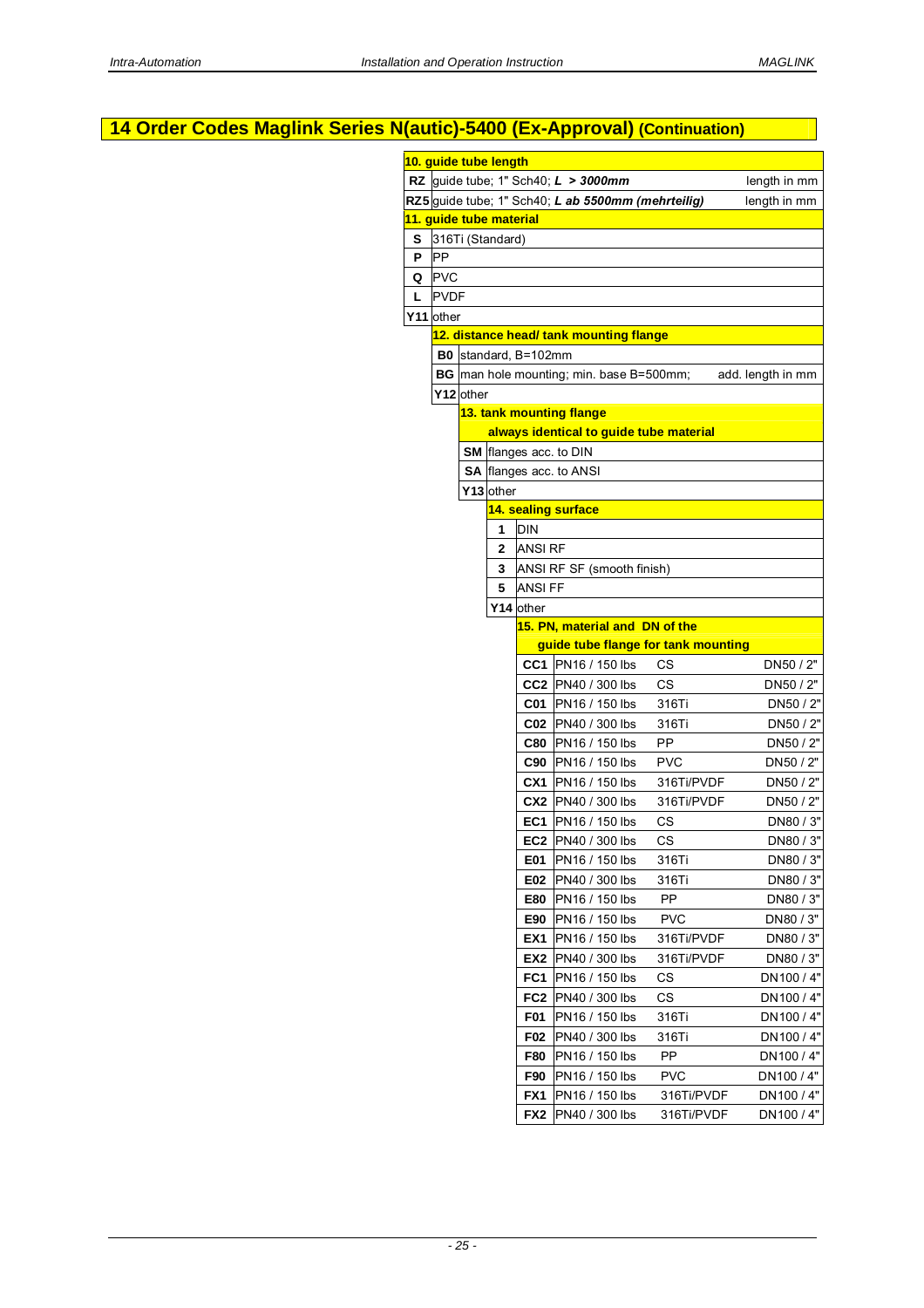# **14. Order Codes Maglink Series N(autic)-5400 (Ex-Approval) (Continuation)**

|           |          | GC1 PN16 / 150 lbs        | <b>CS</b>                                        | DN150/6"    |
|-----------|----------|---------------------------|--------------------------------------------------|-------------|
|           |          | GC2 PN40 / 300 lbs        | <b>CS</b>                                        | DN150/6"    |
|           |          | G01 PN16 / 150 lbs        | 316Ti                                            | DN150/6"    |
|           |          | G02 PN40 / 300 lbs        | 316Ti                                            | DN150/6"    |
|           |          | G80 PN16 / 150 lbs        | <b>PP</b>                                        | DN150/6"    |
|           |          | G90 PN16 / 150 lbs        | <b>PVC</b>                                       | DN150 / 6"  |
|           |          | GX1 PN16 / 150 lbs        | 316Ti/PVDF                                       | DN150/6"    |
|           |          | GX2 PN40 / 300 lbs        | 316Ti/PVDF                                       | DN150/6"    |
|           |          | <b>HC1</b> PN16 / 150 lbs | <b>CS</b>                                        | DN200 / 8"  |
|           |          | HC2 PN40 / 300 lbs        | <b>CS</b>                                        | DN200 / 8"  |
|           |          | H01 PN16 / 150 lbs        | 316Ti                                            | DN200 / 8"  |
|           |          | H02 PN40 / 300 lbs        | 316Ti                                            | DN200 / 8"  |
|           |          | <b>H80</b> PN16 / 150 lbs | <b>PP</b>                                        | DN200 / 8"  |
|           |          | <b>H90</b> PN16 / 150 lbs | <b>PVC</b>                                       | DN200 / 8"  |
|           |          | <b>HX1</b> PN16 / 150 lbs | 316Ti/PVDF                                       | DN200 / 8"  |
|           |          | <b>HX2</b> PN40 / 300 lbs | 316Ti/PVDF                                       | DN200 / 8"  |
|           |          | JC1 PN16 / 150 lbs        | <b>CS</b>                                        | DN250 / 10" |
|           |          | JC2 PN40 / 300 lbs        | CS                                               | DN250 / 10" |
|           |          | <b>J01</b> PN16 / 150 lbs | 316Ti                                            | DN250 / 10" |
|           |          | J02 PN40 / 300 lbs        | 316Ti                                            | DN250 / 10" |
|           |          | <b>J80 PN16 / 150 lbs</b> | PP                                               | DN250 / 10" |
|           |          | <b>J90</b> PN16 / 150 lbs | <b>PVC</b>                                       | DN250 / 10" |
|           |          | <b>JX1</b> PN16 / 150 lbs | 316Ti/PVDF                                       | DN250 / 10" |
|           |          | <b>JX2</b> PN40 / 300 lbs | 316Ti/PVDF                                       | DN250 / 10" |
| Y15 other |          |                           |                                                  |             |
|           |          |                           | 16. bottom support for quide tube length >3000mm |             |
|           | $\bf{0}$ | without                   |                                                  |             |
|           | C        |                           | bottom support; material: CS/PTFE                |             |
|           | S        |                           | bottom support; material: 316Ti/PTFE             |             |
|           |          | Y16 other                 |                                                  |             |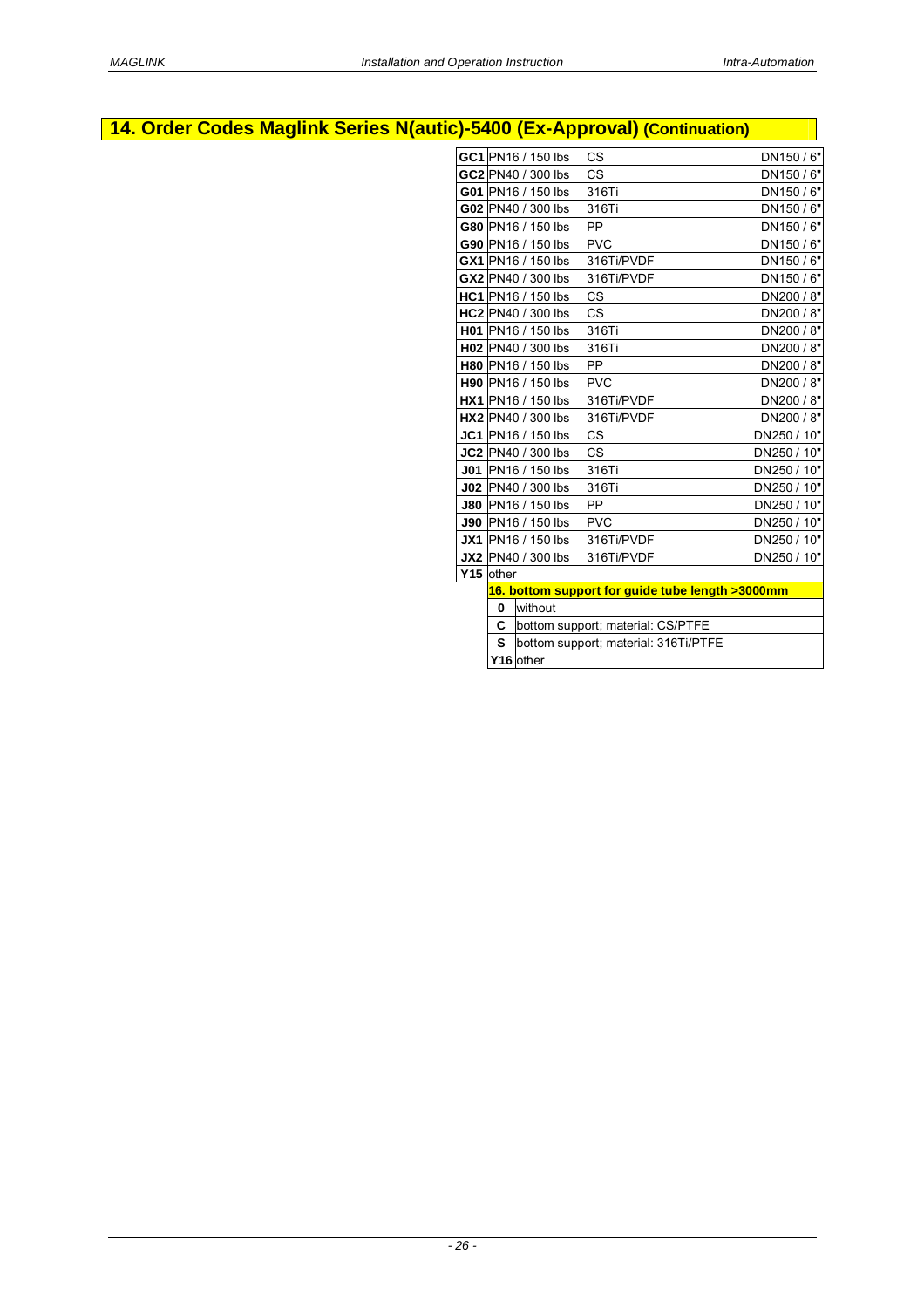# **15. Receipt / Shipment**

#### **Receipt of the devices**

When the equipment is received, the outside packing case should be checked for any damage incurred during shipment. If the packing case is damaged, the local carrier should be notified at once regarding his liability.

A report should be submitted to the Product Service Department of INTRA-AUTOMATION GmbH. Remove the envelope containing the shipping list. Carefully remove the equipment from the packing case, and inspect for **damaged or missing parts**. Make sure spare or replacement parts or documents are not discarded with packings.

#### **Shipping back devices**

Should be any parts demaged, turn to our next selling office or send back the equipment by paying shipping cost and costs of assurance.

Do not return any assembly or part without a return goods tag. In addition to the return goods tag, information describing the problem, corrective action, if any, and the work to be performed at the factory, must be included.



# **IMPORTANT!**

**Before despatch, in each case** contact the Product Service Department of INTRA-AUTOMATION GmbH! Contact details on the backside of the manual.

**16. Installation** 



# **DANGER!**

Take care to wear the appropriate saftety clothes (safety shoes, protective glasses etc.) while mounting the device!

# **Guide tube and float**

Three main components are part of the delivery: indicator head with headflange and gasket for it, guide tube with head and tankmounting flange and the float.

When tank conditions require a sealed tank, a gasket is required between the guide tube flange and the tank mounting flange. The gasket must be installed before the float is assembled to the guide tube. If an adapter flange is required between the guide tube flange and the tank mounting flange, it must be supplied by the user, and appropriately sealed.

If the **tank opening exceeds the diameter** of the float, the float may be placed on the guide tube before the tube is installed in the tank.

With a **tank opening smaller** than the float diameter, the float must be placed in the tank through another opening and assembled to the guide tube inside the tank.

Steel guide tube over 6 m length, may tend to blend or whip under turbulent tank conditions. If the above conditions exist, the guide tube should be supporied by anchoring it to the bottom of the tank.

A bottom support, with an I.D. slightly larger than O.D. of the guide tube, may be welded to the bottom of the tank. This support is part of delivery at works and may be used to replace the float stop.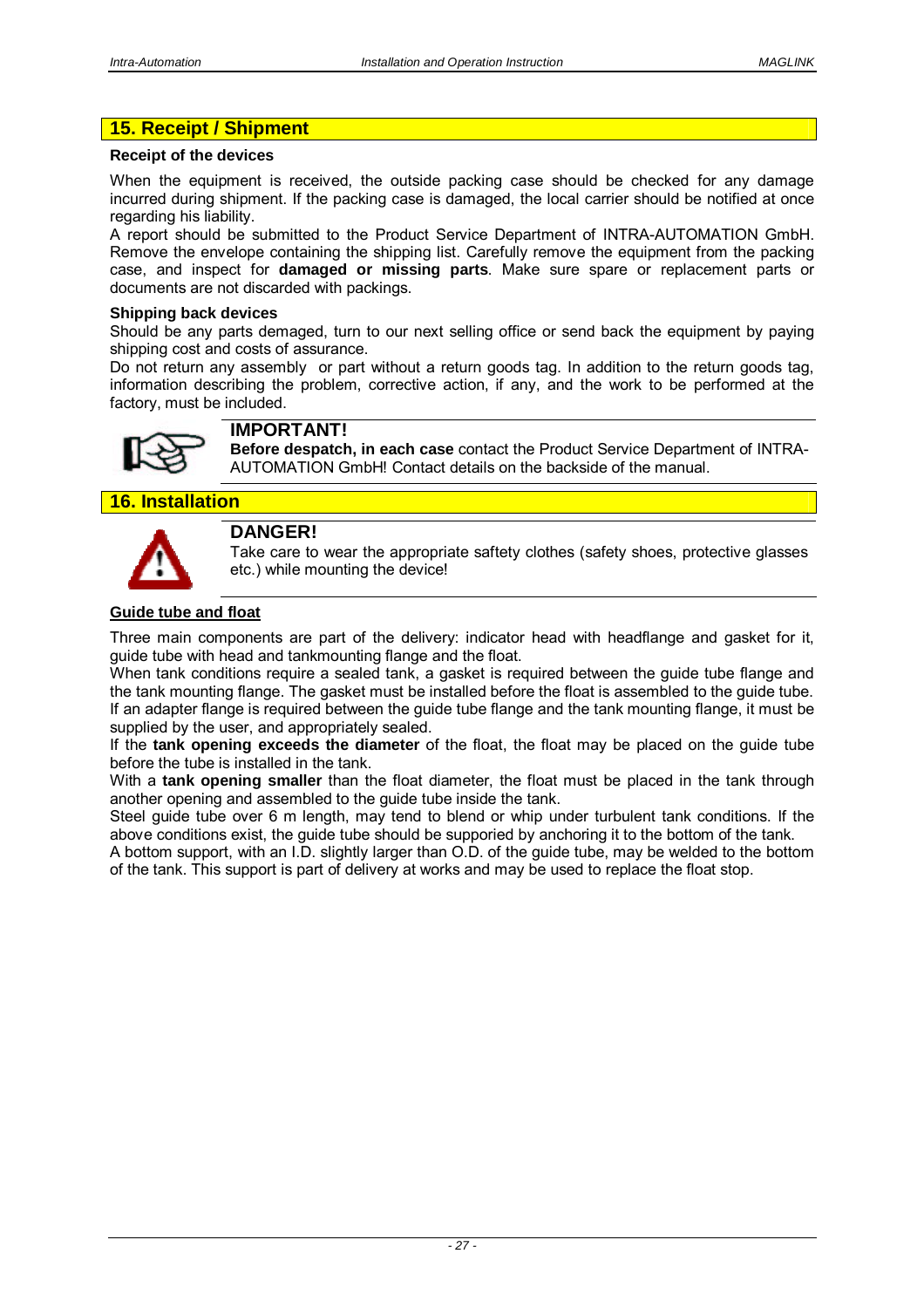## **Procedure:**

**I.** Remove the float stop on the bottom of the guide tube. Attention: *There is a different between series 5300 and (N-) 5400* .

#### **series 5300:**

If the guide tube is metallic, remove the retaining pin to release the float stop. Non-metallic guide tubes employ a "circlip" float stop. To remove the "circlip" support the guide tube and pull the clip away from the split side.

#### **series 5400:**

Up to 6 m guide tube length, remove float stop consisting of nut S.S. ring and PTFE ring. Over 6 m guide tube length, a bottom support in tank is required. Pull the guide tube out of it. Float is only assembled to the guide tube inside of the tank.

**II.** Slide the float on the guide tube either inside or outside of the tank as required. The float is signed to identify its top. The float must be installed with "TOP" upside, to insure calibrated accuracy.

**III.** Replace the float stop or put the quide tube in the bottom support (length).

**IV.** Lower guide tube into tank and secure it with flange bolts (not part of delivery).



# **ATTENTION!**

Insure that guide tube and float assembly is vertically level. If the assembly is not mounted vertically level, mechanical drag resulting in inaccuracies may occur.

# Achtung

# **ATTENTION!**

At guide tube length > 6000 mm, due to reasons of transport, the guide tube will be supplied in two or more parts. The ends of the single parts have been prepared on the rotating lathe in a way (see drawing below) that they can be stick together easily. The connection line has to be welded from outside, using the minimal required heat / energy to avoid to weld through the pipe wall. Once welded through the wall the smooth run of the follower magnet can be blocked. The weld seam has to be face grinded to enable the float to run along the complete length of the guide tube smoothly.

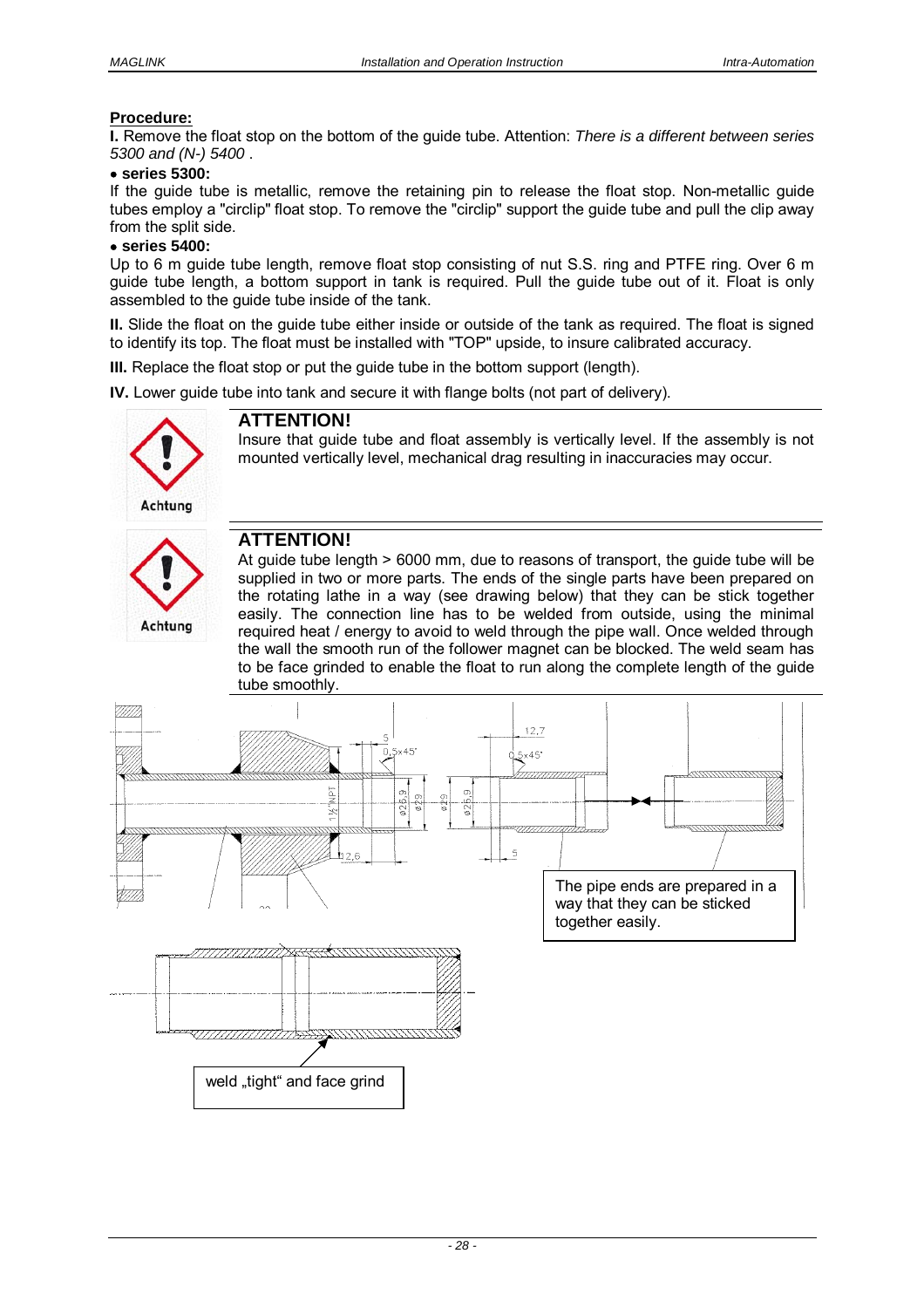# **Indicator Head**

The follower magnet wire is spring loaded on the take up spool. The wire must always be under spring tension.



# **ATTENTION!**

Do not allow wire to retract freely if the follower magnet is removed or grounded. Freely retracting wire may permanently damage the wire, spring, or gear assembly.

#### **Procedure:**

**I.** At works the follower magnet is mounted (adjustment: install the magnet on the wire).

**II.** Hold the indicator head upright and over the guide tube assembly. Carefully lower the wire and follower magnet into the guide tube. Don´t forget the O-ring between the flanges.

**III.** As the follower magnet approaches the float magnet, a bonding force should be noticed.

**IV.** Carefully extract additional wire (not to exeed 5-7 cm) from the dial head to insure the proper magnetic coupling.

**V.** Release the additional wire. The slack wire should retract into the dial head insuring the magnetic bond between the two magnets has occure.

**VI.** Provisional secure the dial head to the guide tube flange with the one (1) inch flange connections provided.

**VII.** Slide the float along the guide tube and watch the indication. If the transmission of float movement to the indication is correct, finish the head mounting.

#### **Electrical Connections**

The electrical connections are made to a terminal board located inside the MAGLINK head (see fig. 7).

#### **Procedure:**

**I.** Remove the four screws securing the rear cover to gain acess to the terminal board.

**II.** Connect the wires to the terminal board, shown in fig. 7.

**III.** Test the function of switches or transmitter (see page 28 ff "approvals and calibration").

**IV.** If all functions are put in order, remount the rear cover. Fit the gasket in correct way.



## **IMPORTANT!**

All external connections have to be provided by the user!

## **Electric Transmitter:**

The current output signal with respect to the liquid level within the tank is determined by the position of a triangle transmitter attached to transmission shaft extension. A constant level reference mA-signal is applied to the transmitter. A signal milliamper is developed with respect to the liquid level within the tank. The measured value is directly proportional to the liquid level. Zero and span adjustments are provided to calibrate the output signal. At works the transmitter is fixed with bolted spring clamps and with two-wire connection (standard; 4..20 mA output). Optional three- or four-wire connection is suitable (fig. 6).



## **IMPORTANT!**

For repairs, please observe the instructions given in the chapter "Maintenance"!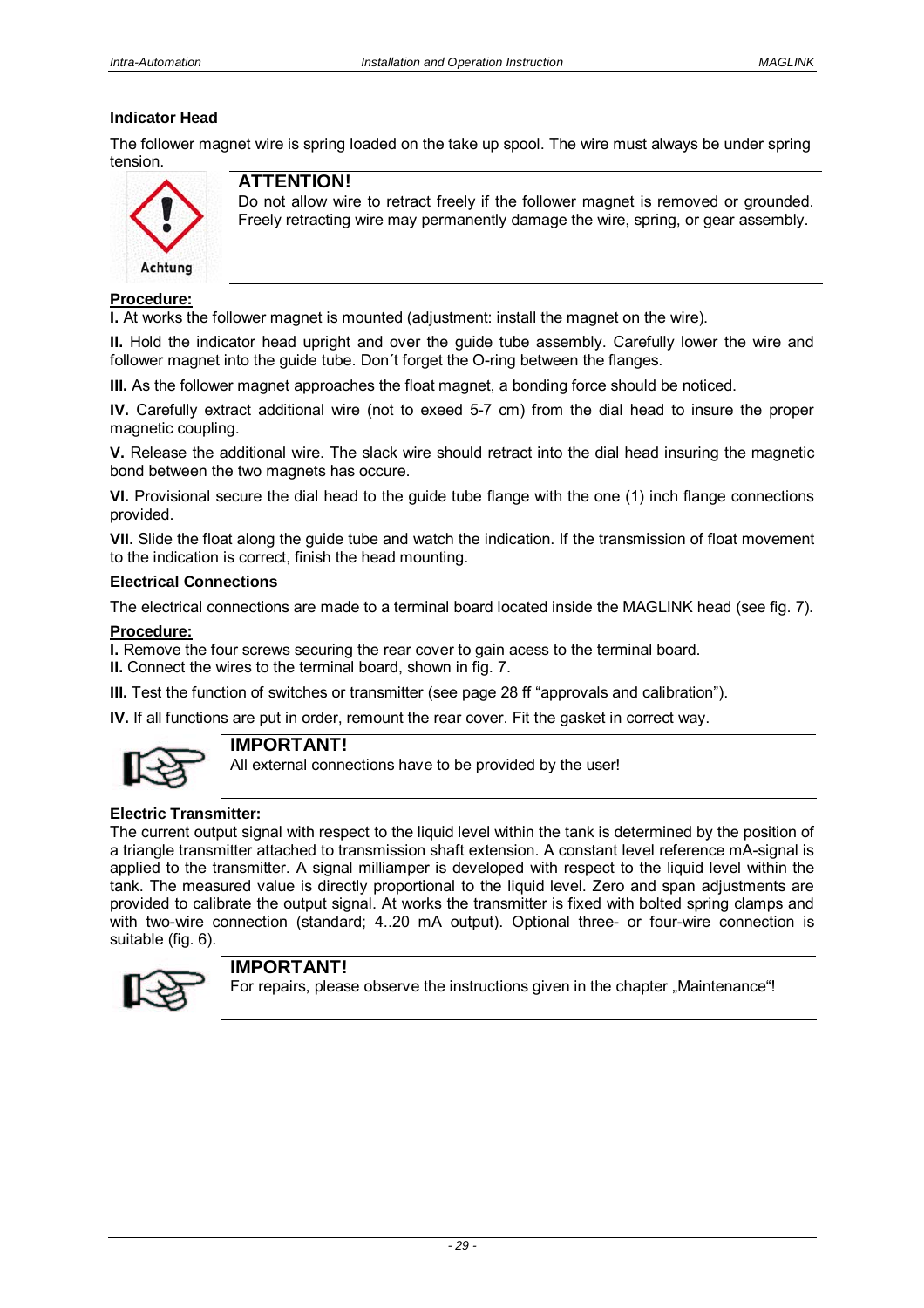## **Elektric Switches:**

The system can be furnished with maximum of four (4) switches. The characteristic of the used switches are shown on page 14 "switches/ transmitter". Switches are not preset at the factory (standard). But switches can be preset at works or adjusted at the user's location. Switches can be set to open or close on either ascending or descending level indication.



fig. 6: three-wire and four-wire connection



*fig. 07: Terminal / Electrical connections*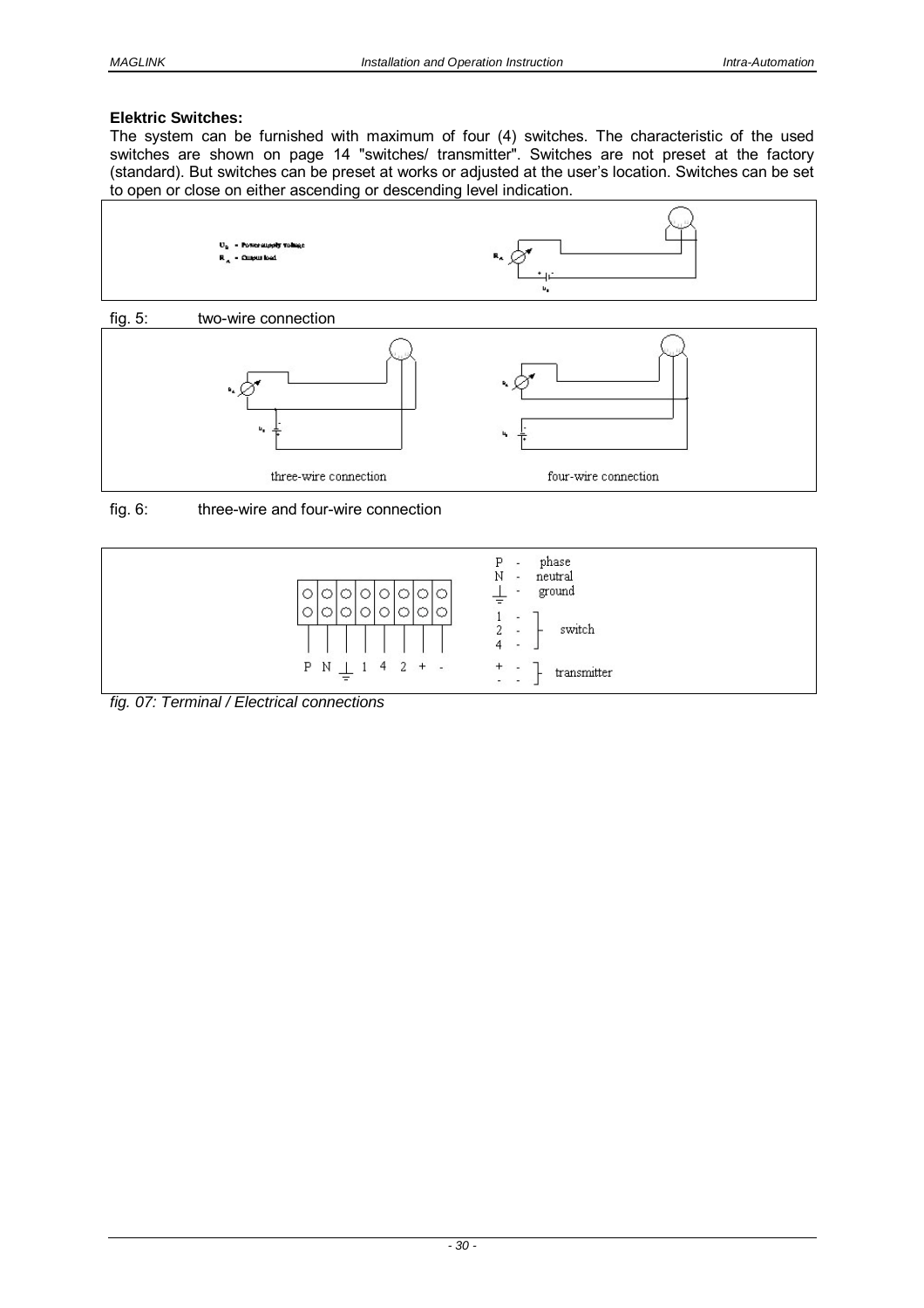# **17. Checks and Adjustments**

#### **General**

After the MAGLINK-system has been installed, the following checks and adjustments should be performed before placing the system in operation

#### **Zero and span adjustment indication**

The indication is preset at factory. But indication can be preset at the users location.

#### **Procedure:**

**I.** Put the instrument head up in vertical position. If the wire stop is not against the flange let the wire smoothly go until the wire stop engages the flange. Then pull the wire 5 cm or 2 inches, from the flange and pointer should take a position corresponding with the highest metering point, indicated by a red arrow in the inner scale. In case of this go to point **VI**.

**II.** If it does not happend, remove the four (4) screws securing bezel, and move bezel.

**III.** Loosen the screw securing the pointer.

**IV.** Adjust pointer in correct position.

**V.** Tighten the screw securing the pointer.

**VI.** To proof the position of the black, pull the wire L mm from the flange. How to choose the correct length L is shown in the following examples:

*1. example:* The requested level range is 0 - 4300 mm!

$$
\Rightarrow L = (4300 - 4000 + 50) \text{ mm}
$$
\n
$$
\downarrow \qquad \qquad \downarrow \qquad \qquad \downarrow
$$
\n
$$
\downarrow \qquad \qquad \downarrow
$$
\n
$$
\downarrow \qquad \qquad \downarrow
$$
\n
$$
\downarrow \qquad \qquad \downarrow
$$
\n
$$
\text{standard}
$$
\n
$$
\downarrow \qquad \text{set } \text{range}
$$
\n
$$
\underline{\mathsf{Level} \text{ range}}
$$
\n
$$
\underline{\mathsf{L = 350} \text{ mm}}
$$

*2. example:* The requested level range is 0 - 3550 mm!

$$
\Rightarrow L = (3550 - 3000 + 50) \text{ mm}
$$
\n
$$
\downarrow \qquad \qquad \downarrow \qquad \qquad \downarrow
$$
\n
$$
\downarrow \qquad \qquad \downarrow
$$
\n
$$
\downarrow \qquad \qquad \downarrow
$$
\n
$$
\downarrow \qquad \qquad \downarrow
$$
\n
$$
\text{teters of level range}
$$
\n
$$
\underline{\mathsf{L} = 600 \text{ mm}}
$$

**VII.** If the black pointer corresponds with the "0"-position, go to point XI. **VIII.** If not, loosen the screw securing the pointer.

**IX.** Adjust pointer in correct position.

**X.** Tighten the screw securing the pointer.

**XI.** Replace bezel and secure with the four (4) screws.



# **IMPORTANT!**

*The black arrow in the outer scale corresponds with the lowest floating point of the float, the red one with the highest floating point.*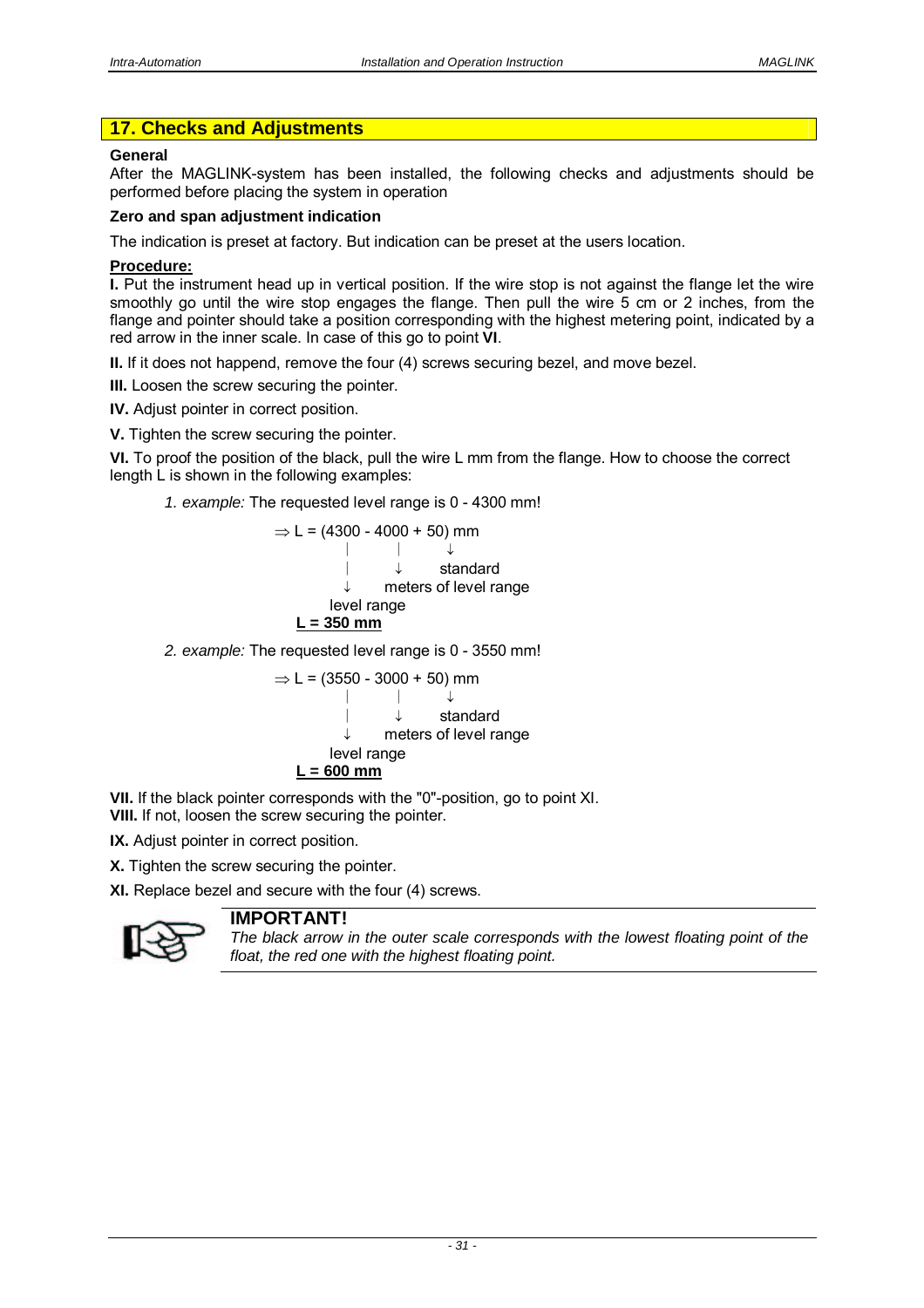#### **Zero and span adjustment electric transmitter**

After the system has been installed, the zero and span adjustment may be checked as follows.

#### **Procedure:**

**I.** Remove the cover on the rear of the dial head.

**II.** Apply power to the system.

**III.** Connect a milliamperemeter in series with the load to the output terminals.

**IV.** Manually adjust magnet wire until pointer rests on zero dial indication.

**V.** Adjust ZERO potentiometer until amperemeter indicates zero output level.

**VI.** Manually adjust magnet wire until pointer rests on maximum dial indication.

**VII.** Adjust SPAN potentiometer until meter indicates maximum output level.

**VIII.** Due to interaction, this procedure may to be repeated to obtain optimum output.

**IX.** Turn off power to system.

**X.** Disconnect milliamperemeter and reconnect load.

**XI.** Replace dial head cover.

#### **Zero and span adjustment electric switch**

After the system has been installed, the alarm contacts may be checked and adjusted as follows.

#### **Procedure:**

**I.** Remove the cover on the rear of dial head.

**II.** Manually adjust magnet wire until pointer(s) rest on desired dial indication.

**III.** Loosen set screws on cam assembley, and rotate cam until contact is made with switch.

**IV.** Tighten set screws on cam.

**V.** Repeat the above procedure for each set of alarm contacts.

**VI.** Replace dial head cover.

## **18. Hints for series 5400 (Ex-approved)**

For build-in of components (f.e. cable glands, terminal connections) on series 5400 only parts are allowed to use which confirms to the declared standards on the EC-Type-Examination Certificate PTB 04 ATEX 1102 and which are separetly type examinated.

For buid-in of liquid-level-measurement-instrument Maglink, series 5400 onto tanks with media temperature higher then 80 °C ( 176 °F) it is to guarantee, that max. allowable operating temperatures of certified switches, transmitters, terminal clamps and cable glands will not be pass over.

Simultaneous use of intrinsic and none-intrinsic safe circuits are not allowed

All connections have to be installed to guaranty a safe operation without any demaging.

The guide tube has to be installed, so that there will be no pendulousness which may effect demage on the system or cause contact with the tank.

The level gauge, series 5400 has to be included in the circular pressure tests of the tank.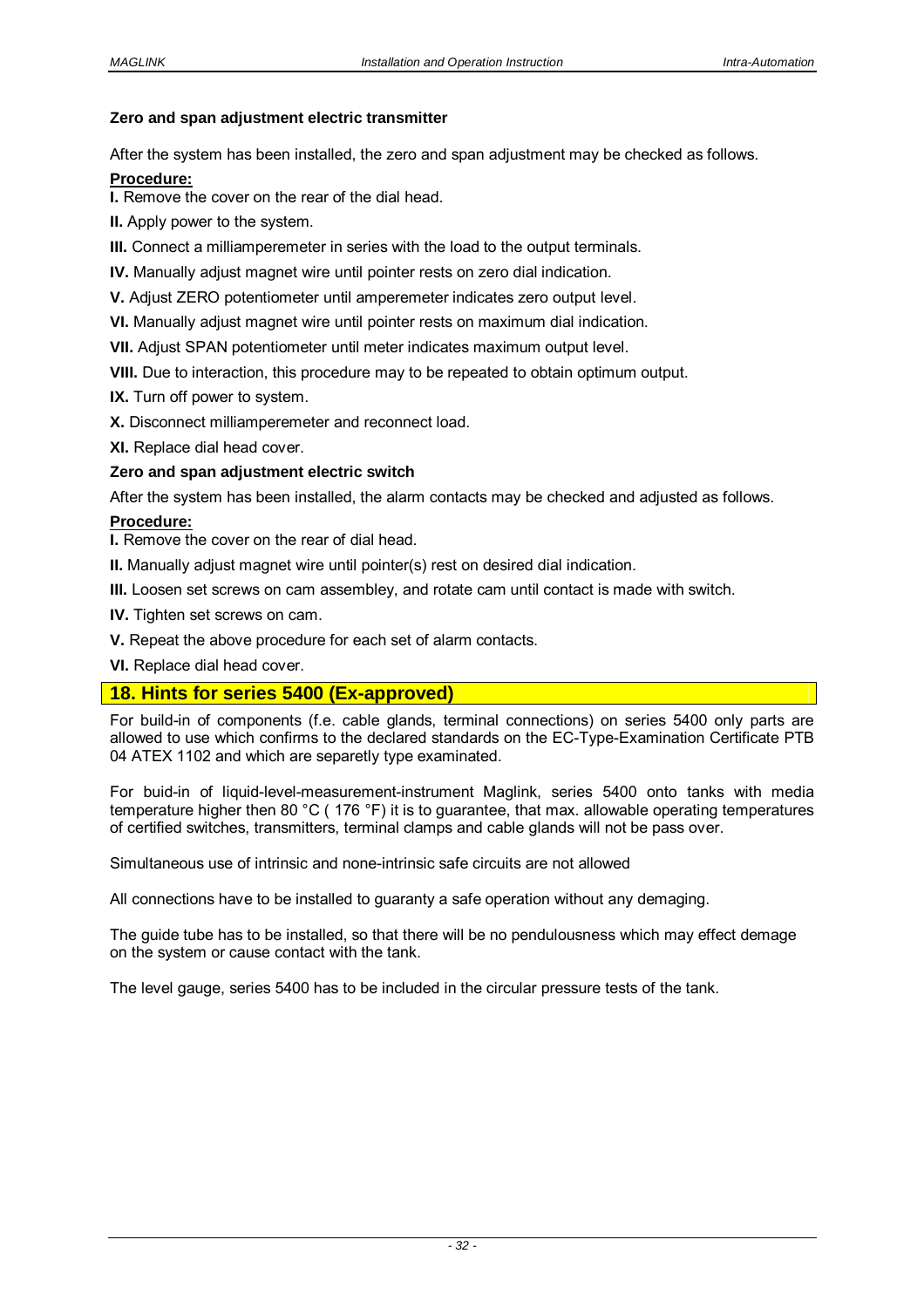# **19. Maintenance**

When the system is installed and operated as specified, it should provide indefinite trouble free operation. No routine maintenance or lubrication is required. If the dial head is unopened and free of dirt and moisture, operational problems will be reduced to a minimum.

#### **Magnetic coupling and indicating mechanism**

The trouble can be isolated to the magnetic bond when the instrument only indicates the highest level in the tank, corresponding with the **"full" mark in the scale, plus 5 cm or 2 inches**. For instruments with double follower magnet, the indication will be the lowest level, corresponding **"empty" mark on the scale**. But only when you are sure the tank is not empty.

By going through the following procedures the cause of malfunction can be determined:

- I. Remove window, pointer and scale.
- II. Turn wire take up drum behind the dial with your fingers ½-turn clockwise (against springmotor tension).

1. When the drum turns back to original position the magnetic bond between follower magnet and float magnet has been broken. By disconnecting the dial head from the dial head mounting flange, the wire can be puled out of the dial head and the follower magnet attached to the wire can be lowered into the guide tube until magnet bonding is accomplished.

2. When there is no springmotor tension on drum, then this point at either breakage of wire between follower magnet and drum, or disengagement of torque motor. The springmotor is not under tension any more and has to be wound up.

- III. Remove hand(s) and dial.
	- 1. Double pointer design

When there is no springmotor tension on the wire-take-up drum, then the springmotor is in rest as shown on fig. 08, pos. a5. Put end of spring on the storage drum as shown in pos. a4 and a3. Then the spring will wind up on the storage drum, see pos. a2.

Now wind up the motor by turning the wire-take-up drum clockwise.

number of turns:  $0.5.4$  m/ 18 ft = 25 turns

 $0.10.8$  m/ 36 ft = 28 turns

Lock the drum.

2. Single pointer design

When there is no springmotor tension on the wire-take-up drum, then the springmotor is in rest as shown in figure 08, pos. b5. Put the end of spring on storage drum as shown in pos. b4 and b3. Then the spring will wind up on the storage drum, see pos. b2. Now wind up motor by turning the wire-take-up drum counterclockwise.

number of turns:  $T = R / C + 3$  (max. 28)

where  $R =$  metering range in meters or feet

 $C =$  drumcircumference in meters (=0.4) or feet (=1'4").

 The additional 3 turns are an extra and may be used to accommodate fractional turns. Example: For a 5 m range, the number of turns will be  $T = 5/0.4 + 3 = 15.5$  turns Take 15 turns.

Lock the drum.

- IV. Feed the wire via guiding pulley, guide it along the pully and pull it through the hole in the drum towards the centre of the drum. Make a knot in the wire and cut the wire end shortest possible to prevent it from entering the gear train.
- V. 1. Double pointer design

Put the assembly up vertically, unlock the drum, and whilst keeping the wire taut, allow the drum to rewind 28 turns. Make sure the windings do not compile whilst being wound up (this will not likley happen with the assembly in vertical position). The wire length will be  $26 \times 0.4$  m + some surpuls = appr. 12 m

2. Single pointer design

As above, but no. of turns will be as calculated in IV. 1..

- VI. Whilst maintaining tension in the wire, cut it off, fasten an eyelet onto it, and with aid of a small bolt and nut attach it to the wire stop. The wire will remain under tension, due to the springmotor action, with the wire stop against the indstrument flange.
- VII. Place dialplate on frontplate and fix with four (4) screws.
- VIII. Place the pointer(s) and fasten these on their respective shafts in a position to indicate 5 cm (2") above the highest metering point.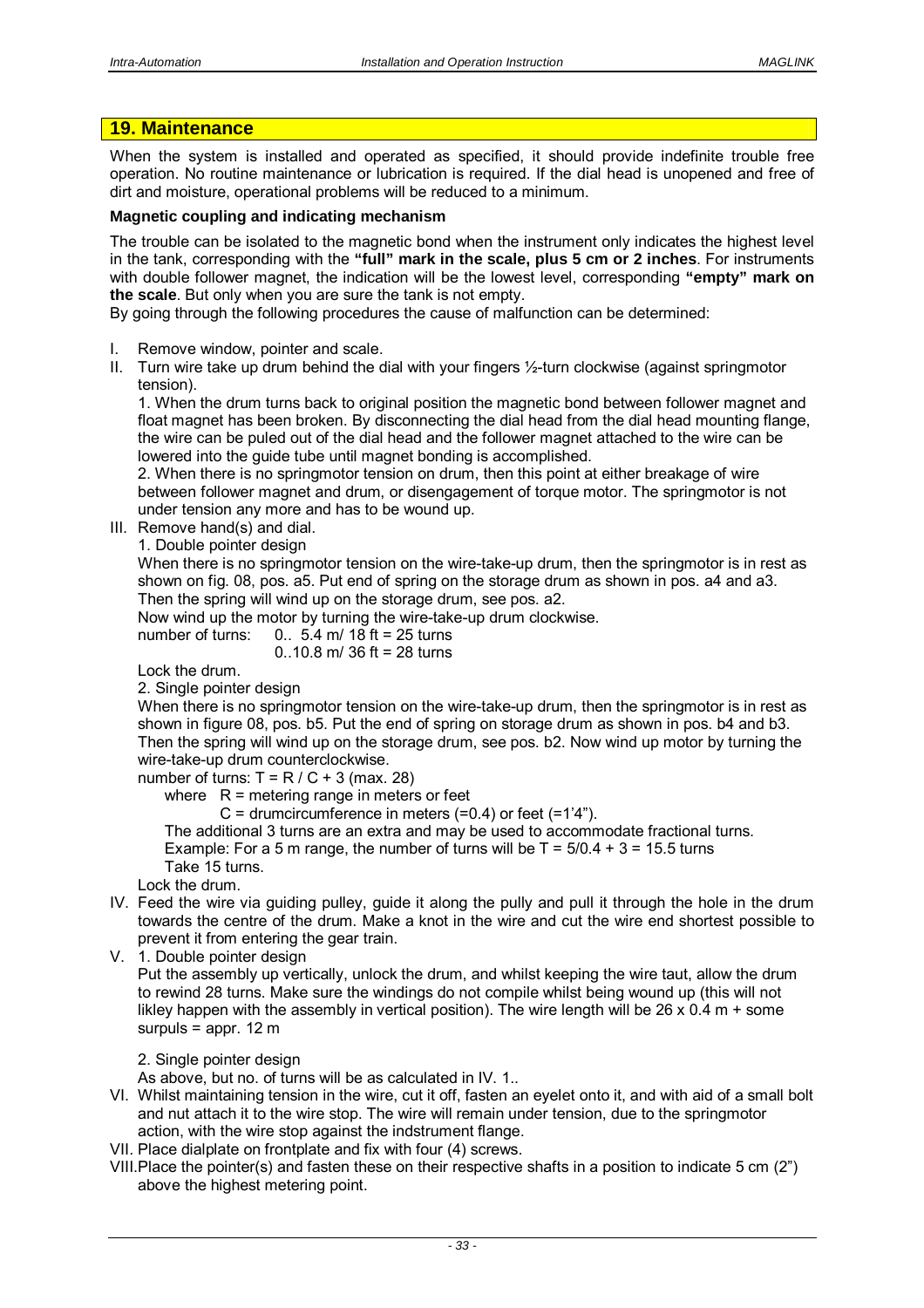- IX. Put the case up in vertical position and check the follower magnet weiht: the follower should move upwards slowly. By adding 10 grams to the weight of the follower it must be in balance. In order to obtain the above balance condition, the follower weight may be adjusted by adding or subtracting steel discs (10 g each) to the poles. For instruments with a double follower magnet, the follower should move downwards.
- X. Place the front cover and secure with four (4) bolts.
- XI. Mount dial head on pipe.



*fig. 08: Instruction to wind up motor druml*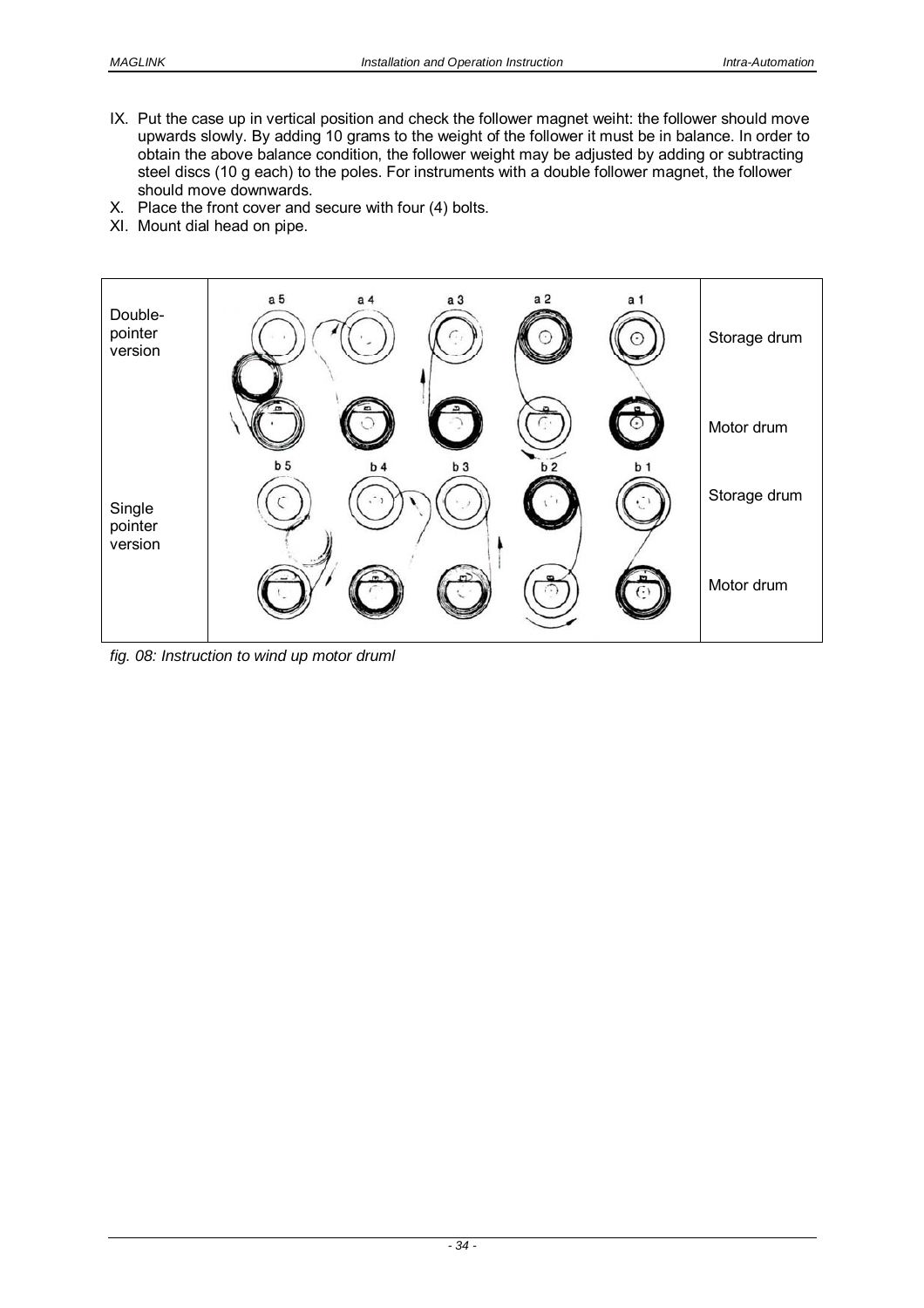# **20. Trouble Shooting**

The following tables have been developed as an aid in locating defective components in the magnetic bond between follower magnet and float, indicating mechanism, in the pneumatic and current transmitter. Every problem could not be considered or listed.

Should their be other problems, not listed, do not hesitate to contact:

 INTRA AUTOMATION GmbH Otto- Hahn- Straße 20 D-41515 Grevenbroich<br>Tel.: 0 21 81 / 6 87 0 21 81 / 6 87 61 Fax: 0 21 81 / 6 44 92.

#### **source of errors: mechanical**

| error              | reason                | to clear the fault                         |
|--------------------|-----------------------|--------------------------------------------|
| no dial indication | - tank is empty       | - fill the tank                            |
|                    | - no magnetic bonding | - make magnetic linkage                    |
|                    | between the magnets   | (char 3.1)                                 |
|                    | - fracture of wire    | - renew the wire (chap. 8)                 |
|                    | - fracture of spring  | - renew the spring (chap. 8)               |
|                    | - defective float     | - change the float (chap. 8)               |
|                    | - defective gearbox   | - set going the gearbox or change it       |
|                    | - defective pointer   | - tighten the screws (chap. 5.2.1)         |
| only maximum       | - no magnetic bonding | - make magnetic linkage (chap. 3.1)        |
| output $+5$ cm     | between the magnets   |                                            |
| wrong output       | - float getting stuck | - insure that guide tube and float         |
|                    |                       | assembly vertically level or that their is |
|                    |                       | no dirt between float and guide tube       |
|                    | - defective float     | - change float (chap. 8)                   |
|                    | - defective spring    | - change spring (chap. 8)                  |

#### **source of errors: electrical**

| error                           | reason                                                                                                                                       | to clear the fault                                                                                                            |
|---------------------------------|----------------------------------------------------------------------------------------------------------------------------------------------|-------------------------------------------------------------------------------------------------------------------------------|
| no alarm contact<br>signal      | - fracture in wiring or defec-<br>tive terminal connection<br>- defective alarm contact<br>- defective cam                                   | - check the wiring and connections<br>- set going or change the switches<br>- set going or tighten the screws<br>(chap 5.2.1) |
| wrong alarm signal              | - defective cam<br>- see point "mechanicals<br>source of errors: wrong<br>output"                                                            | - tighten the scrwes (chap. 5.2.4)                                                                                            |
| no out put of<br>transmitter    | - fracture of wiring<br>- defective terminal con-<br>nection<br>- defective transmitter<br>- no bonding between trans-<br>mitter and gearbox | - check the wiring<br>- check the connection<br>- function test of the transmitter<br>- bond the transmitter with the gearbox |
| wrong out put of<br>transmitter | - defective transmitter<br>- see point "mechanicals<br>source of errors: wrong<br>output"                                                    | - change transmitter                                                                                                          |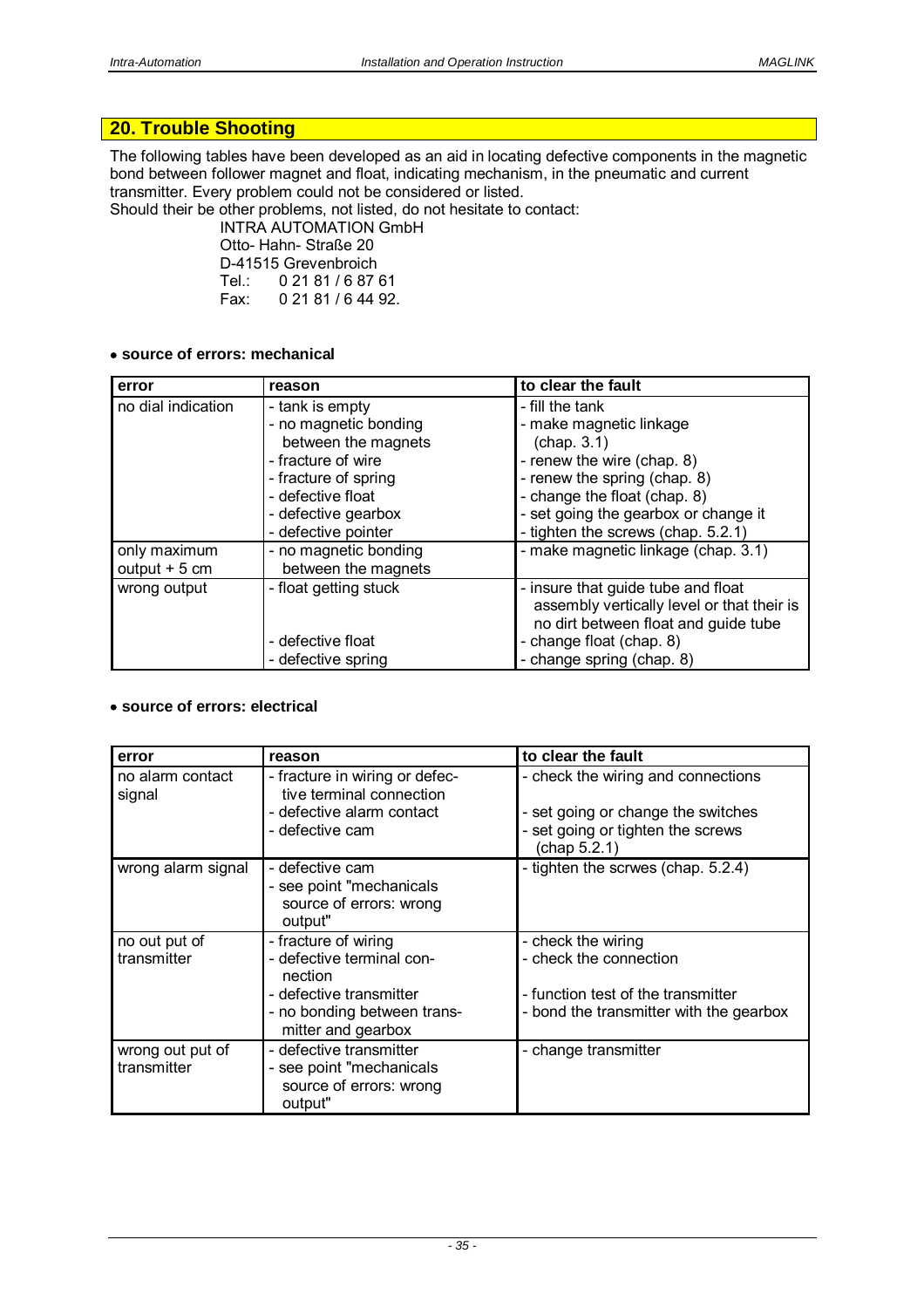# **21. Spare Parts**

To order spare parts, do not hesitate, to request the catalog for spare parts by **INTRA AUTOMATION GmbH**. Following details are necessary for ordering:

**serial number, model number of the MAGLINK** 



# **NOTE**

These instructions do not claim to cover all details or variations in equipment, nor to provide for every possible contingency that may arise during installation, operation or maintenance.

Should further information be desired or should particular problems arise that are not covered sufficiently for the Purchaser`s purposes, the matter should be referred to the local INTRA Sales Office. The successfully and safe operation of this equipment is dependent upon its proper transport, handling, storage, installation, operation and maintenance. This equipment may be used under high pressure and with aggressive media. Improper use of this equipment may therefore result in severe personal injury or extensive damage to property.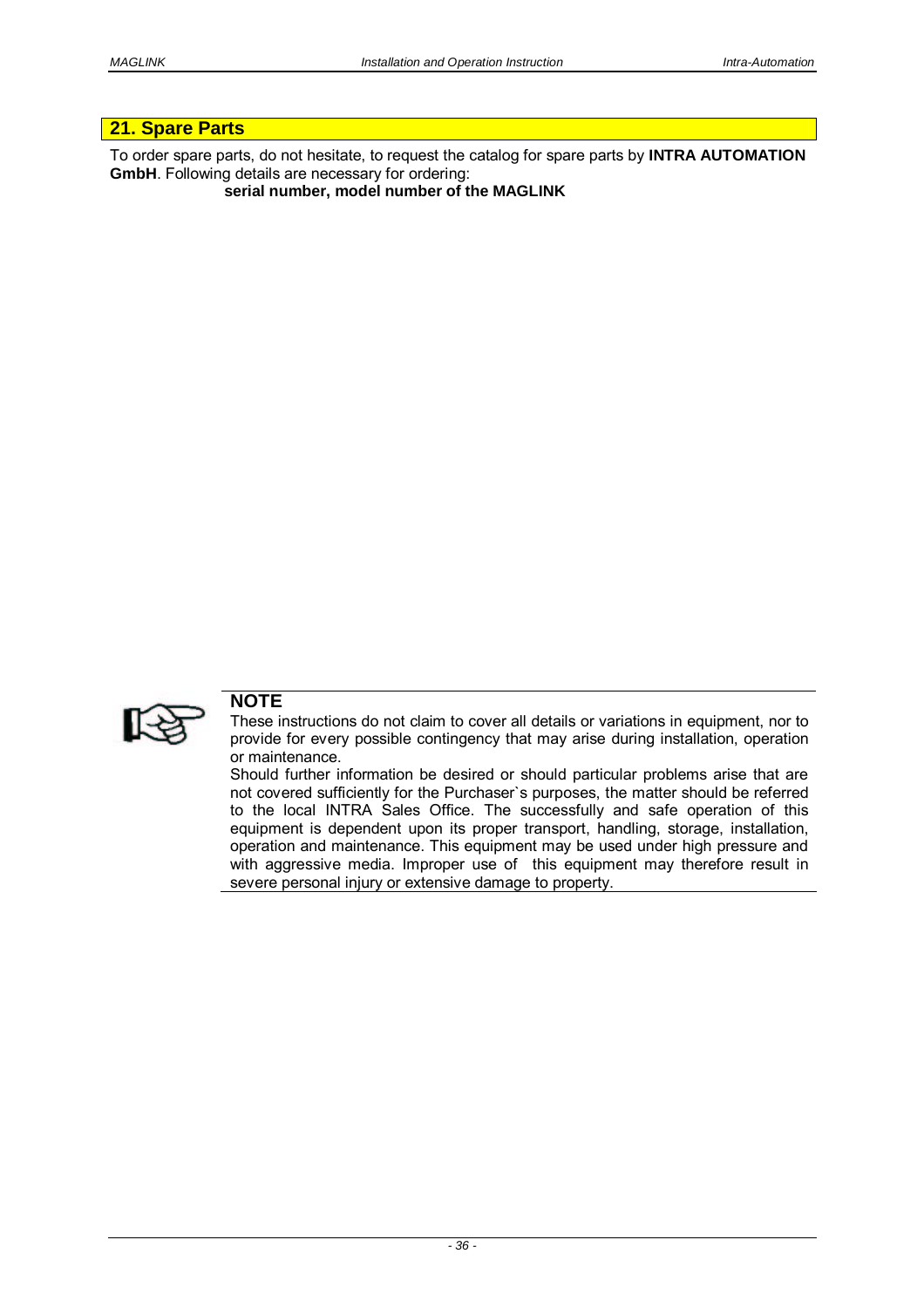# **22. Specification Sheet MAGLINK General Information:**  Customer: Ref.-no. TAG-no.

| Tank data:                                             |                             |  |  |
|--------------------------------------------------------|-----------------------------|--|--|
|                                                        |                             |  |  |
| Tank height (inside):                                  |                             |  |  |
|                                                        |                             |  |  |
|                                                        |                             |  |  |
| Tank shape:                                            |                             |  |  |
|                                                        |                             |  |  |
| Tank connection:                                       | DIN-flange<br>□ ANSI-flange |  |  |
|                                                        |                             |  |  |
|                                                        |                             |  |  |
| Nominal diameter:                                      |                             |  |  |
|                                                        |                             |  |  |
| Nominal pressure:                                      |                             |  |  |
|                                                        |                             |  |  |
|                                                        |                             |  |  |
| Material:                                              |                             |  |  |
|                                                        |                             |  |  |
| <b>Medium data:</b>                                    |                             |  |  |
|                                                        |                             |  |  |
|                                                        |                             |  |  |
| Fluid:                                                 |                             |  |  |
|                                                        |                             |  |  |
|                                                        |                             |  |  |
| Concentration:                                         |                             |  |  |
|                                                        |                             |  |  |
| Temperature:                                           |                             |  |  |
|                                                        |                             |  |  |
|                                                        |                             |  |  |
| Pressure:                                              |                             |  |  |
|                                                        |                             |  |  |
| <b>Desired Version:</b>                                |                             |  |  |
|                                                        |                             |  |  |
| $\Box$ Standard<br>$\Box$ Ex d<br>GL<br>$\square$ Ex i |                             |  |  |
|                                                        |                             |  |  |

 $\Box$  only indication  $\Box$  + switches (quantity)  $\Box$  + 1x transmitter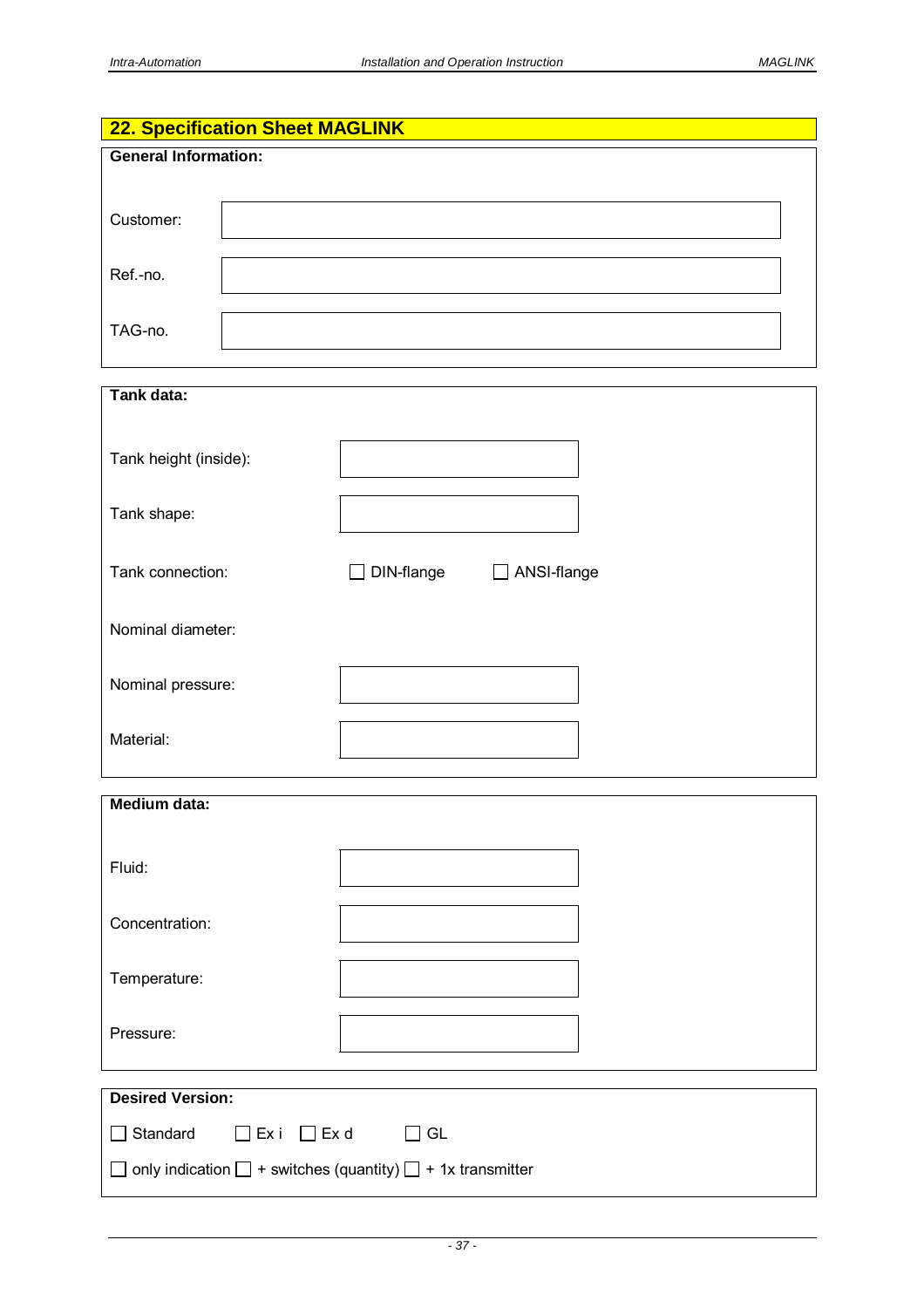# **Mounting options / dimensions:**

# **a) Standard mounting on tank nipple**



| Dim.                 |  | <b>Description</b>                | Value |    |
|----------------------|--|-----------------------------------|-------|----|
| A                    |  | Guide tube length                 |       | mm |
| $\mathbf c$          |  | Distance guide tube / tank bottom |       | mm |
| D                    |  | Height tank (inside)              |       | mm |
| D <sub>1</sub>       |  | Height manhole pir                |       | mm |
| Е                    |  | Width manhole pit                 |       | mm |
| F                    |  | Flange size / pressure rating     |       |    |
| Scale zero point at: |  |                                   |       |    |
| $\mathbf{X}$         |  | Immersion depth of float          |       |    |
| Y                    |  | End of guide tube                 |       |    |
| z                    |  | Tank bottom                       |       |    |
|                      |  |                                   |       |    |

## **b) Mounting on manhole cover with reinforcement**



| Dim.                      |  | <b>Description</b>                | Value |    |
|---------------------------|--|-----------------------------------|-------|----|
| A                         |  | Guide tube length                 |       | mm |
| B                         |  | Indicator extension               |       | mm |
| C                         |  | Distance guide tube / tank bottom |       | mm |
| D                         |  | Height tank (inside)              |       | mm |
| D <sub>1</sub>            |  | Height manhole pir                |       | mm |
| E.                        |  | Width manhole pit                 |       | mm |
| F                         |  | Flange size / pressure rating     |       |    |
| Scale zero point at:      |  |                                   |       |    |
| $\boldsymbol{\mathsf{X}}$ |  | Immersion depth of float          |       |    |
|                           |  | End of guide tube                 |       |    |
| z                         |  | Tank bottom                       |       |    |

#### **c) Mounting on side of tank with lowered display**



| Dim.                    | <b>Description</b>                    | Value |    |
|-------------------------|---------------------------------------|-------|----|
| A                       | Guide tube length                     |       | mm |
| в                       | Dist. guide roller / tank cover       |       | mm |
| $\overline{\mathbf{c}}$ | Distance guide tube / tank bottom     |       | mm |
| D                       | Height tank (inside)                  |       | mm |
| Έ                       | Width manhole pit                     |       | mm |
| F                       | Flange size / pressure rating         |       |    |
| G                       | Dist. tank flange / tank outside wall |       | mm |
| н                       | Lenght of the indicator lowering      |       | mm |
|                         |                                       |       |    |

#### *Scale zero point at:*

| Immersion depth of float |  |
|--------------------------|--|
| End of guide tube        |  |
| Tank bottom              |  |